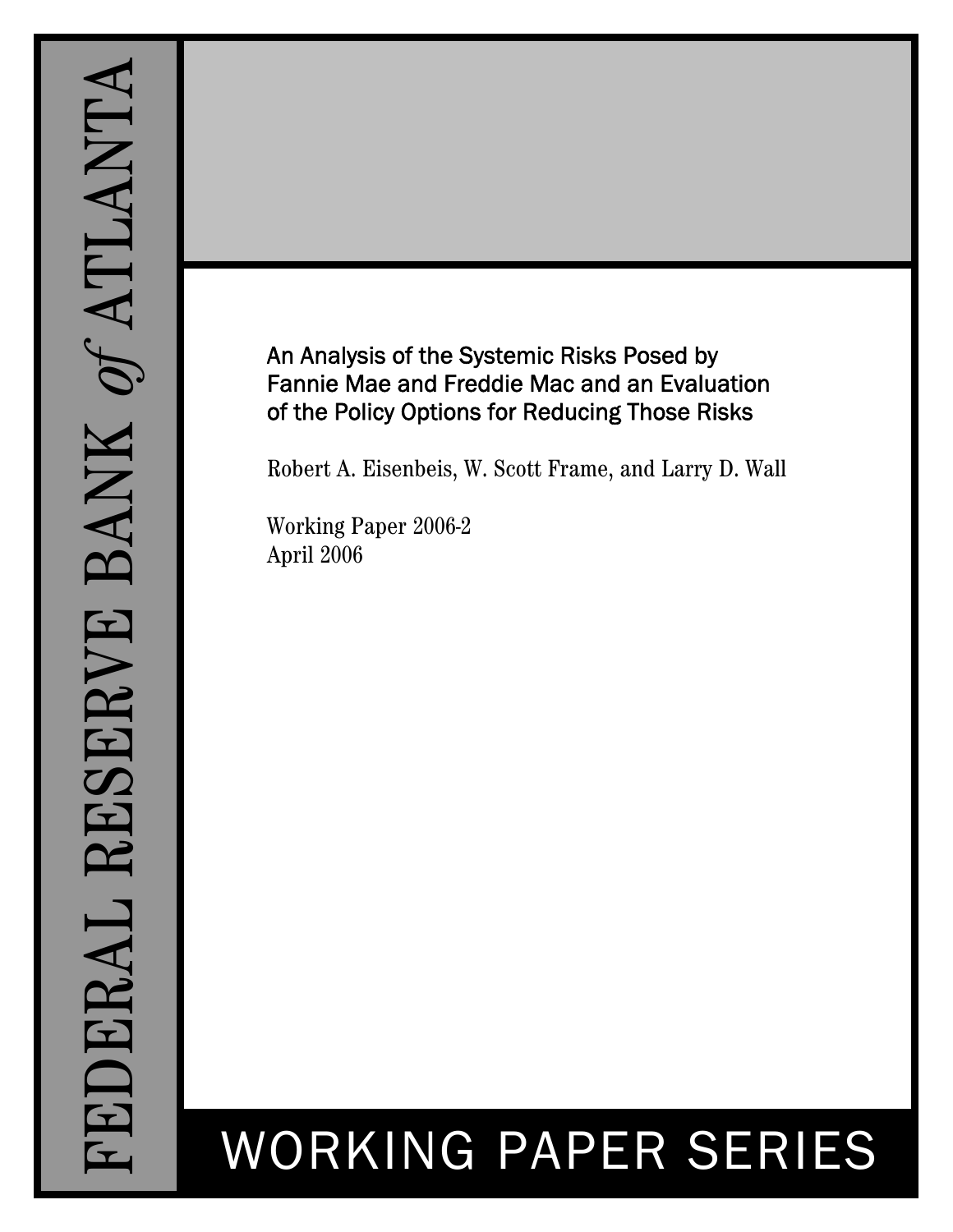## An Analysis of the Systemic Risks Posed by Fannie Mae and Freddie Mac and an Evaluation of the Policy Options for Reducing Those Risks

Robert A. Eisenbeis, W. Scott Frame, and Larry D. Wall

Working Paper 2006-2 April 2006

Abstract: Fannie Mae and Freddie Mac are government-sponsored enterprises that are central players in U.S. secondary mortgage markets. Over the past decade, these institutions have amassed enormous mortgage- and non-mortgage-oriented investment portfolios that pose significant interest-rate risks to the companies and a systemic risk to the financial system. This paper describes the nature of these risks and systemic concerns and then evaluates several policy options for reducing the institutions' investment portfolios. We conclude that limits on portfolio size (assets or liabilities) would be the most desirable approach to mitigating the systemic risk posed by Fannie Mae and Freddie Mac.

JEL classification: G21, G28

Key words: government-sponsored enterprises, systemic risk, portfolio limits

The authors thank Andreas Lehnert, Wayne Passmore, Bob Pribble, and Shane Sherlund for helpful comments on an earlier draft. The views expressed here are the authors' and not necessarily those of the Federal Reserve Bank of Atlanta or the Federal Reserve System. Any remaining errors are the authors' responsibility.

Please address questions regarding content to Robert A. Eisenbeis, Executive Vice President and Director of Research, Research Department, Federal Reserve Bank of Atlanta, 1000 Peachtree Street, N.E., Atlanta, GA 30309-4470, 404-498-8824, robert.a.eisenbeis@atl.frb.org; W. Scott Frame, Financial Economist and Associate Policy Adviser, Federal Reserve Bank of Atlanta, 1000 Peachtree Street, N.E., Atlanta, GA 30309-4470, 404-498-8783, scott.frame@atl.frb.org; or Larry D. Wall, Financial Economist and Policy Adviser, Federal Reserve Bank of Atlanta, 1000 Peachtree Street, N.E., Atlanta, GA 30309-4470, 404-498- 8937, larry.wall@atl.frb.org.

Federal Reserve Bank of Atlanta working papers, including revised versions, are available on the Atlanta Fed's Web site at www.frbatlanta.org. Click "Publications" and then "Working Papers." Use the WebScriber Service (at www.frbatlanta.org) to receive e-mail notifications about new papers.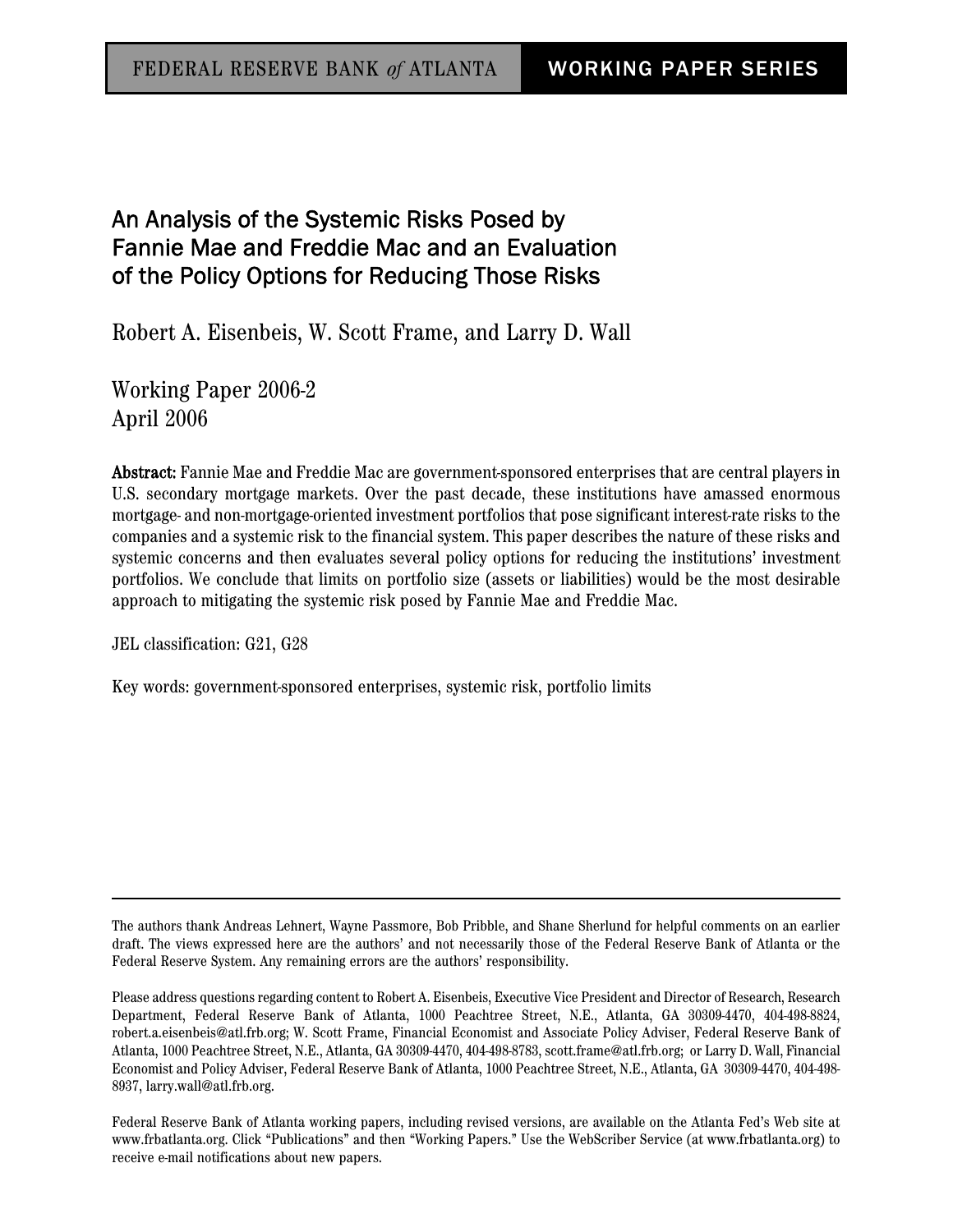### **An Analysis of the Systemic Risks Posed by Fannie Mae and Freddie Mac and an Evaluation of the Policy Options for Reducing Those Risks**

### **I. Introduction**

1

 Fannie Mae and Freddie Mac are government-sponsored enterprises (GSEs) that operate with unique Congressional charters in the secondary conforming residential mortgage market.<sup>1</sup> These charters bestow a number of rights and responsibilities on the two shareholder-owned companies, which were created to increase liquidity in the residential mortgage market and promote access to mortgage credit throughout the country.<sup>2</sup> In pursuing these goals, Fannie Mae and Freddie Mac engage in two principal activities. They guarantee the timely payment of principal and interest on mortgage-backed securities (MBS) ("mortgage securitization business") and invest in portfolios of financial assets, largely comprised of MBS issued by each other and other market participants ("investment portfolio business").

The investment portfolios maintained by Fannie Mae and Freddie Mac have become increasingly controversial both because of their size and how they are managed. Over the past decade, the companies have amassed the two largest portfolios of U.S. residential mortgage debt.

<sup>&</sup>lt;sup>1</sup> The nicknames "Fannie Mae" and "Freddie Mac" originated among securities traders, and the two companies are now far better known by these names than by their formal corporate titles: the Federal National Mortgage Association and the Federal Home Loan Mortgage Corporation, respectively (Frame and White, 2005).

Conforming single-family residential mortgages are those with balances below the legal limits on the size of mortgages that Fannie Mae and Freddie Mac can buy. For single-family mortgage loans, the conforming loan limit is \$359,650 in 2005 and will be \$417,000 in 2006.

<sup>&</sup>lt;sup>2</sup> Specifically, the purposes of Fannie Mae's and Freddie Mac's charter acts are to: 1) provide stability in the secondary market for residential mortgages, 2) respond appropriately to the private capital market, 3) provide ongoing assistance to the secondary market for residential mortgages (including activities relating to mortgages on housing for low- and moderate-income families involving a reasonable economic return that may be less than the return earned on other activities) by increasing the liquidity of mortgage investments and improving the distribution of investment capital available for residential mortgage financing, and 4) promote access to mortgage credit throughout the U.S. (including central cities, rural areas, and underserved areas) by increasing the liquidity of mortgage investments and improving the distribution of investment capital available for residential mortgage financing (12 U.S.C. § 1716; 12 U.S.C. § 1451 [Note]).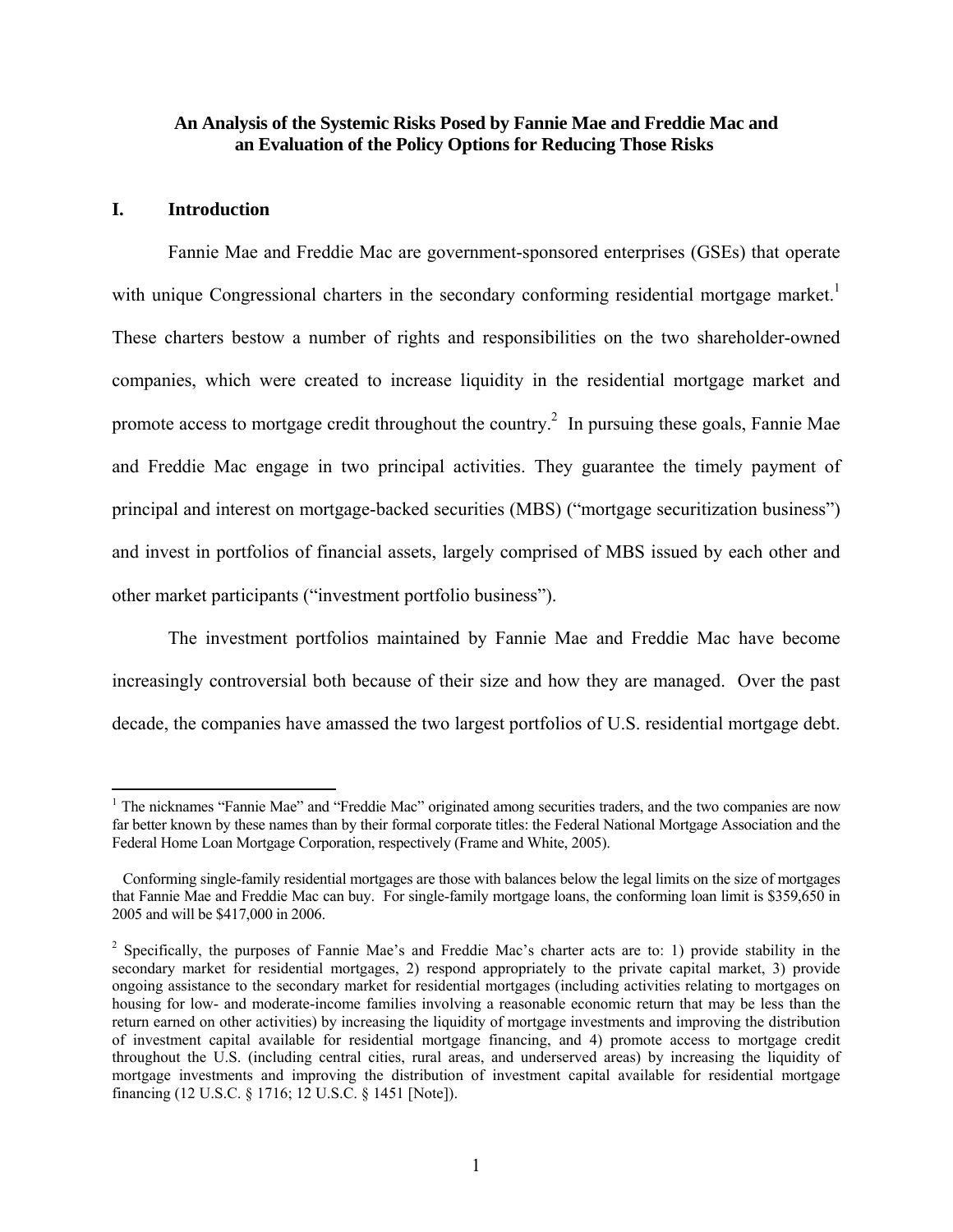Together, they accounted for about 20 percent of that \$7.7 trillion market as of year-end 2003. The build up of Fannie Mae and Freddie Mac's investment portfolios has been made possible by provisions in their Congressional charters which create a perception in financial markets that the companies' financial obligations are guaranteed by the federal government. As a consequence, the GSEs enjoy more favorable funding costs in financial markets and face very low minimum capital requirements.

As Fannie Mae and Freddie Mac have grown there have been increasing concerns raised by policymakers, practitioners, and academics about the systemic implications of their large investment portfolios. These portfolios are highly leveraged, subject to little market discipline, and concentrate the responsibility to manage a large amount of mortgage-related interest rate risk in only two institutions. One argument in favor of these large portfolios is that GSE investment activity reduces mortgage interest rates and increases the availability of funds. However, the best empirical evidence suggests that it is the GSEs' mortgage securitization businesses, rather than their investment portfolio businesses, generate these social benefits. So, perhaps not surprisingly, the purpose and function of Freddie Mac and Fannie Mae's investment portfolios has become a central policy issue in recent Congressional debate about the safety and soundness supervision and regulation of housing GSEs.

The purpose of this paper is to describe the various dimensions of the systemic risks that Fannie Mae's and Freddie Mac's enormous mortgage-related investment portfolios pose and to evaluate the policy options for reducing these risks. This paper begins by describing Fannie Mae and Freddie Mac: their history, unique federal charters, business lines, and the risks that they manage. We then summarize how the GSEs' pose a systemic risk to the financial system. Next, we evaluate the empirical evidence concerning the perceived public benefits associated with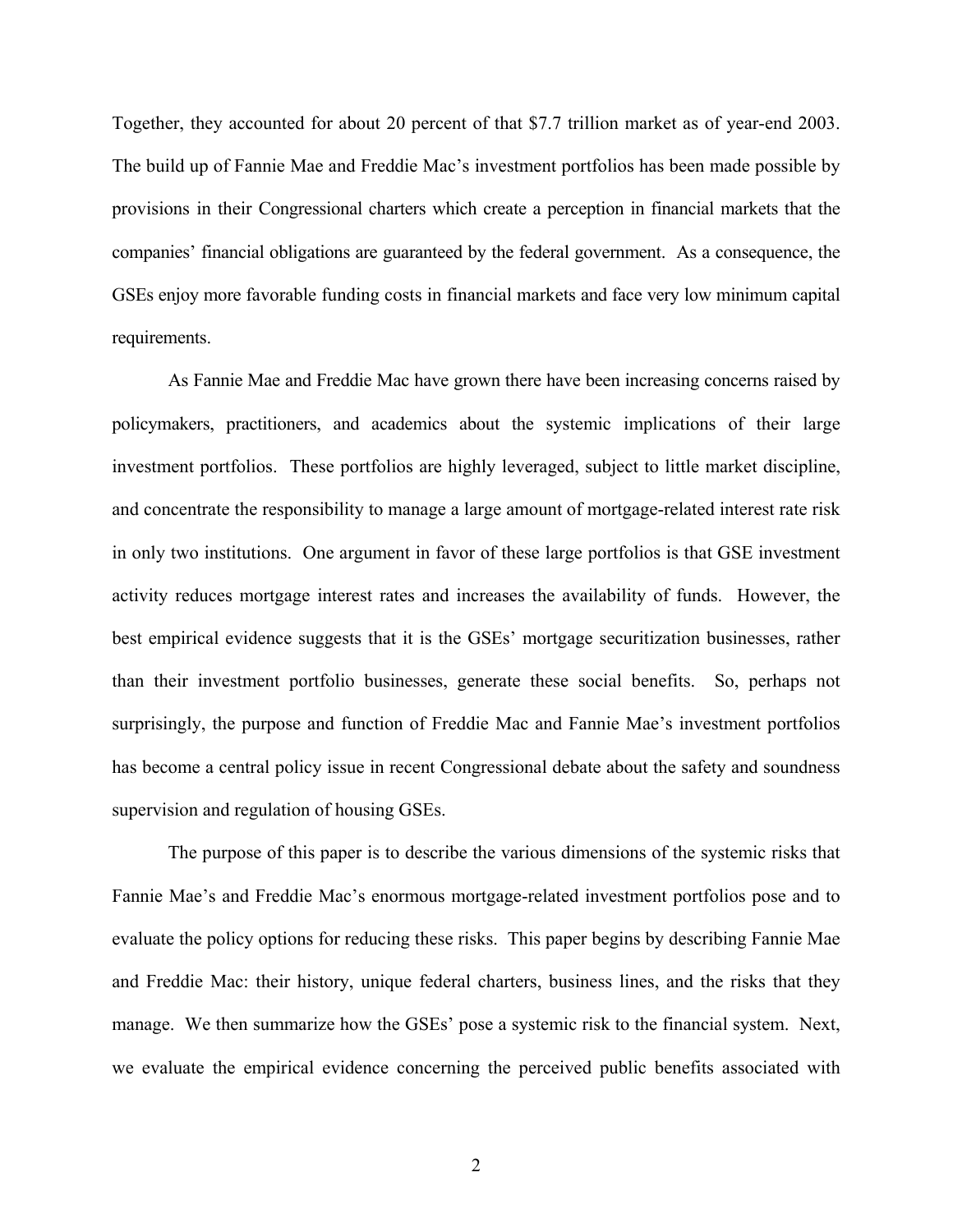Fannie Mae's and Freddie Mac's investment portfolios. Finally, given that analysis, we evaluate the merits of various approaches to portfolio limitation.

### **II. Background**

 $\overline{a}$ 

 Fannie Mae's origins go back to the National Housing Act of 1934, which created the Federal Housing Authority (FHA) to operate a mortgage insurance program and also provided for the chartering of national mortgage associations as entities within the federal government. The only association ever formed was the National Mortgage Association of Washington in 1938, which eventually became the Federal National Mortgage Association – now known as Fannie Mae. Over the years, Fannie Mae was able to expand the available pool of finance to support housing and to provide a degree of unification to mortgage markets by issuing debt and purchasing and holding FHA-insured residential mortgages from mortgage banks. Then, in 1968, Fannie Mae was converted into a private corporation, with publicly traded shares listed on the New York Stock Exchange (NYSE), although it retained a unique federal charter. $3$ 

 The Federal Home Loan Mortgage Corporation, or Freddie Mac, by contrast, was created by Congress in 1970 to support mortgage markets by securitizing mortgages originated by thrift institutions. During the 1970s and 1980s, Freddie Mac was technically a private company; although its equity shares were held solely by the 12 Federal Home Loan Banks (FHLBs) and their thrift members. Freddie Mac's board of directors then consisted of the three board members of the Federal Home Loan Bank Board, which regulated the FHLBs and the thrift industry during that

 $3$  According to Frame and White (2005), the apparent reason for the privatization was that until 1968, Fannie Mae's debt was part of the federal debt; but when Fannie Mae became a publicly traded company, that debt (which stayed with the company) was removed from the national debt total. Fannie Mae was replaced within the federal government by the Government National Mortgage Association (which became known as "Ginnie Mae"), an agency within the Department of Housing and Urban Development (HUD) that guarantees mortgage-backed securities that have as their underlying assets residential mortgages that are insured primarily by the FHA or by the Department of Veterans Affairs (formerly the Veterans Administration, or VA).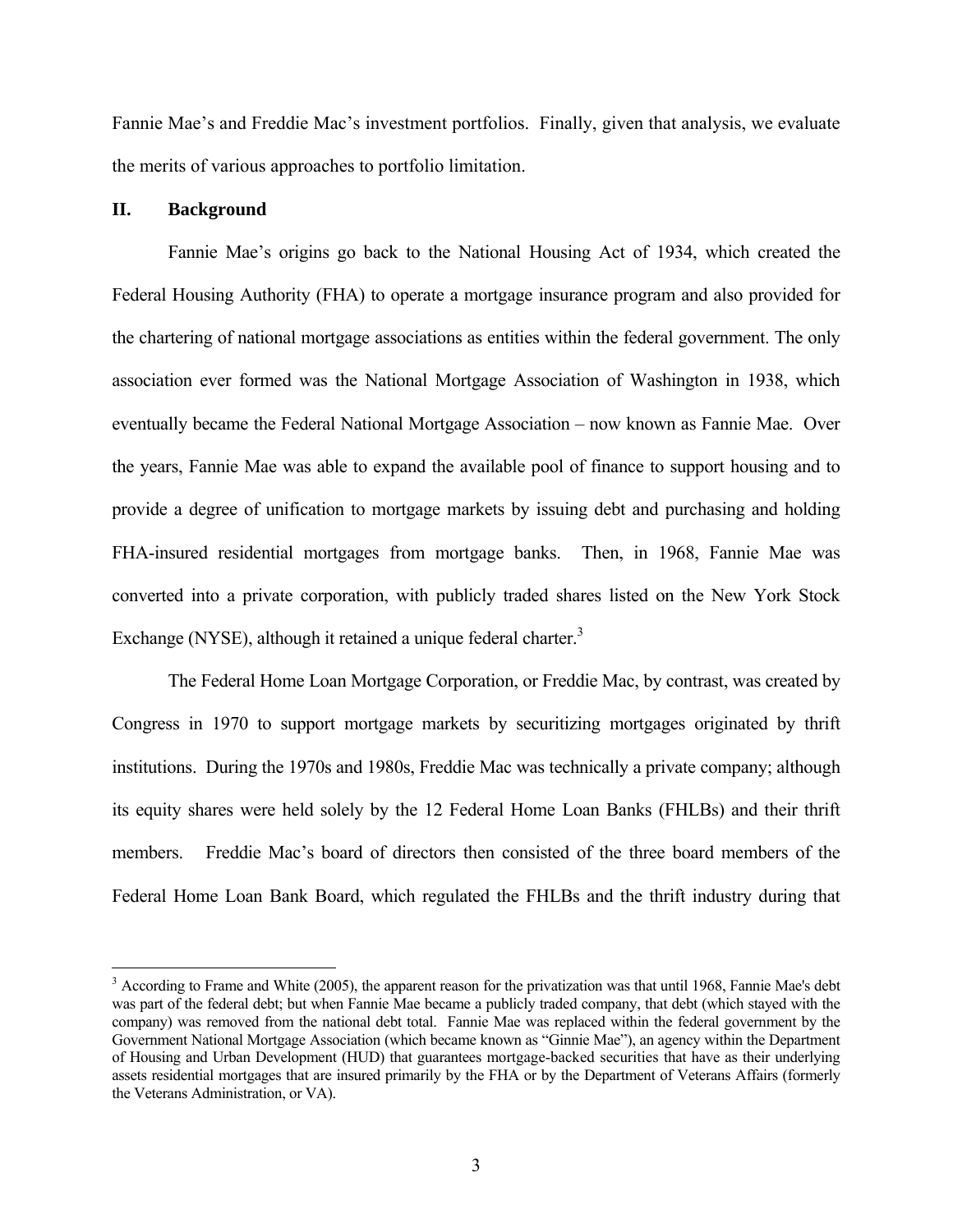time.<sup>4</sup> Freddie Mac was converted in 1989 into a publicly traded company listed on the NYSE; but with a unique federal charter like that of Fannie Mae.<sup>5</sup>

 By law, Fannie Mae's and Freddie Mac's activities are limited to the secondary conforming mortgage market.<sup>6</sup> Their securitization businesses involves the issuance of MBS, which includes a guarantee to investors of the timely payment of principal and interest on the underlying mortgages, less an annual "guarantee fee" of about 20 basis points on the remaining principal.<sup>7</sup> MBS are most often created by Fannie Mae and Freddie Mac through their respective "swap programs." Mortgage originators select and pool groups of mortgages and then exchange them for MBS that represent an interest in the same pool. The GSEs' investment portfolios largely consist of MBS that they have purchased in the open market, some whole mortgages (purchased from originators under their "cash programs"), and some liquid fixed-income investment securities.<sup>8</sup> Fannie Mae and Freddie Mac fund these assets largely by issuing debt.

<sup>&</sup>lt;sup>4</sup> The FHLB System is a third housing-related GSE that is comprised of 12 wholesale banks that are cooperatively owned by depository institutions (banks, thrifts, and credit unions) and insurance companies.

<sup>&</sup>lt;sup>5</sup> According to Frame and White (2005), a major motivation for the conversion of Freddie Mac to a publicly traded company was the belief that a wider potential share-holding public would raise the price of the shares held by the then ailing thrift industry and thus improve the balance sheets of the latter.

<sup>6</sup> See 12 U.S.C. 1719 (Fannie Mae) and 12 U.S.C. 1454 (Freddie Mac).

As noted earlier, conforming single-family residential mortgages are those with balances below the legal limits on the size of mortgages that Fannie Mae and Freddie Mac can buy. For single-family mortgage loans, the conforming loan limit is \$417,000 in 2006. The limit is adjusted annually, based on the change in the national single-family house price as determined by the Federal Housing Finance Board from its Monthly Interest Rate Survey.

By law, Fannie Mae and Freddie Mac must also meet percent-of-business housing finance goals. For 2005, 52 percent of their business must benefit low- and moderate-income families, 37 percent must benefit underserved areas, and 22 percent must serve "special affordable" needs. Research suggests, however, that the two GSEs underperform the primary conventional conforming market in funding mortgages for low-income borrowers and underserved areas (e.g., Bunce 2002).

 $<sup>7</sup>$  Lenders can also continue to service the loans (i.e., collect and forward the borrowers' monthly payments and deal</sup> with any delinquencies) and earn an additional 25 basis points for this service.

<sup>&</sup>lt;sup>8</sup> As of year-end 2003, Fannie Mae's investment portfolio composition was: 57.9 percent their own MBS, 11.1 percent other MBS, 24.4 percent whole mortgages, and 6.2 percent non-mortgage investments. At the same time, Freddie Mac's composition was: 55.1 percent their own MBS, 26.9 percent other MBS, 8.4 percent whole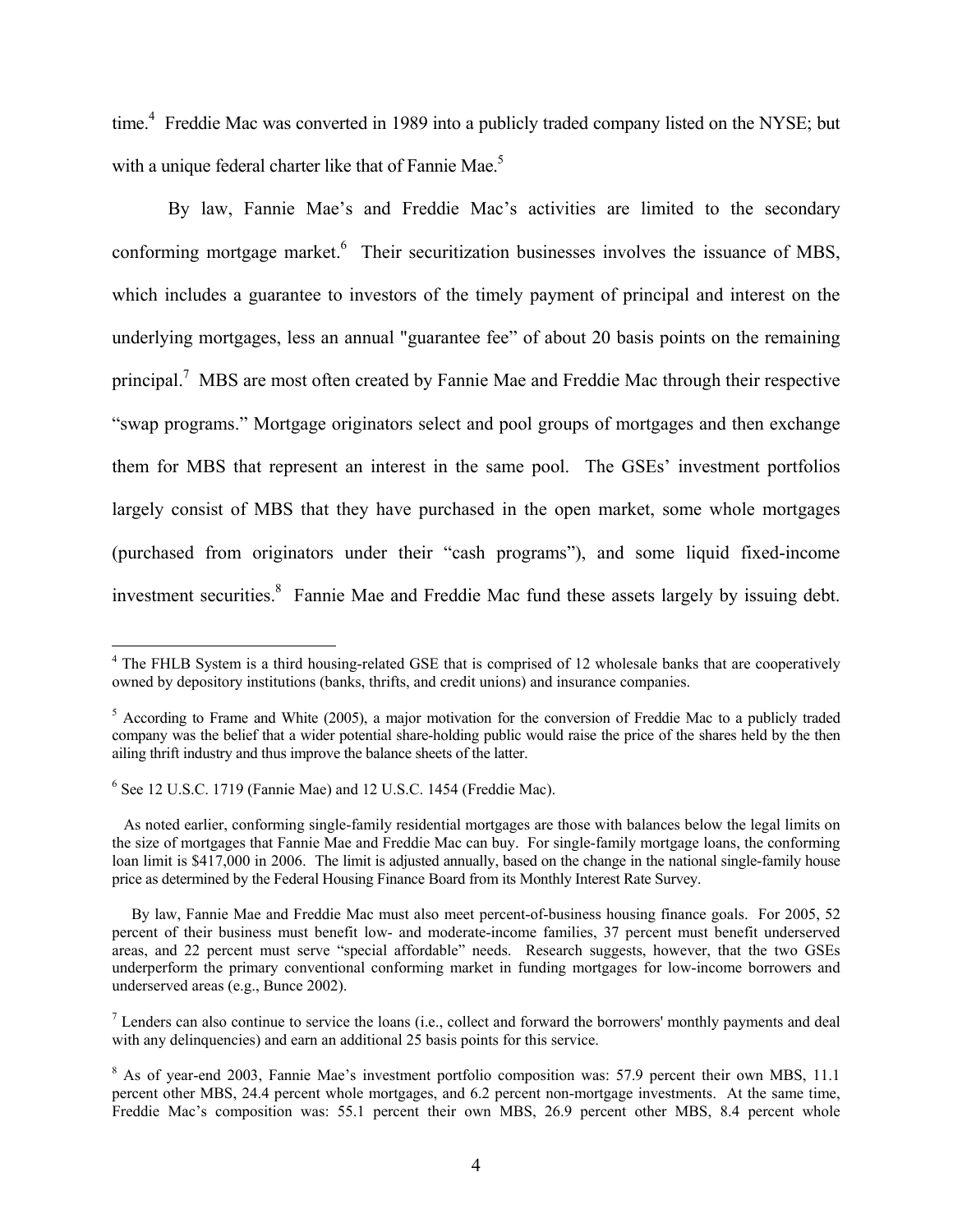The two GSEs are highly leveraged with total accounting (book) equity that is less than four percent of total assets.

 While Fannie Mae's and Freddie Mac's federal charters limit their business lines, they also provide them with a number of advantages that result in lower operating and funding costs (see U.S. Congressional Budget Office, 1996, 2001). First, they are exempt from state and local income taxes. Second, the Secretary of the Treasury has the authority to purchase up to \$2.25 billion of Fannie Mae's and Freddie Mac's securities which is often referred to as their federal line-of-credit. Third, they issue "government securities," as classified under the Securities Exchange Act of 1934, which in practice means that their securities are eligible for use as collateral for public deposits, for purchase by the Federal Reserve in open-market operations, and for unlimited investment by federally insured depository institutions. A further implication is that they are exempt from the provisions of many state investor protection laws and the registration and reporting requirements and fees of the Securities and Exchange Commission (SEC), although Fannie Mae voluntarily registered its stock with the SEC in March 2003. Fourth, they use the Federal Reserve as their fiscal agent, which means that their securities are issued and transferred using the same system as U.S. Treasury borrowings.<sup>9</sup>

 Taken together, the features of Fannie Mae's and Freddie Mac's federal charters have served to create a perception in financial markets that the federal government "implicitly

mortgages, and 7.4 percent non-mortgage investments. The numbers for each company don't quite add up to 100.0 percent and this residual amount reflects "unamortized premiums, discounts, deferred adjustment, and unrealized gains/losses on available-for-sale securities".

<sup>&</sup>lt;sup>9</sup> In 2004, the Federal Reserve amended its policy statement on payments system risk to eliminate a temporary exemption on daylight overdraft fees (granted in 1994) related to the release of principal and interest payments on mortgage-backed securities. The change is effective on July 20, 2006. The revised policy statement is available at: <http://www.federalreserve.gov/boarddocs/press/other/2004/20040923/default.htm>.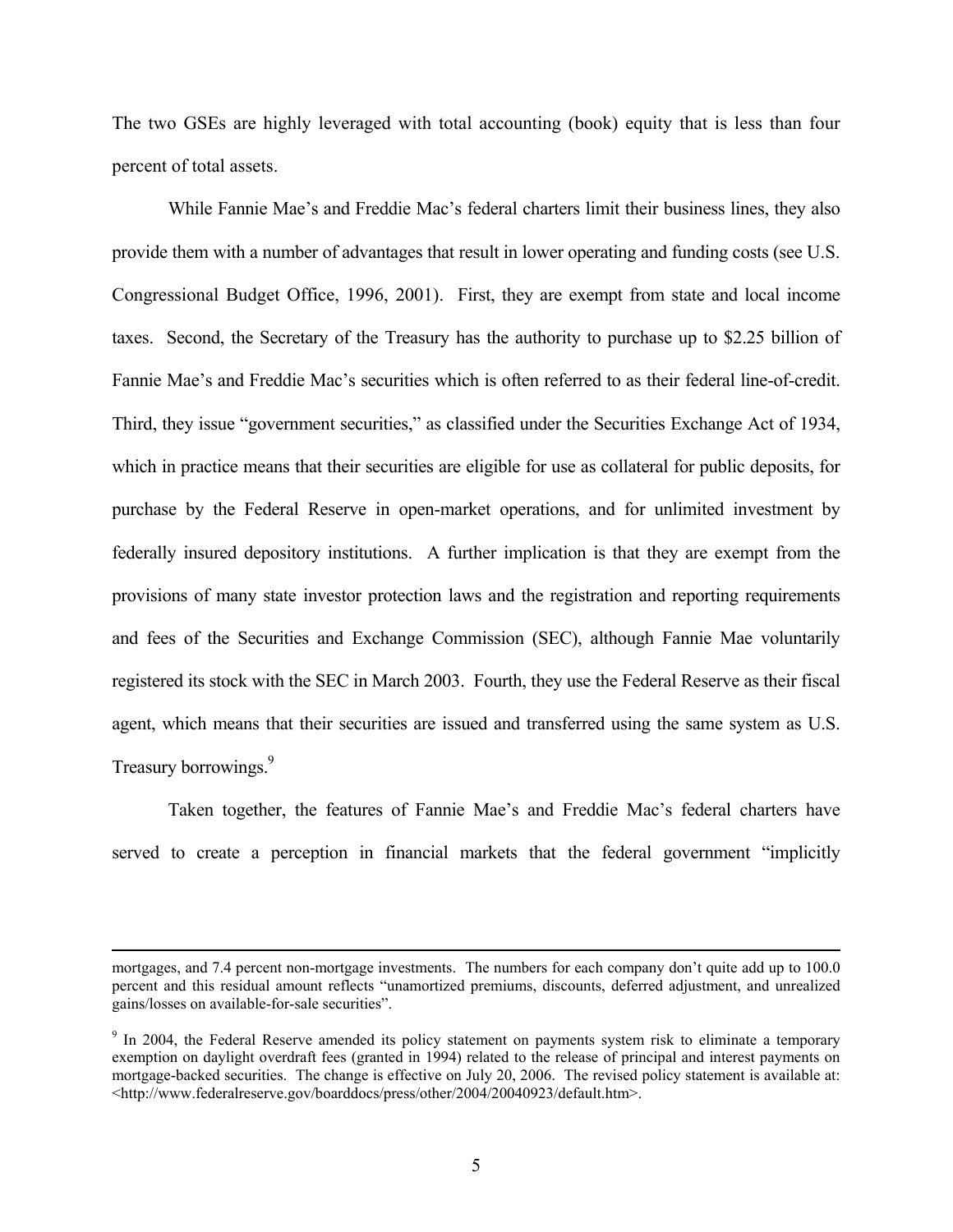guarantees" the companies' financial obligations.<sup>10</sup> This belief, in turn, allows Fannie Mae and Freddie Mac to issue debt at interest rates that are far more favorable (better than AAA) than their stand-alone financial rating (around AA-) would justify.<sup>11</sup> This borrowing advantage has been estimated empirically to be about 40 basis points, although these estimates vary significantly depending upon the maturity and credit rating of the benchmark comparison bonds that were used.<sup>12</sup> The perceived implied guarantee also affects the interest rates on MBS that Fannie Mae and Freddie Mac issue; although this advantage is very difficult to estimate precisely because of the different credit enhancement structures utilized in "private-label" MBS relative to the GSEs' corporate guarantee.<sup>13</sup>

 $\overline{a}$ 

 The perception also arises because of public statements made by members of Congress. For example, House Financial Services Committee's Minority Leader Barney Frank (2005) recently noted on the House floor that:

"Fannie Mae and Freddie Mac's profits by everybody's agreement are increased by a series of associations they have with the Federal Government. Everyone acknowledges Fannie Mae and Freddie Mac can borrow money from the public more cheaply than other entities, and we have said that in return for the arrangements that allow that to happen, we will impose certain restrictions on them."

<sup>11</sup> Fannie Mae and Freddie Mac receive AA- ratings from Standard and Poor's in terms of their "risk to the government". However, such ratings incorporate whatever government support or intervention the entity typically enjoys during the normal course of business. See Frame and Wall (2002a) for a discussion.

 Moody's produces "bank financial strength" ratings for the companies which stood at B+ (Fannie Mae) and A- (Freddie Mac) as of November 2005. These ratings, which are on an A-E scale, are intended to measure the likelihood that a financial institution will require financial assistance from third parties, such as the government or shareholders. Importantly, in the case of Fannie Mae and Freddie Mac, the bank financial strength ratings consider (among other things) the companies' GSE status.

<sup>12</sup> See Ambrose and Warga (1996, 2002), Nothaft, Pearce, and Stevanovic (2002), and Passmore, Sherlund, and Burgess (2005).

 $10$  This perception arises despite explicit language on each GSEs' securities that they are not obligations of the federal government. This conundrum may be resolved if one looks at past government actions to assisted troubled GSEs. During the late 1970s and early 1980s, Fannie Mae was insolvent on a market value basis and benefited from supervisory forbearance. Also, in the late 1980s, the Farm Credit System (another GSE) required a taxpayer bailout totaling \$4 billion. The U.S. General Accounting Office (1990, 90–91) discusses both of these episodes, and Kane and Foster (1986) provide estimates of the degree of insolvency for Fannie Mae during its financial distress.

<sup>&</sup>lt;sup>13</sup> U.S. Congressional Budget Office (1996, 2001) reported an advantage of 30 basis points. Passmore (2005, p. 9) critiques the approach that generates this estimate and assumes for purposes of his analysis (and based on some simple calculations) that the advantage ranges from 0-6 basis points. See also Passmore, Sparks, and Ingpen (2002) for a theoretical analysis and simulation of the effect of GSE securitization on mortgage interest rates.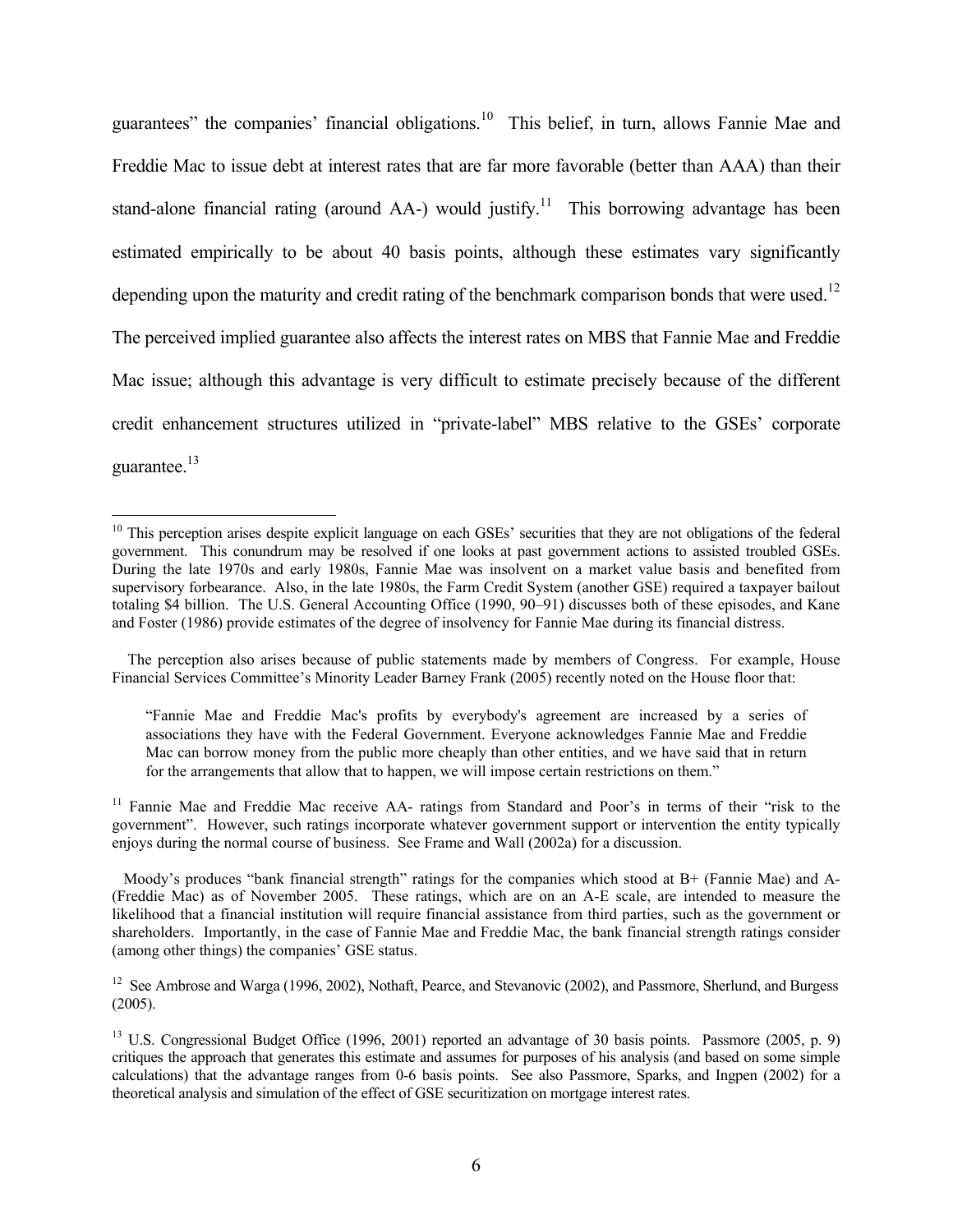Fannie Mae and Freddie Mac are largely free from market constraints on their size and risk because investors perceive that their credit guarantees and debt are backed by the federal government.14 As a result, Fannie Mae and Freddie Mac have become very large financial firms both in absolute terms and relative to the mortgage market as a whole. This growth has occurred despite market innovations that, over time, have reduced the need for special purpose GSEs to support a national mortgage finance market. Indeed, deregulation and financial innovation over the past couple decades have resulted in highly competitive national markets for mortgage origination, better geographic diversification for lenders, and well-functioning secondary mortgage markets, including those for "jumbo" and "subprime" loans.<sup>15</sup>

 As of year-end 2003, Fannie Mae had \$1,010 billion in assets and Freddie Mac had \$803 billion in assets, making them the second and third largest U.S. companies, respectively, in terms of asset size. As shown in Table 1, almost \$1.6 trillion of these \$1.8 trillion in combined total assets were mortgage-related investments (whole mortgages and MBS). At that time Fannie Mae and Freddie Mac also had significant quantities of MBS outstanding, i.e., net of those carried on their own balance sheets. As of year-end 2003, Fannie Mae had \$1,300 billion in net outstanding mortgage-backed securities while Freddie Mac had another \$769 billion. Both Fannie Mae and Freddie Mac have grown more rapidly over the past three decades than the residential mortgage market as a whole. Table 1 shows that in 1980, the residential mortgage market consisted of \$1.1

<sup>&</sup>lt;sup>14</sup> Although the holders of Fannie Mae's and Freddie Mac's liabilities and contingent liabilities may exert little discipline, the GSEs' risk exposure may still be constrained by their desire to maintain the value of their charters for their shareholders. The notion that bank charter value (i.e., positive future expected economic profits) may serve to offset some of the moral hazard effects of deposit insurance was first explored in papers by Marcus (1984) and Keeley (1990). Frame and White (forthcoming) discuss these cross-cutting risk-taking incentives in the case of Fannie Mae and Freddie Mac and identify emerging sources of competition that may encourage greater risk-taking in the near future as the GSEs' charter value is eroded.

<sup>&</sup>lt;sup>15</sup> The jumbo market refers to mortgages that exceed the size limits on GSE-eligible, or conforming, mortgages. Subprime mortgages are those with greater credit risk than most GSE-related loans, like those to borrowers with low credit scores or low down payments.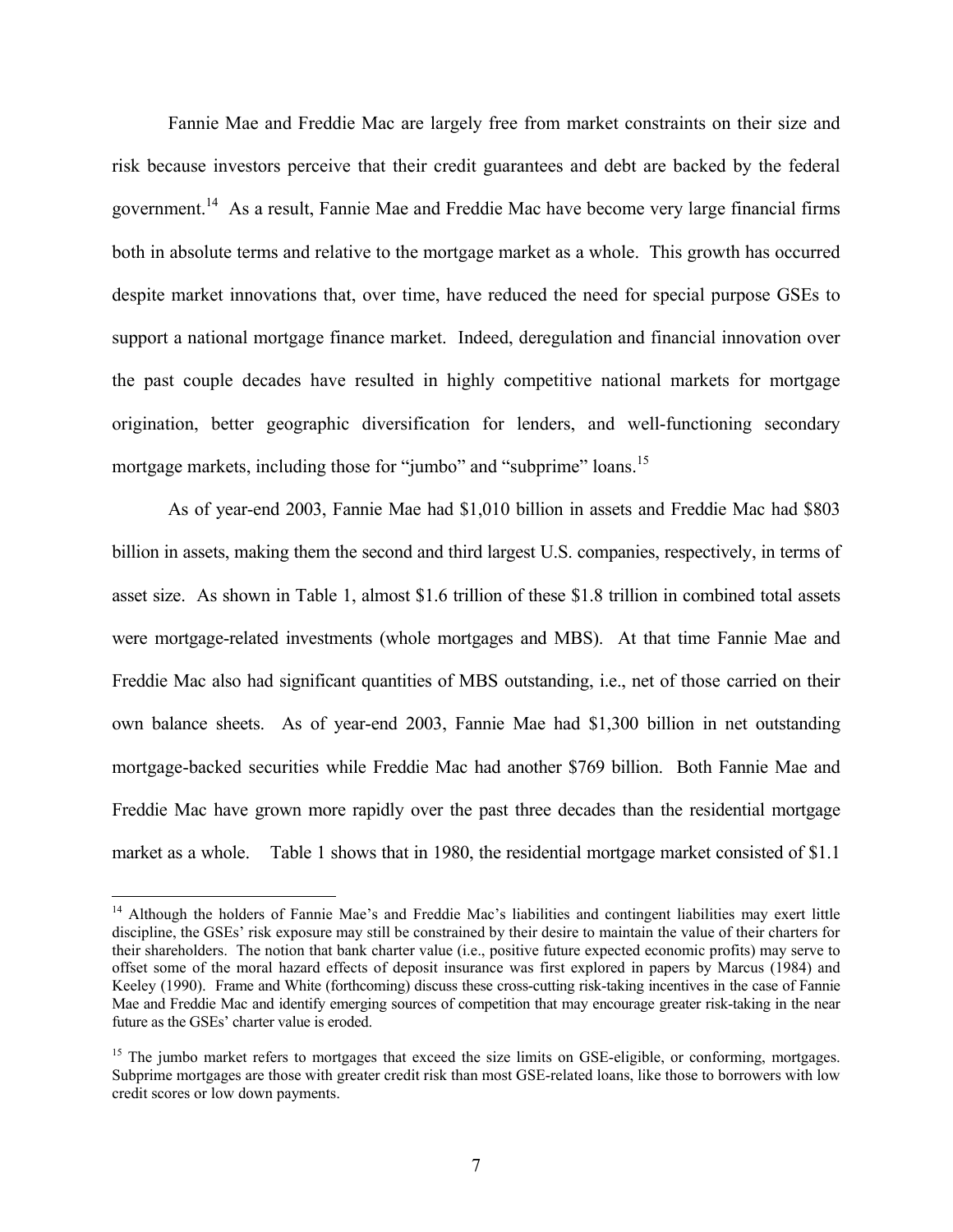trillion in obligations, of which Fannie Mae and Freddie Mac held or securitized only \$78 billion, or about 7 percent. By 2003, these companies accounted for over \$3.6 trillion of the \$7.6 trillion in residential mortgage debt, or about 48 percent.

### [Insert Table 1 about here.]

In recognition of the increased risk taking incentives created by market expectations that the government would bail out creditors of a failing GSE (moral hazard), Congress formally established a safety-and-soundness regulatory and supervisory regime for Fannie Mae and Freddie Mac in 1992. The Office of Federal Housing Enterprise Oversight (OFHEO) is charged with the legislative mandate to impose both explicit minimum capital requirements and limitations on the GSEs' activities.16

Unfortunately, the establishment of OFHEO has not resolved the moral hazard problem for several reasons. First, the creation of a safety-and-soundness regulator to protect taxpayers from a perceived risk that the government at least formally disavows has, not surprisingly, strengthened the market's perception of an implied guarantee (e.g., Frame and White, 2004). Second, as noted by Treasury Secretary John Snow (2003), there is a general recognition that the supervisory system for the housing GSEs lacks both the stature and the tools to effectively deal with the current size, complexity, and importance of these institutions. OFHEO supervises only two institutions and is hence particularly prone to regulatory capture. The agency is located as an independent arm of the

<sup>&</sup>lt;sup>16</sup> The Federal Housing Enterprises Financial Safety and Soundness Act of 1992 established OFHEO as an independent agency in the U.S. Department of Housing and Urban Development (HUD). Prior to this, HUD maintained exclusive regulatory oversight responsibilities over Fannie Mae and (for 1989-1992) Freddie Mac. Prior to the passage of the Financial Institutions Reform, Recovery and Enforcement Act (FIRREA) of 1989, Freddie Mac was the responsibility of the Federal Home Loan Bank Board (FHLBB).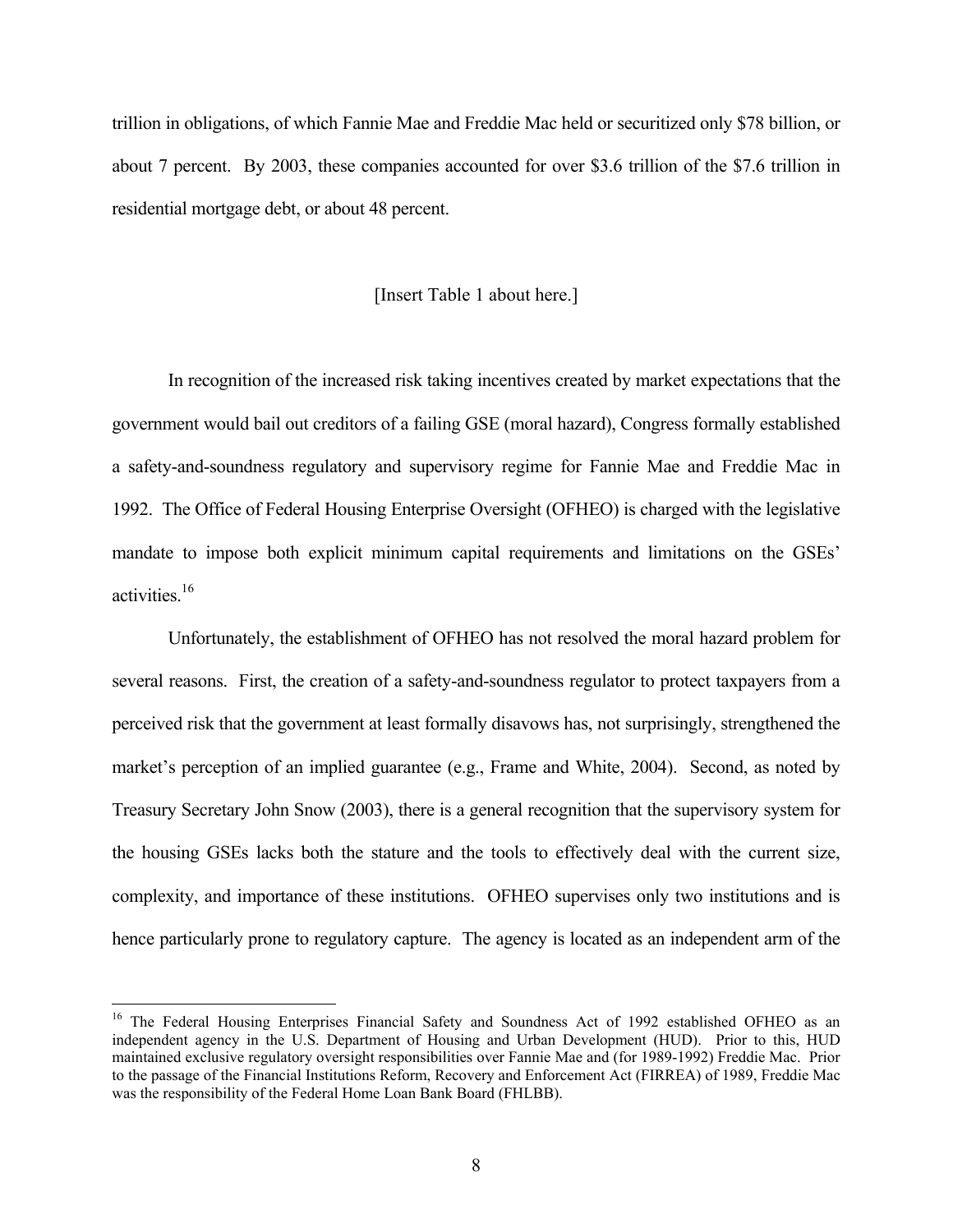Department of Housing and Urban Development (HUD), which is more focused on promoting the nation's housing goals than contending with GSE safety-and-soundness. OFHEO is subject to Congress' annual appropriations process and is therefore victim to political meddling from time to time.<sup>17</sup> With respect to supervisory tools, OFHEO lacks the authority both to adjust minimum capital standards and, should it become necessary, to close and resolve a failure of either Fannie Mae or Freddie Mac.

 Legislative activity relating to the reorganization of housing GSE oversight is active in both chambers of Congress. In 2005, the House of Representatives passed legislation and the Senate Committee on Banking, Housing, and Urban Affairs has also moved a bill that is awaiting floor action.<sup>18</sup> The Senate bill appears to go much farther than the House bill in terms of addressing the aforementioned regulatory shortcomings relating to minimum capital standards, prompt corrective action, and receivership authorities. The Senate bill also directs the new regulator to establish criteria regarding the assets that Fannie Mae and Freddie Mac may hold considering the institutions' statutory missions and safety-and-soundness and the systemic risk

 $17$  For example, the Senate Appropriations Committee report on Senate Bill 2825 to fund the Department of Housing and Urban Development suggested a large increase in OFHEOs budget for 2005, but tied the availability of US\$ 10 million to the appointment of a new director for the agency. This report is available at:

http://frwebgate.access.gpo.gov/cgi-bin/getdoc.cgi?dbname=108 cong reports&docid=f:sr353.108.pdf. Kopecki (2004) subsequently reports that this provision was ultimately removed from the bill but that the conference report calls for "swift action" in replacing the OFHEO director.

<sup>&</sup>lt;sup>18</sup> The Federal Housing Finance Reform Act of 2005 (H.R. 1461) was passed by the House of Representatives on October 26, 2005. The text of the bill is available at: <http://thomas.loc.gov/cgi-bin/query/z?c109:H.R.1461:>. The Federal Housing Enterprise Regulatory Reform Act of 2005 (S. 190) was reported out of committee on July 28, 2005. The text of the bill is available at: <http://thomas.loc.gov/cgi-bin/query/z?c109:S.+190:>.

Note that the risk of regulatory capture would remain because the new supervisory agency would oversee a small number of institutions. This, in turn, raises concerns about the potential for regulatory forbearance in the event of financial distress. The addition of the FHLB System to the supervisor's portfolio, however, should marginally reduce such tendencies, especially to the extent that those institutions' interests diverge from those of Fannie Mae and Freddie Mac.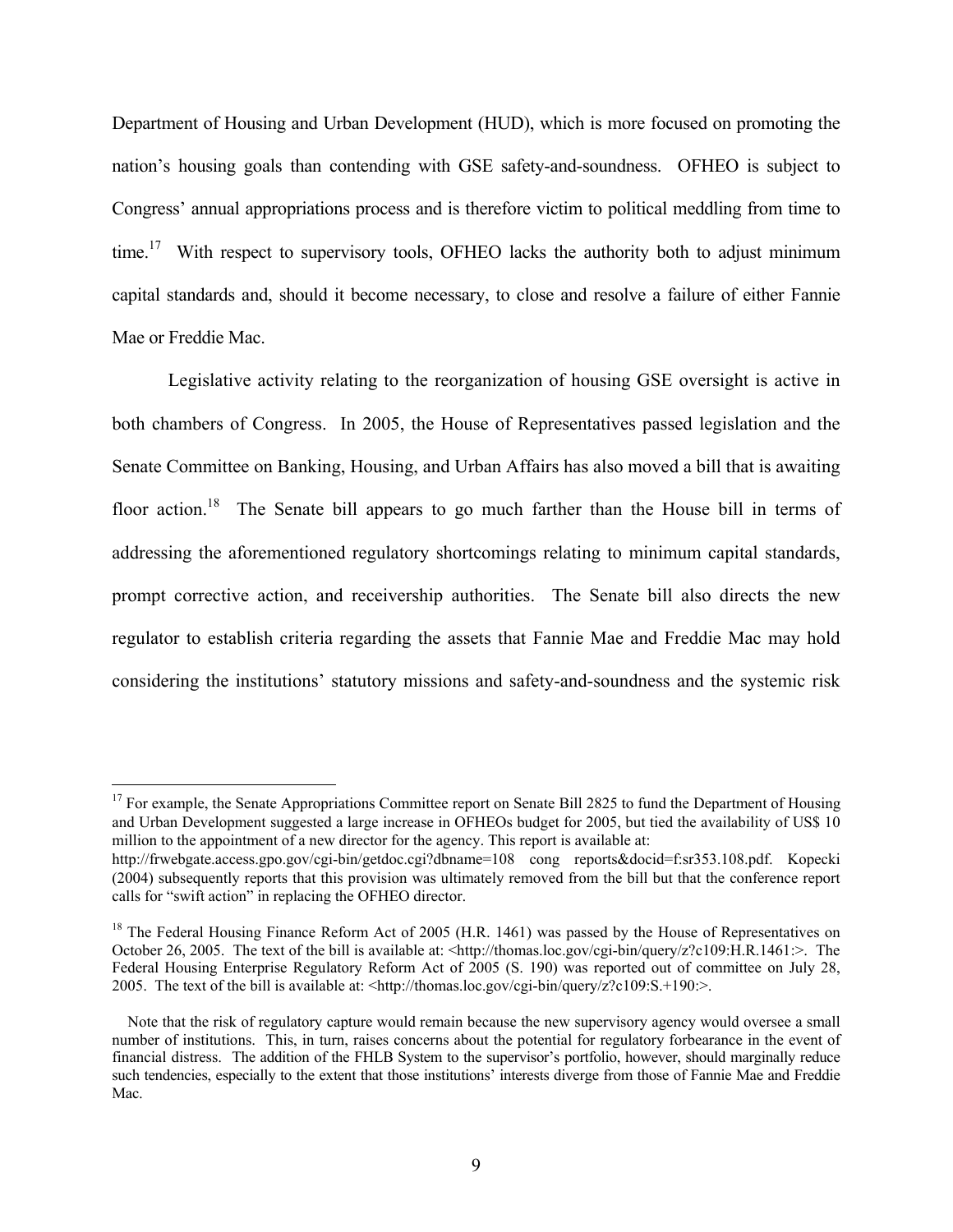posed by the size and nature of these asset holdings.<sup>19</sup> This last provision is quite controversial because it would likely result in a marked reduction in the size and scope of the housing GSE balance sheets. We next explore the important financial linkages between Fannie Mae and Freddie Mac and the rest of the financial system in an attempt to understand better the systemic risks and expected social costs that could result from a housing GSE failure.

### **III. Risk Management and the Social Costs of a GSE Failure**

1

The failure of either Fannie Mae or Freddie Mac would not only generate private losses to their shareholders' and creditors, but also could impose certain social costs or negative externalities on the financial system. The expected social costs associated with such a failure are equal to the product of the likelihood of a GSE failure and the expected costs of any spillovers to either financial markets or to the real economy in the event of that failure. This chain of events leading from financial institution failure to reduced real economic activity is what is meant by the phrase "systemic risk."

Both the probability of failure and any related spillover costs depend upon the risks associated with the GSEs' securitization activities and mortgage investment portfolios and the disruptions that might occur to those and related markets.<sup>20</sup> Fannie Mae and Freddie Mac face both credit risk and interest rate risk with respect to their mortgage-related portfolio investments, whereas their securitization activities largely involve only credit risk. The credit risk is that

 $19$  The Senate bill would require the regulator to prohibit the institutions from acquiring or holding assets other than: 1) mortgages and MBS for the purposes of securitization, 2) mortgages acquired to meet affordable housing goals, 3) a limited inventory of mortgages solely for the purpose of supporting mortgage securitization, 4) cash, 5) real estate acquired through foreclosure, 6) U.S. Treasury securities (held for liquidity purposes), 7) real estate, intellectual property, fixtures and equipment for use in business operations.

 $^{20}$  Fannie Mae and Freddie Mac are also subject to operational risk relating to financial reporting, people, processes, technology, and external events. This risk, while very real, is difficult to quantify empirically because events are rarely reported to outsiders and those that are tend to be extreme and emanate from various sources.

Notably, the accounting scandals that have recently plagued both housing GSEs can be viewed as a manifestation of operational risk or even moral hazard. For a discussion of the accounting problems at Fannie Mae and Freddie Mac, see the special examination reports released by OFHEO at http://www.ofheo.gov/OFHEOReports.asp.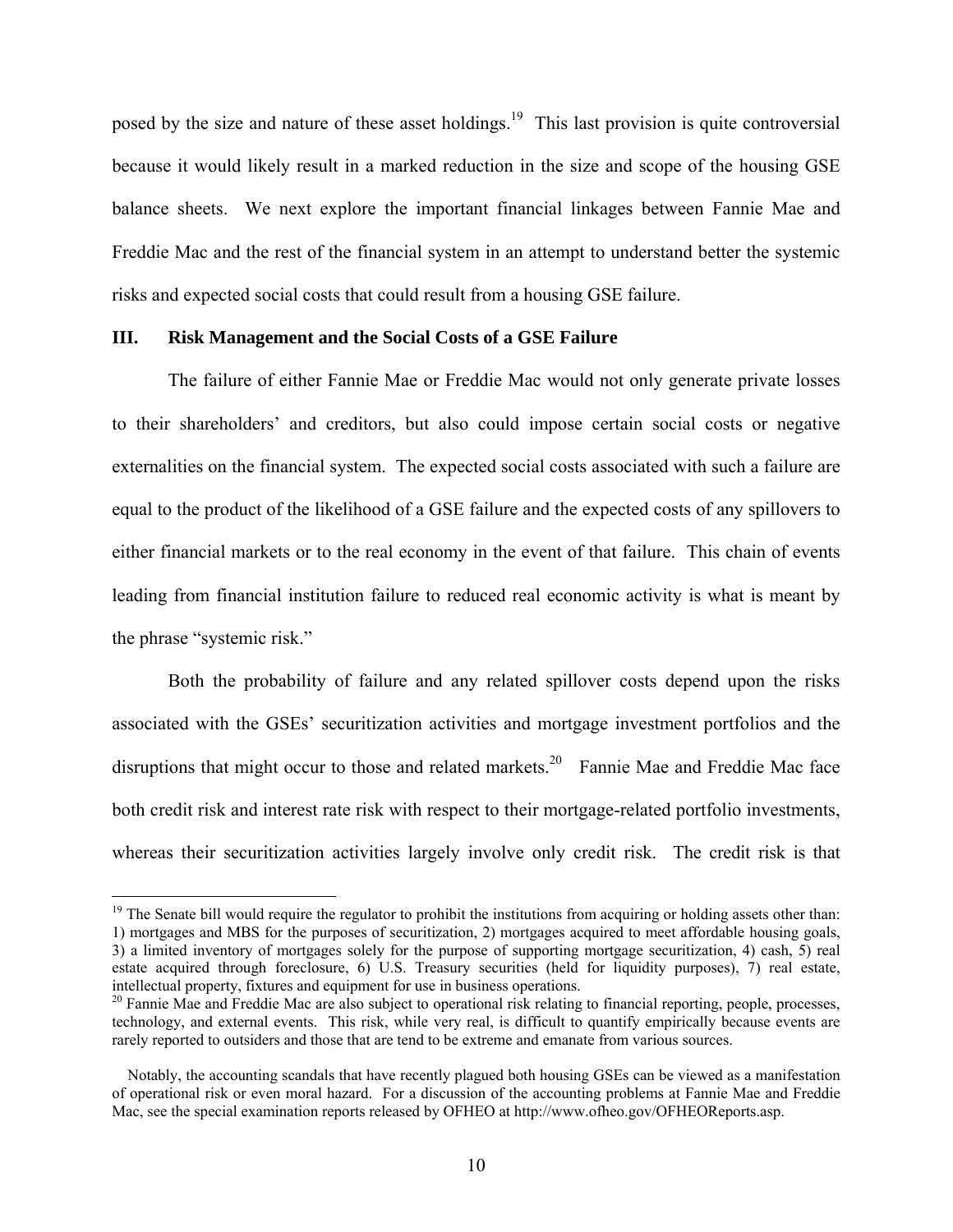mortgage borrowers will not repay their debt and hence a lender, or credit guarantor, will incur losses to the extent that this debt exceeds any recoveries from the sale of the mortgaged property. The interest rate risk arises from the fact that the companies largely hold long-term, fixed-rate mortgage-related assets that can be prepaid at any time without penalty on their balance sheets.

In the remainder of this section, we discuss the risks managed by Fannie Mae and Freddie Mac, the techniques employed by the GSEs to control those risks, and expected social costs that might result should one of the institutions fail. For simplicity, we first discuss the social costs as if the risks and returns across the two business lines are largely uncorrelated and managed independently and also under the assumption that the federal government would not bail out the failed housing enterprises' creditors. The implications of these assumptions are addressed at the close of the section.

### **A. Mortgage Securitization Risks and the Social Costs of GSE Failure**

Credit risk, or losses resulting from nonpayment by mortgage borrowers, is the most important risk facing Fannie Mae and Freddie Mac in their mortgage securitization businesses. This risk is limited in several ways. First, the GSEs are restricted, by law, to guarantees on first mortgages and a requirement that the borrower have either at least a 20 percent equity stake (minimum 80 percent loan-to-value) or private mortgage insurance. Second, most mortgages backing their MBS are to "prime" borrowers with good or excellent credit histories, although both Freddie Mae and Fannie Mac have been increasingly moving down the credit spectrum. Finally, the companies securitize mortgages originated throughout the United States. This geographical diversification makes them less vulnerable to negative local and regional shocks that have, at times, rocked less-diversified mortgage portfolio lenders.<sup>21</sup>

<sup>&</sup>lt;sup>21</sup> For example, see Federal Deposit Insurance Corporation (1997) for a discussion and analysis of various U.S. banking crises that occurred in the 1980s and early 1990s, including their effect on regional housing markets.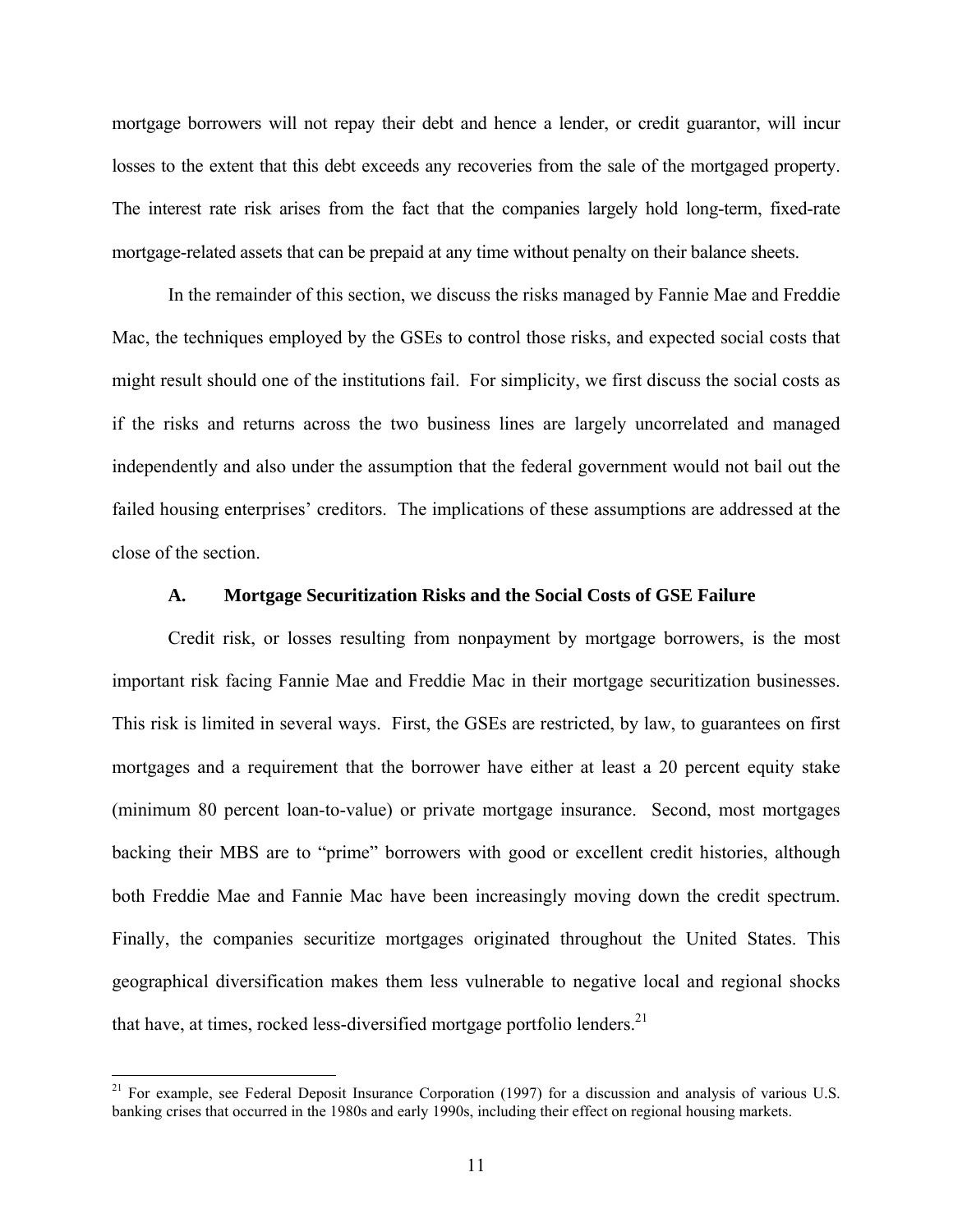As the result of their risk management efforts, mortgage credit losses suffered annually by the housing GSEs have been extremely low over the past five years – around 0.01 percent (one basis point) – although they have been greater in the past. According to the U.S. Office of Federal Housing Enterprise Oversight (2005), the largest loss incurred by Fannie Mae between 1971 and 2003 was 13 basis points on the outstanding principal balance of their securitized mortgage pools in 1985; and for Freddie Mac it was 11 basis points in both 1993 and 1995 (based on data from 1987 to 2004). Expected credit losses are explicitly priced by Fannie Mae and Freddie Mac in their guarantee fees, and the losses have been estimated by OFHEO to be in the 3-5 basis point range (Inside Mortgage Finance 2005a). In contrast, guarantee fees average about 20 basis points on the outstanding principal balance of the mortgage pool.<sup>22</sup> This suggests that unexpected credit losses would have to be extremely large in order to sink the securitization business since an additional cushion is imposed on both companies. A minimum regulatory capital requirement of 45 basis points of net MBS outstanding is mandated by statute.

 The historical data on losses makes clear that the probability of Fannie Mae or Freddie Mac being driven to the brink of failure by mortgage credit losses is very small. Indeed, because of the geographical diversification of their mortgage credit risk exposure, it would likely take a large unexpected nationwide reduction in housing values to cause either of them to fail due to their mortgage securitization business or to result in significant expected social costs.<sup>23</sup>

 $22$  In addition to expected credit losses, the guarantee fees reflect various operational costs and the bargaining position of the mortgage originator.

 $23$  While we see this as unlikely, it is worth noting that house price appreciation has been rapid in recent years and arguably inconsistent with economic fundamentals, at least in some parts of the country. For differing views on whether house price appreciation is consistent with fundamentals, see Peach and McCarthy (2004) and Gallin (2005). Del Negro and Otrok (2005) also find that US house price changes are increasingly correlated across the nation.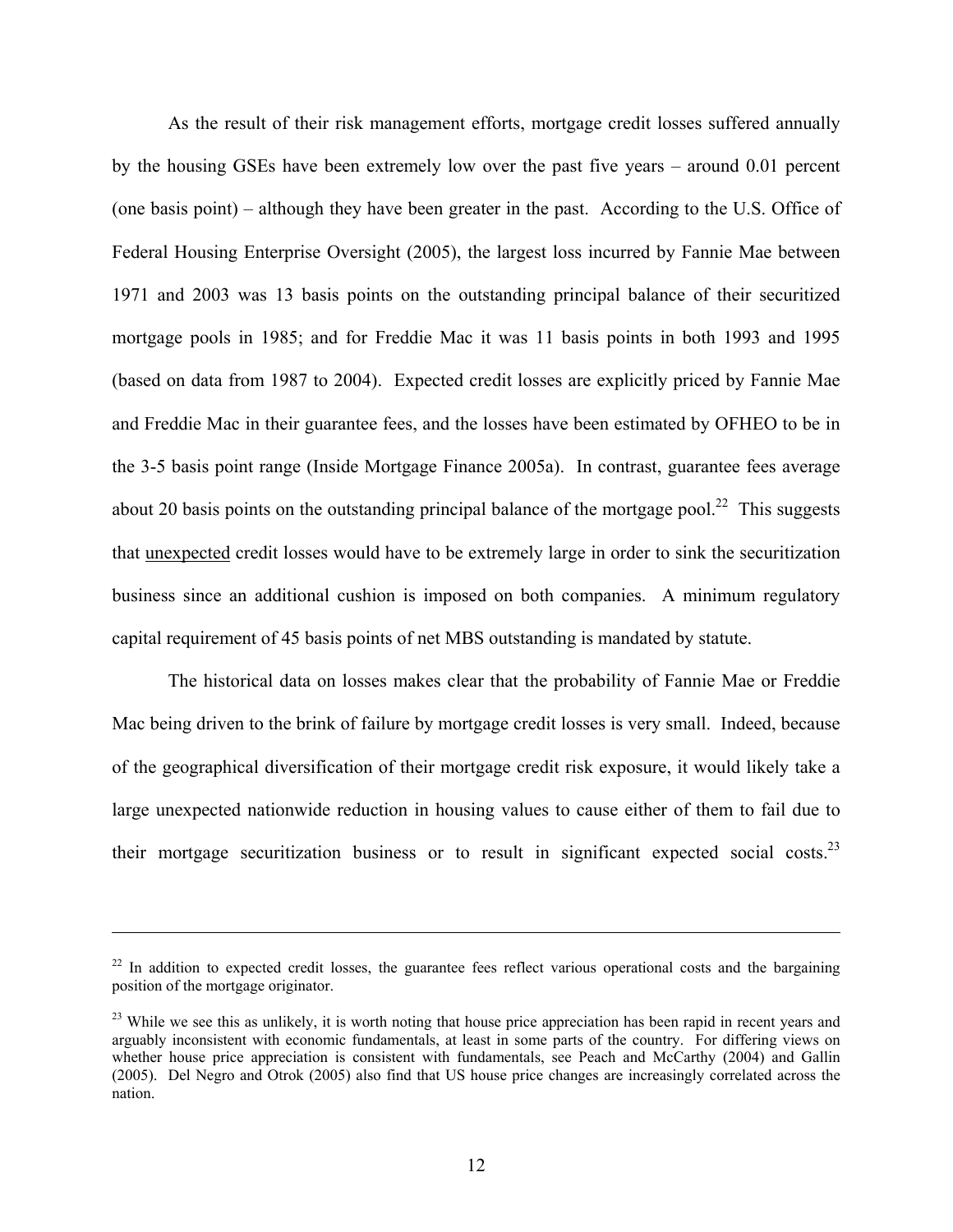Nevertheless, we will mention two sources of systemic concerns related to GSE mortgage securitization business.

First, a housing GSE failure would reduce or eliminate the value of the institution's guarantee of any credit losses on its outstanding MBS. Who would bear these losses is uncertain. MBS holders would presumably still be entitled to the cash flows on the mortgages underlying their securities. However, the priority of MBS holders' claim on any credit losses is unclear because no predefined resolution mechanism currently applies to either Fannie Mae or Freddie Mac (e.g., Carnell, 2005; Wall, Eisenbeis, and Frame, 2005). This uncertainty could result in a temporary reduction in the flow of funds to the mortgage market.

Second, the failure of a housing GSE would force it to stop guaranteeing new mortgages or creating new MBS. U.S. Office of Federal Housing Enterprise Oversight (2003, p. 98) suggests that a failure would not have major adverse impacts on housing activity assuming that the other GSE is financially healthy and could absorb the failed institutions' business volume. However, given that both Fannie Mae and Freddie Mac hold very similar credit risk portfolios, it could be conjectured that if one GSE failed due to credit losses resulting from a broad shock to the housing sector that the other likely would also be severely distressed. If the surviving GSE could not quickly expand its activities, disruptions could occur (U.S. Office of Federal Housing Enterprise Oversight, 2003; p. 98). We believe that these disruptions would likely be short-lived and would not involve significant social costs because alternative sources of funding are readily available from depository institutions and through structured private-label securitizations offered by investment banks.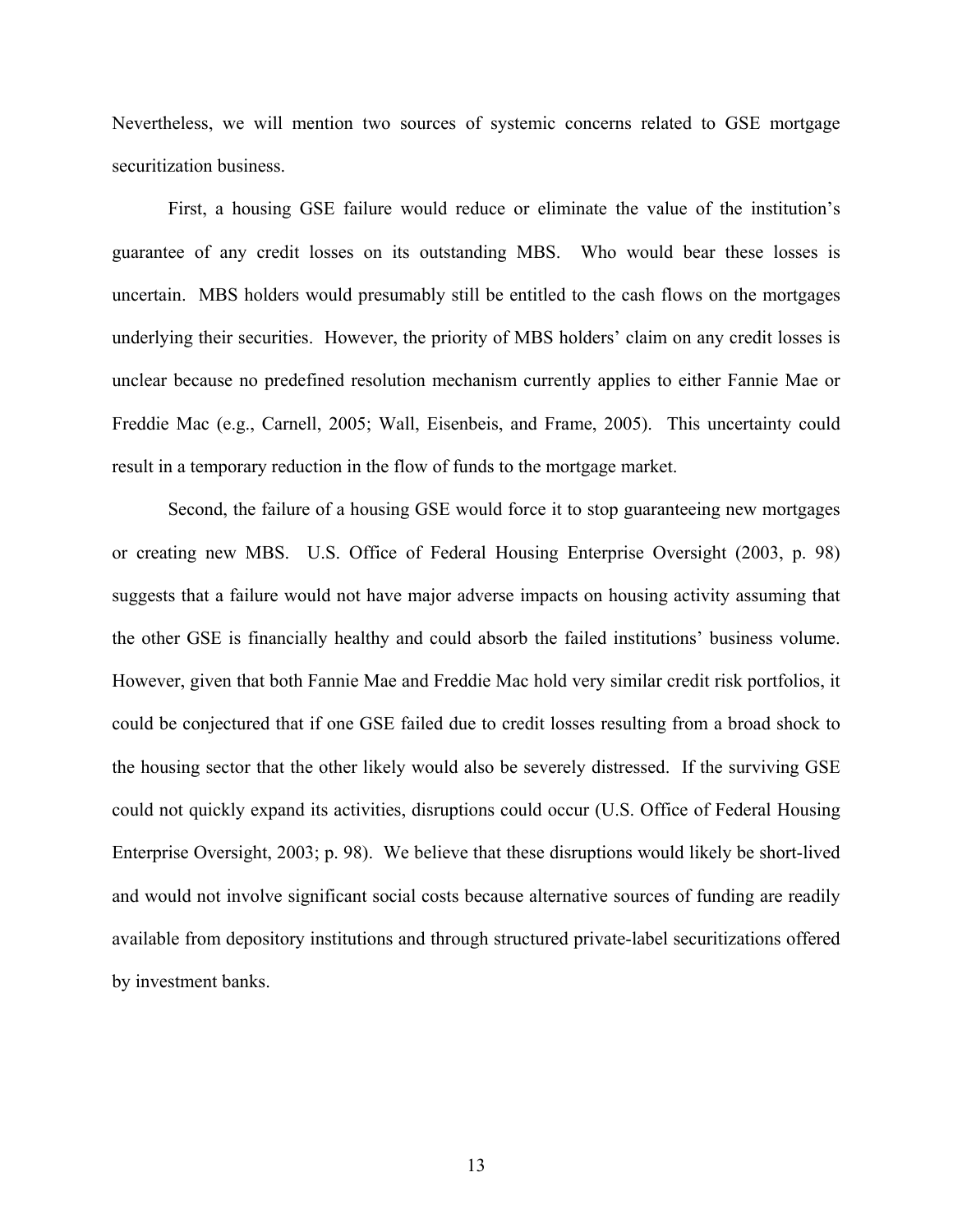### **B. Mortgage Investment Risks and the Social Costs of GSE Failure**

Fannie Mae and Freddie Mac are exposed to additional risks beyond those created by their mortgage guarantee business as a result of their investment portfolios. One type of incremental risk is the credit risk on investments other than their own MBS, like whole mortgages, MBS issued by other institutions, and non-mortgage-related securities held in their portfolios.24 However, a more important incremental risk is interest rate risk.

The interest rate risk associated with GSE mortgage investments manifests itself in two ways: through "funding risk" resulting from maturity mismatches between assets and liabilities and through "prepayment risk" due to the effects of interest rate changes on borrower prepayment behavior. For example, in the case of rising interest rates, the interest rate risk associated with mortgages results in both a capital loss on the fixed-rate debt instrument and a lengthening of the expected maturity of the instruments because of decelerated mortgage repayments. In a falling rate environment, capital gains on fixed-rate instruments are offset to some degree by the shortening of the expected maturity of the instruments due to accelerated repayments. The relationship between changes in interest rates, prepayment risk, and capital gains and losses is non-linear and gives rise to the so-called "negative convexity" of fixed-rate mortgage assets.

In theory, Fannie Mae's and Freddie Mac's mortgage-related interest rate risk could be passed on to their respective shareholders in the form of highly variable net income streams, including periods of large losses and associated reductions in the firms' equity. However, in practice, the levels of equity capital maintained by the GSEs are far too small to absorb the

 $^{24}$  No additional credit risk is created when a GSE invests in its own mortgage backed securities because the GSE has already absorbed that risk when it guaranteed the security against loss as a part of the securitization process.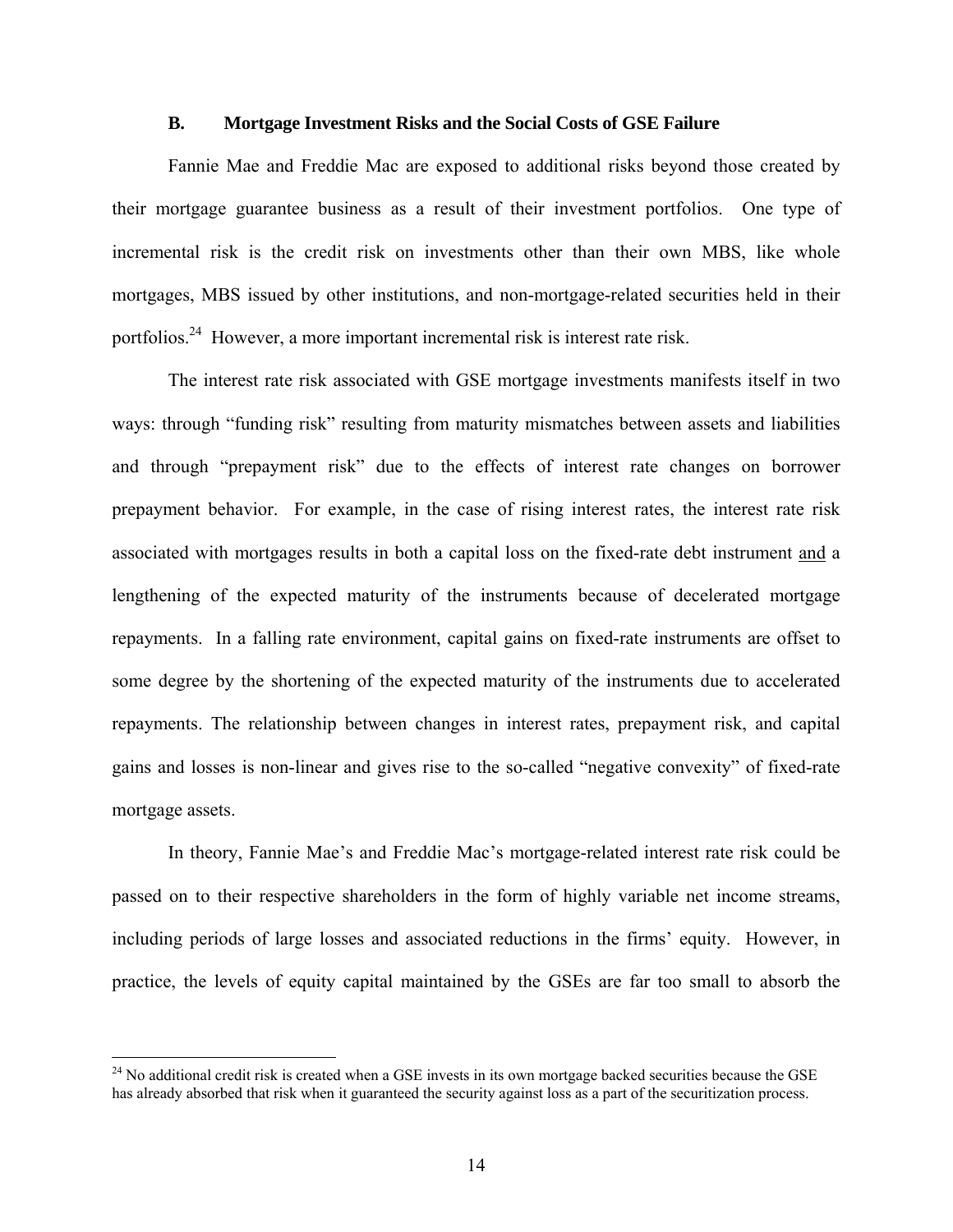periodic losses associated with movements in interest rates.<sup>25</sup> Hence, the companies transfer a great deal of their interest rate risk to other investors through their risk management (i.e., hedging) practices. Any residual risk remaining after hedging is borne first by Fannie Mae's and Freddie Mac's equity holders. The remainder is borne either by the government (if market expectations of a bailout are realized) or the companies' liability holders and derivatives counterparties (if these expectations are not realized).

### **1. GSE Interest Rate Risk Management**

A number of tools exist that allow Fannie Mae and Freddie Mac to transfer interest rate risks to other market participants, mostly through the over-the-counter (OTC) derivatives markets. The GSEs use a variety of hedging strategies, with the relative importance of each varying over time for each institution.<sup>26</sup> Importantly, Fannie Mae and Freddie Mac account for a large share of U.S. dollar interest rate derivatives markets (for options, swaps, collars and swaptions) which are their main hedging instruments. Their net positions tend to be one sided, purchasing options and paying fixed-rate in the swaps market.

Fannie Mae and Freddie Mac can control their desired funding risk by how they chose to balance the effective durations of their assets and liabilities. In practice, these GSEs tend to issue debt with a shorter duration than that of their assets and then use interest rate swaps to extend the effective duration of these liabilities. This approach does leave Fannie Mae and Freddie Mac exposed to basis risk since the institutions' short-term debt is priced relative to Treasuries while the swap payments are calculated relative to the London Interbank Offer Rate

<sup>&</sup>lt;sup>25</sup> Posner and Brown (2005) estimate that, in order to earn a credit rating in the AA/A range, an unhedged Fannie Mae or Freddie Mac would need equity capital equal to 8 percent of assets just to cover their duration and convexity risk (ignoring other risks such as operations risk). In contrast, these two GSEs tend to operate with capital levels close to their minimum capital standard which is 2.5 percent of on-balance sheet assets.

<sup>&</sup>lt;sup>26</sup> See U.S. Office of Federal Housing Enterprise Oversight (2003) and Jaffee (2003) for a more detailed discussion of interest-rate risk management practices at Fannie Mae and Freddie Mac.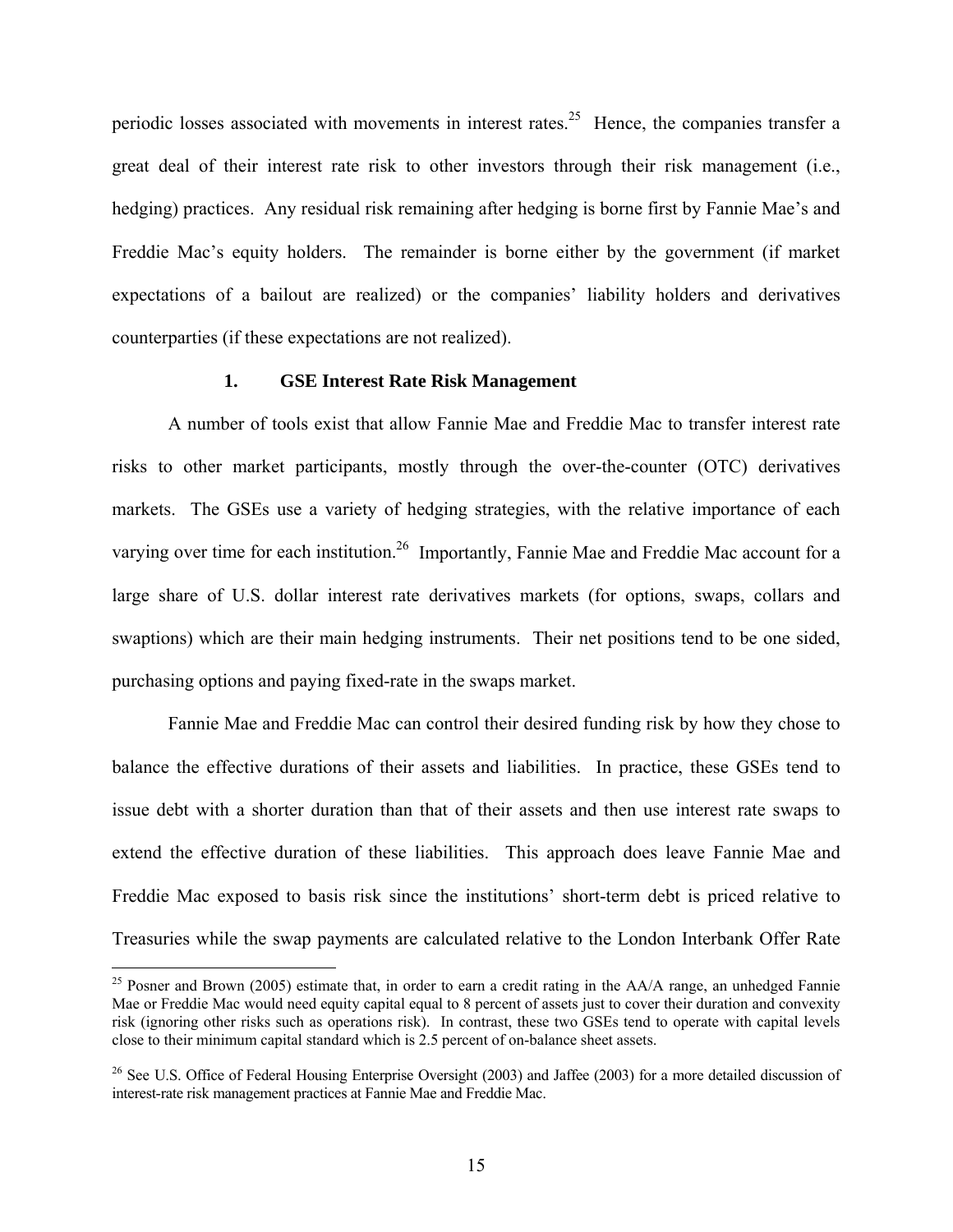(LIBOR).27 The basis risk arises because the rates on these two types of instruments do not always move together in predictable ways.

Hedging prepayment risk is complicated because it requires the use of sophisticated models of the term structure of interest rates and borrower prepayment to estimate how the value of the mortgage-oriented investment portfolio would change for a given change in the interest rates. Like all economic forecasting models, these models are subject to error and these errors can be significant.

The GSEs could offset the prepayment options in their mortgage portfolios by issuing bonds with call (prepayment) options which effectively transfer the prepayment risk to bondholders. Alternatively, this risk could be hedged by purchasing interest rate options (mostly options on swaps, called swaptions) in the OTC derivatives market. In this case, most of the prepayment risk is transferred to derivatives dealers who, in turn, will often hedge the risk themselves and thereby transfer it to other investors. However, fully hedging prepayment risk with callable debt and swaptions (sometimes called "static hedging") is very expensive and hence the GSEs tend to be only partially hedged against prepayment risk by options.

Another alternative for hedging prepayment risk is to employ "dynamic hedging." In this case, the GSE replicates the returns that would be earned by an option holder using more liquid instruments, especially interest rate swaps. A limitation of dynamic hedging is that it only replicates the option for small changes in interest rates and, thus, the positions taken provide less protection against larger rate moves. More complete protection may be obtained by rebalancing the dynamic hedge in response to changes in the term structure of interest rates. A weakness of dynamic hedging is that the hedger may suffer losses if interest rates turn out to be more volatile

 $27$  See Poole (2004) for a discussion.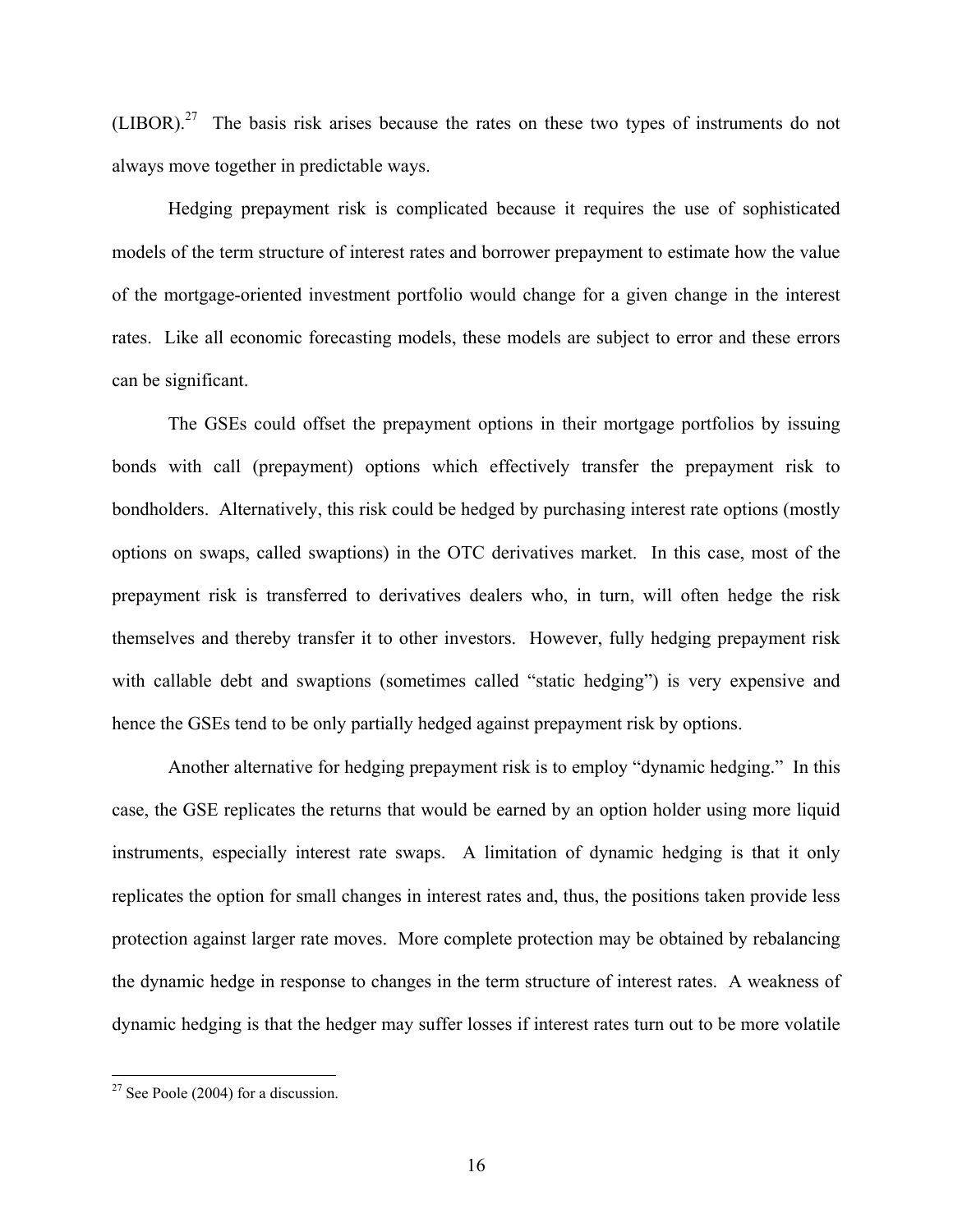than was assumed in constructing the hedge, something called vega risk.  $28$  The appeal of dynamic hedging is that it is generally less costly than static hedging.<sup>29</sup>

 A problem with static and dynamic hedging of prepayment risk is that they rely on being able to execute timely adjustments to positions to compensate for modeling error related to prepayments and changes in the level and shape of the term structure of interest rates. Dynamic hedging additionally requires market access to respond to movements in the level and volatility of the term structure and the passage of time. There are several reasons why a GSE may be unable to execute timely adjustments.

One type of adjustment problem can arise in the event that an OTC derivatives dealer fails. Dealers commonly limit their credit exposure on OTC derivatives by simply imposing a dollar limit on the size of their current and potential exposure to any single counterparty and these limits may vary based on both the financial condition (credit standing) of the counterparty and the amount of collateral pledged.

Fannie Mae and Freddie Mac both have collateral agreements with their counterparties. As an example of how this reduces their credit risk, as of year-end 2003, Freddie Mac had over \$1 trillion in derivatives (notional amount) with a net fair value exposure of just over \$17 billion, of which only \$904 million, or 5.3 percent, was uncollateralized.<sup>30</sup> This suggests that the failure of an OTC derivatives dealer is unlikely to impart substantial direct credit losses on Fannie Mae

 $^{28}$  See Posner and Brown (2005) for a discussion of GSE hedging generally and exposure to vega risk in particular.

<sup>&</sup>lt;sup>29</sup> Jaffee (2003) explains that buying options to hedge against all possible outcomes requires the purchase of many options with a low probability of occurring. However, he notes that each of these options purchases entails transactions costs, and the costs are especially high for larger shocks and distant dates. Dynamic hedging avoids these costs because it requires hedging only as events become more likely and the underlying derivative markets become more liquid.

<sup>&</sup>lt;sup>30</sup> Fannie Mae and Freddie Mac have a vast amount of marketable collateral on their balance sheets in the form of MBS, although this collateral may become less liquid if one of them were in financial distress. Importantly, if derivatives dealers did claim collateral in the event of a GSEs' insolvency, this would simply serve to increase the expected losses to general creditors or taxpayers.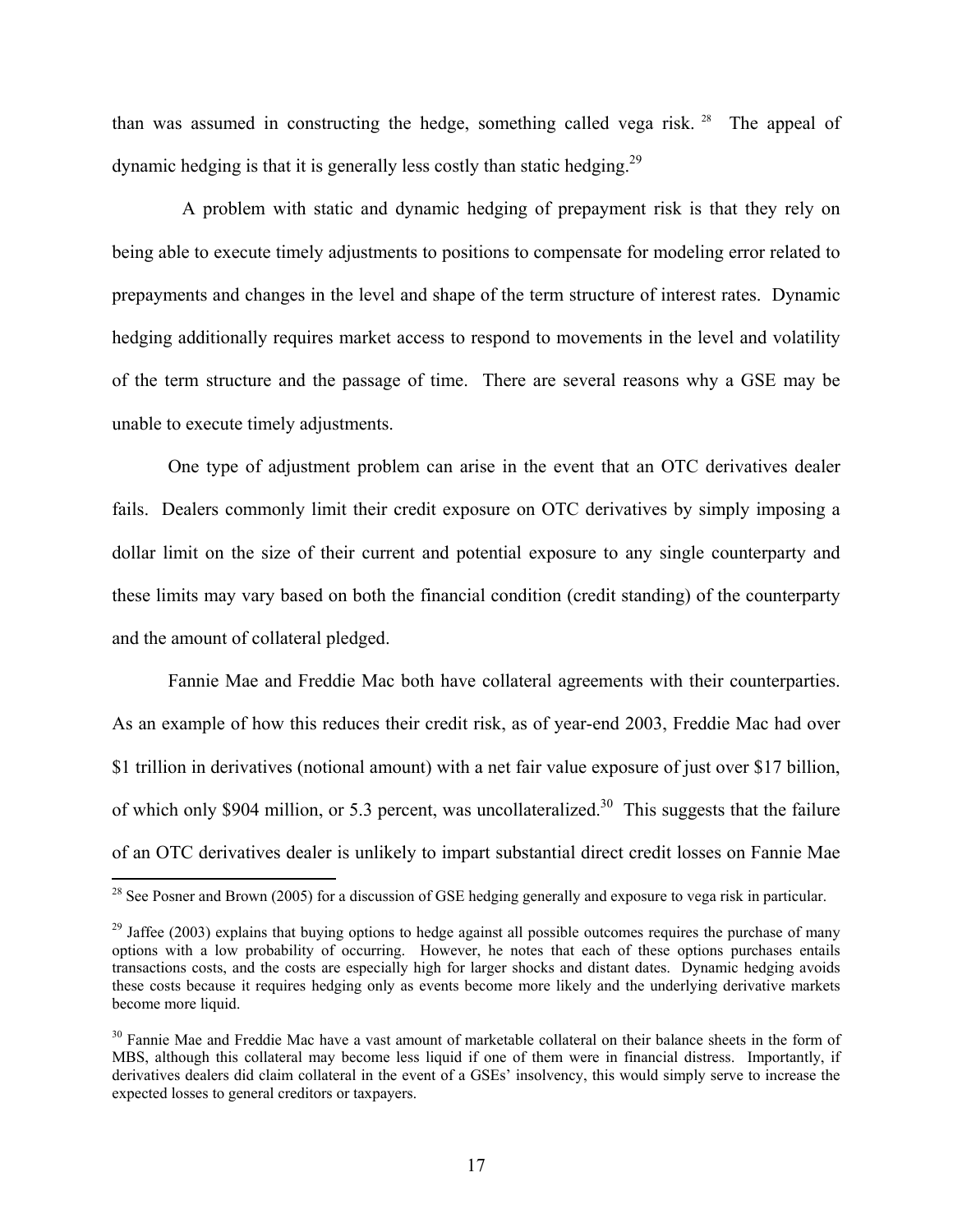and Freddie Mac because of netting and collateral. However, there are two important caveats. First, the presence of collateral does not totally ameliorate credit risk.<sup>31</sup> Second, a GSE might experience short term liquidity problems because surviving dealers may be limited in their ability to quickly replace the failed dealer's book of derivatives. This form of liquidity risk (i.e., rollover risk) is a larger potential problem for the GSEs' in their use of OTC options to create static hedges than for their use of interest rate swaps since the swaps market is substantially deeper (Federal Reserve Board of Governors, 2005).

 A second type of adjustment problem can arise in the event that a market-wide liquidity shock results in a sudden jump in liquidity premiums.<sup>32</sup> Such episodes present a temptation for financial institutions to speculate and defer their hedging activities, especially if such movements are not thought to reflect long-term fundamentals. However, failing to adjust the hedges in accordance with the models opens the institution to the risk that market prices will continue to rise (or fall), exposing it to even greater losses. Even if the institution would like to hedge the position at the higher prices, there is a risk that it cannot do so in the required quantity due to credit concentration limits or the inability of the derivatives dealer to intermediate the risk to another investor (or the dealer's unwillingness to take-on the risk itself).

The GSEs significant participation in U.S. dollar interest rate derivatives markets on a single-side of the market suggests that they are particularly vulnerable to market-wide liquidity shocks and that their activities could have pervasive effects on their derivatives market counter parties during such stressful periods. One example of this occurred during the summer of 2003,

<sup>&</sup>lt;sup>31</sup> For example, in the context of discussing various credit enhancements, the Office of the Comptroller of the Currency (1997, p. 183) notes that the existence of credit enhancements does not transform a poor credit risk into a good one.

 $32$  Some recent periods of market turmoil include the fall of 1998 (Asian financial crisis and the Russian default crisis) and September 2001 (World Trade Center attacks).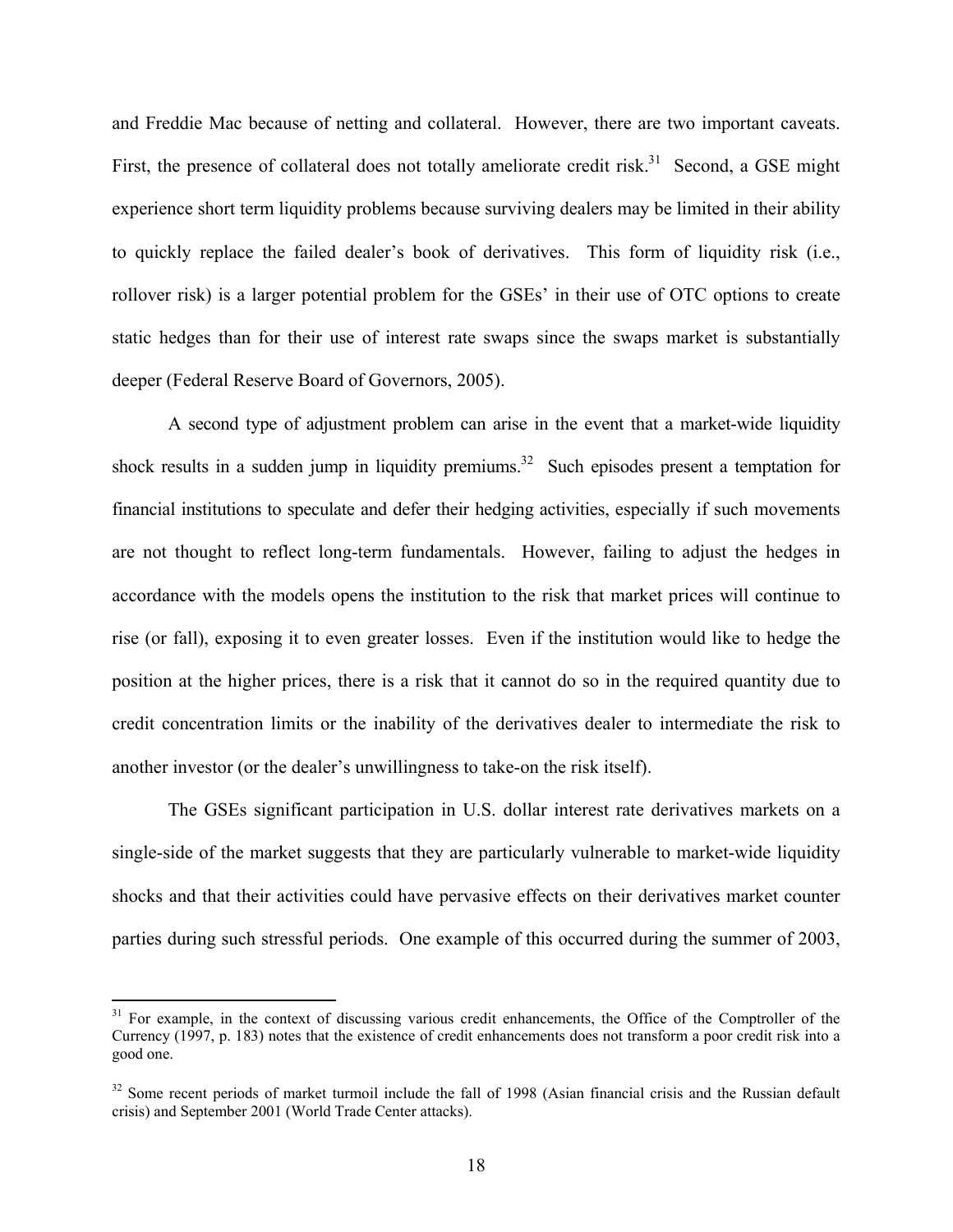which has been described by several interest rate derivatives dealers as the most stressful period in memory (Federal Reserve Board of Governors, 2005). This period was characterized by massive mortgage-related hedging demands by investors as long-term Treasury yields began to rise and consumers rushed to refinance/prepay their mortgages.<sup>33</sup> Ultimately, long-term Treasury yields rose by 150 basis points in eight weeks. One explanation for the large run-up in interest rates was a so-called "feedback effect" running from derivatives markets to spot markets as a result of the markedly increased hedging demands.<sup>34</sup> Two recent papers, Kambhu and Mosser (2001) and Perli and Sack (2003), find support for this feedback effect from the mortgage market to interest rates in the Treasury and interest rate swap markets.<sup>35</sup> The significant amount of hedging demands by Fannie Mae and Freddie Mac for their investment portfolios likely contributed to this phenomenon.

### **2. Social Costs of GSE Failure**

 $\overline{a}$ 

Because of the sheer size of Fannie Mae's and Freddie Mac's investment portfolios and the massive hedging they require insolvency due to interest rate risk management could impose substantial social costs on OTC derivatives and fixed-income markets. First, in the event of a failure, the one-sided nature of their derivatives activities could create an enormous rebalancing

<sup>&</sup>lt;sup>33</sup> Goodman and Ho (2004) construct a "mortgage misery index" and illustrate how hedging demands rose during this period and how the distribution of those needs changed over time beginning with mortgage originators and ending with mortgage investors. Also, according to Chang, McManus, and Ramagopal (2005), during 2003, 40 to 45 percent of total residential mortgage debt outstanding refinanced.

<sup>&</sup>lt;sup>34</sup> The intuition here is that a significant increase in market interest rates would greatly increase the expected duration of mortgage-related assets which would lead to sales of long-term fixed-income securities (to maintain the original duration of the portfolio). Such a large-scale decrease in demand for long-term securities would reduce their price and further push up their yields.

<sup>&</sup>lt;sup>35</sup> A rejoinder to the Perli and Sack paper by Chang, McManus, and Ramagopal (2005) replicates these results, but argues that they are largely driven by outliers – specifically the time periods around the failure of Long Term Capital Management and the September 11, 2001 terrorist attacks. This should not be surprising, however, since the questions raised about feedback pertain largely to exactly these types of stressful market events which affect liquidity.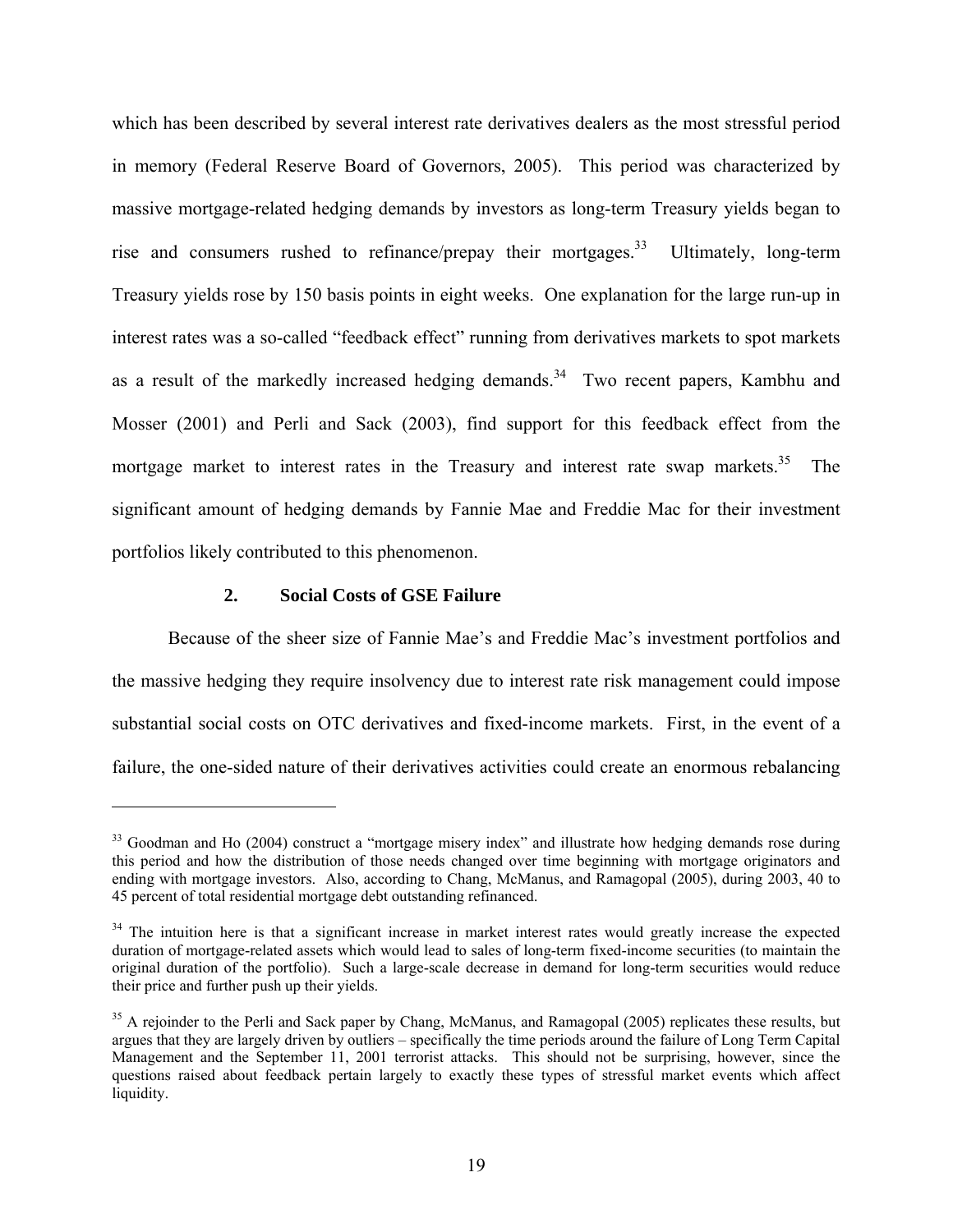problem for derivatives dealers. How this would unfold, however, is unclear given legal uncertainties about how such a failure would be resolved. OFHEO currently lacks regulatory receivership authority. Therefore, an unwinding of the failure would depend upon the response of Congress. Furthermore, because there is no clearly established priority of claims in the case of default, the dealers would be exposed to loss if derivatives transactions were to be terminated until they could rebalance their books.

Second, the failure of either Fannie Mae or Freddie Mac due to losses in their investment portfolio business would have the same disruptive impact to their securitization business as failure due to losses in that line. The only mitigating factor might be that the other GSE may not have made the same risk management errors and, hence, may be able to continue in operation and pick up any market slack that may result.

Third, the failure of a GSE would also result in credit losses to holders of its debt. The GSEs' MBS holders would retain a claim on the underlying mortgages as well as a claim on the GSE for the credit loses on the underlying mortgages. By contrast, holders of the debt issued to finance the GSE's mortgage portfolio would only have a claim on a proportionate share of the GSE's assets. Thus, the losses to creditors on the debt used to finance the investment portfolio would be likely both higher and more difficult to estimate (relative to MBS losses) at the time of failure. The short-term result would be that the market for the failed GSE's debt securities may become more illiquid than their MBS. The longer term consequence may be greater exposure to losses for the GSE's debt holders, which include a large number of depository institutions.<sup>36</sup> The amount of risk and its incidence, however, would depend on each individual depository institution's holdings and the expected loss in the event of default. Nevertheless, should an

<sup>&</sup>lt;sup>36</sup> See Frame and Wall (2002b) and Kulp (2004) for data and analysis of commercial bank holdings of GSE debt and mortgage-backed securities.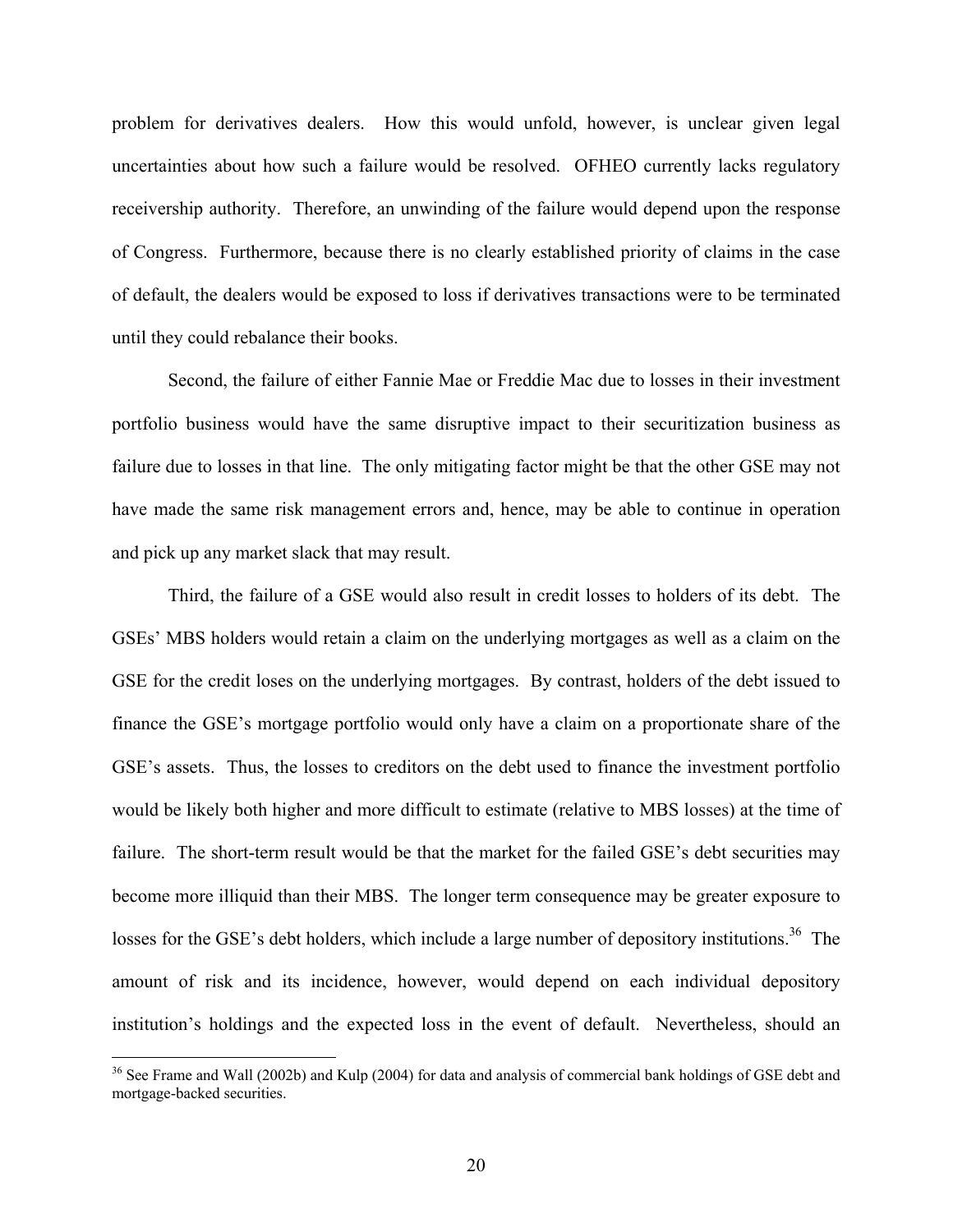insolvency occur, holders of the failed GSEs' debt securities would suffer some losses unless Congress appropriates sufficient funds to cover those losses.<sup>37</sup>

### **C. Net Social Costs from Mortgage Securitization and Investment**

To this point, we treated Fannie Mae's and Freddie Mac's securitization and investment portfolio businesses in isolation and identified the attendant risks, the potential for systemic risks, and resulting expected social costs. In reality, the GSEs operate both businesses, which may provide some diversification benefit to the extent that one business is profitable at the time when the other is not. However, the empirical correlation of the performance of the two business lines is unclear and would likely depend on the path of macroeconomic variables like aggregate income, long-term interest rates, and house prices.

Our analysis suggests that a GSE failure is much more likely to result from realizations of the interest rate risk inherent in the companies' investment portfolios than the credit risk absorbed in the securitization businesses. In terms of profitability, the bulk of Fannie Mae's and Freddie Mac's returns come from their investment portfolios.<sup>38</sup> Thus, positive net cash flows from the securitization business would be of only marginal value in reducing the probability of failure or lessening the costs of financial distress emanating from a GSE investment portfolio. In the less likely event of a problem in the securitization business, positive net cash flow from the investment portfolio would provide a buffer. Because this probability is already small, there would actually be very little (absolute) reduction in the overall probability of failure. Furthermore, it is not clear that the cash flow correlations would be negative, thereby generating unambiguous

<sup>&</sup>lt;sup>37</sup> The amount of loss would depend upon how negative net worth was. Because of the lack of receivership authority and the uncertainties of how a resolution would proceed, an insolvent institution might be kept afloat for a considerable period of time through forbearance, and this would only serve to increase likely losses to creditors.

<sup>&</sup>lt;sup>38</sup> For example, U.S. Office of Federal Housing Enterprise Oversight (2005) reports that for 2003, net interest income from the investment portfolio totaled \$23.1 billion, while gross credit guarantee fee income was \$4.1 billion. However, the OFHEO figures do not appear to incorporate all of the gains or losses from the GSE's financing of their investment portfolios, such as the cost of purchased options.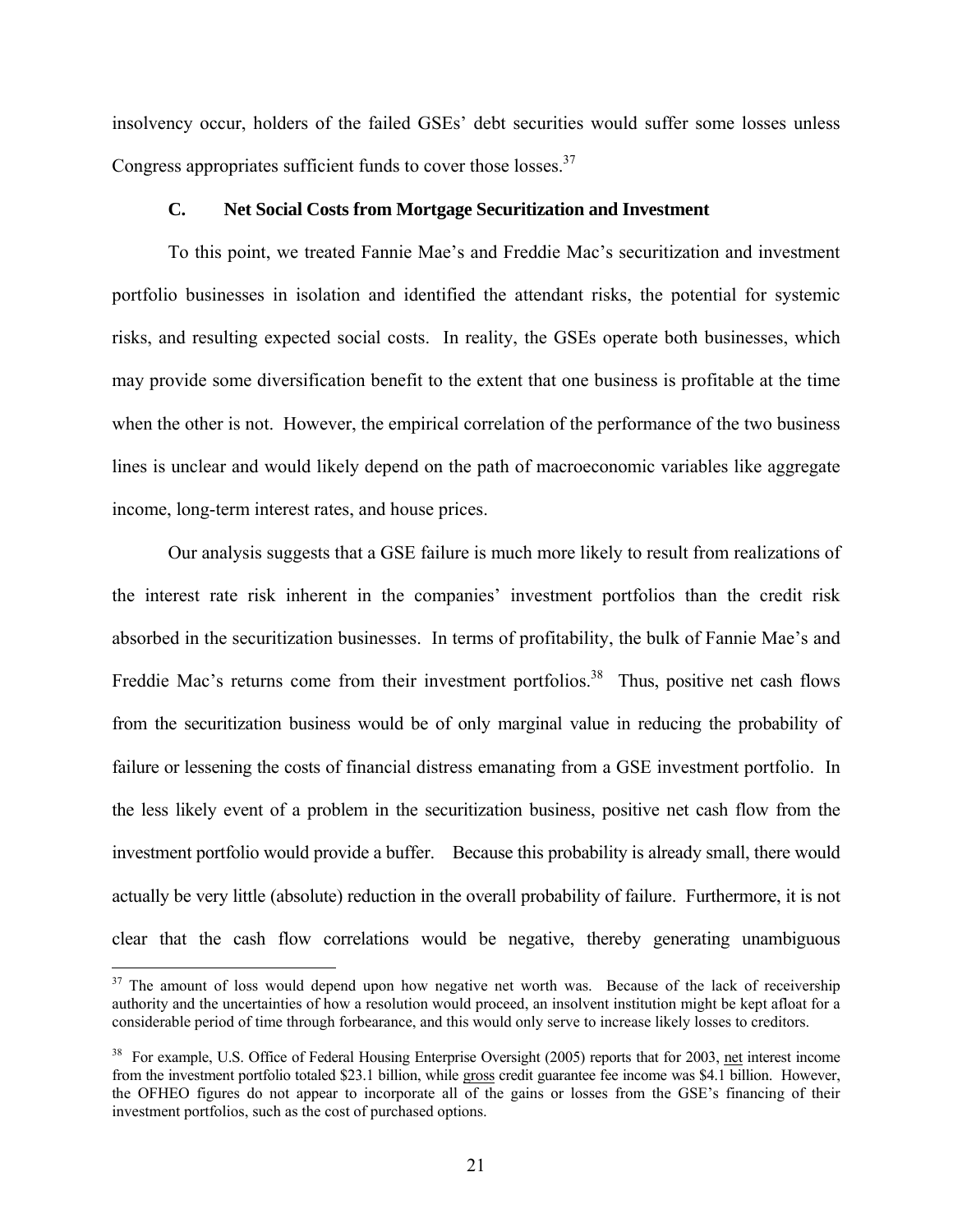diversification benefits. This follows since a problem in the securitization business would most likely come from credit losses due to an adverse shock to housing. Thus, similar problems would also be observed in the investment portfolio.

 The above analysis does not consider the effects of a government bailout of a troubled GSE which is consistent with the official position that GSE obligations are not backed by the federal government. However, there is ample evidence from market pricing of their obligations that debt investors believe that a bailout would take place. In the event of a bailout, the large size of GSEs' investment portfolios would markedly increase the expected cost to the Treasury Department due to the likely declines in asset values, the enormous volume of debt issued to finance the portfolios, and the derivatives used to hedge the portfolio. Such a bailout would represent a substantial reapportionment/transfer of losses from financial markets and institutions to taxpayers.

### **IV. Social Benefits of GSE Investment Portfolios**

 $\overline{a}$ 

 While there are clear private benefits to Fannie Mae and Freddie Mac from the profits on their investment portfolios, it is less clear whether there are important social benefits or positive externalities for U.S. mortgage markets sufficient to justify their existence and large size.<sup>39</sup> Financial economists usually give two reasons why a financial intermediary should hold a portfolio of assets: (1) the intermediary is able to obtain diversification benefits which the investor could not achieve on his own, and (2) an intermediary should retain at least part of the

<sup>&</sup>lt;sup>39</sup> While some of the profits associated with these portfolios may be associated with cost efficiency and skillful risk management, studies have shown that a significant proportion is derived through the debt funding advantage arising from the market perception of an implied guarantee of these obligations. U.S. Congressional Budget Office (2004) estimates that, for 2003, the gross charter benefits accruing to Fannie Mae and Freddie Mac were \$19.6 billion; with \$9.3 billion of this arising from debt funding cost savings. Even more striking, Passmore (2005) estimates the average present discounted value of Fannie Mae's and Freddie Mac's gross federal subsidy at \$151 billion; with the debt funding advantage accounting for \$126 billion (83.4 percent). The difference between the Congressional Budget Office analysis and Passmore's analysis is that the former focuses on a particular point in time, while the latter projects out over a long horizon (25 years) and then discounts back to the present.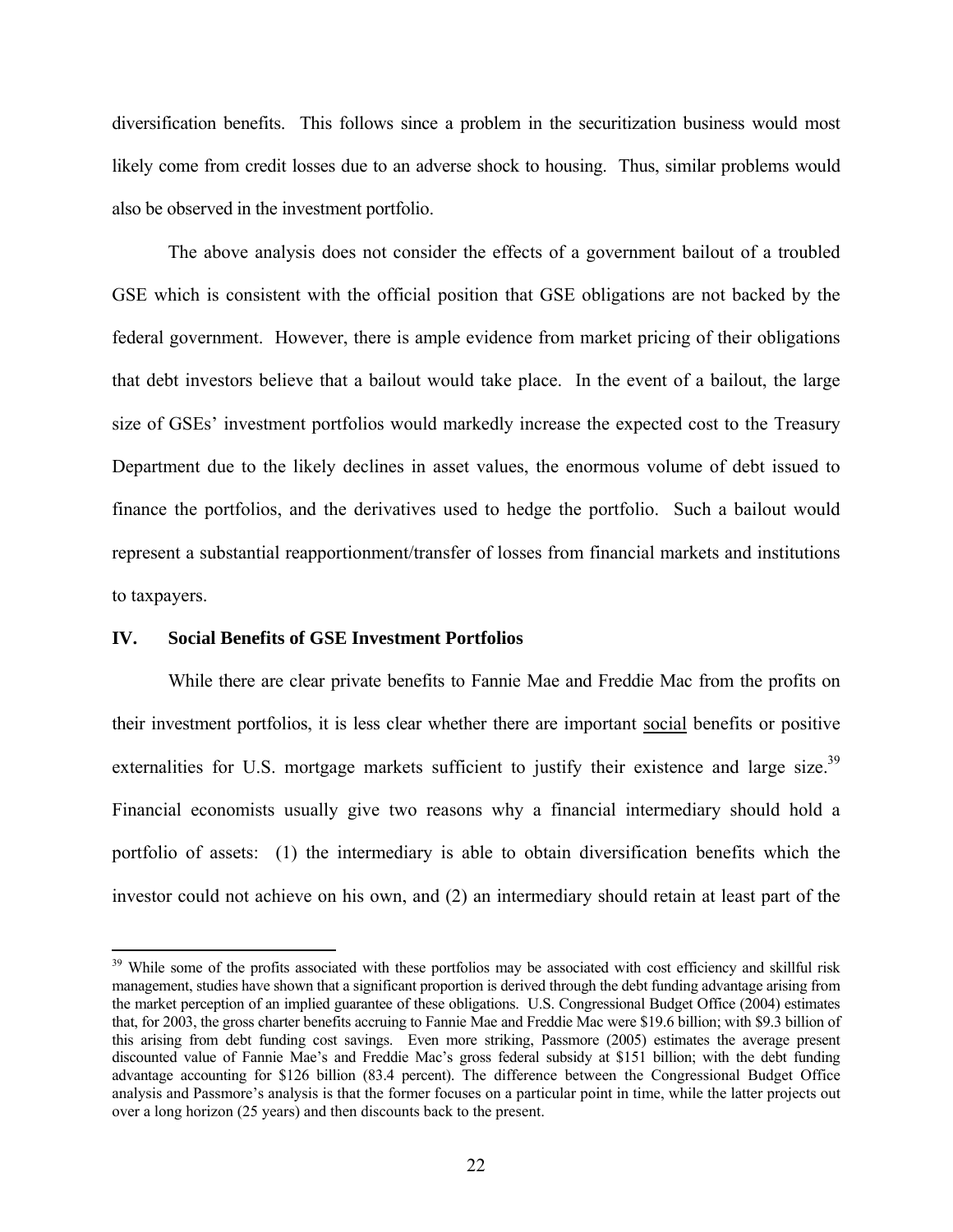claims it originates to give it an incentive to optimally provide valuable credit risk screening and monitoring services. Neither of these benefits applies to the GSEs' investment portfolios. Large investors can already hold a diversified portfolio of MBS on their own account and small investors can purchase shares in mutual funds specializing in MBS. Moreover, Fannie Mae and Freddie Mac cannot reduce the credit risk of the mortgages they purchase in the secondary market because, by law, the loans are originated and serviced by other financial institutions.<sup>40</sup>

A third possible benefit of portfolios is that it allows funding and risk-bearing to be more efficiently distributed in financial markets. Mudd (2005) and Syron (2005a) argue, for example, that GSE intermediation is beneficial insofar as the institutions' mortgage-related portfolios: 1) allow foreign capital to flow into the market, increasing the supply of mortgage finance, 2) lower long-term mortgage interest rates, and 3) ensure the availability of the 30-year fixed-rate mortgage. The evidence related to each of these claims is reviewed below.

### **A. Foreign Capital**

 $\overline{a}$ 

 There is a perception that foreign investors are less willing to purchase financial instruments with embedded options, like MBS and callable debt. Roll (2003), for example, argues that this occurs because the management of option risk in general is highly specialized and expensive, and in the case of mortgage-related instruments this is especially true since consumers are less likely to optimally exercise prepayment options. This perceived aversion has been further used as a justification for Fannie Mae's and Freddie Mac's investment portfolios.

<sup>40</sup> Fannie Mae and Freddie Mac do, of course, hold a great deal of mortgage credit risk through their securitization activities. Furthermore, a large number of these securitized loans were underwritten by originators using the GSEs automated underwriting systems. This potentially suggests some advantage for the GSEs in computer-based screening and monitoring activities given their central role in the market. However, any benefits (and costs) arising from this role arises due to their role in providing credit guarantees and would remain even if they did not hold mortgages as investments.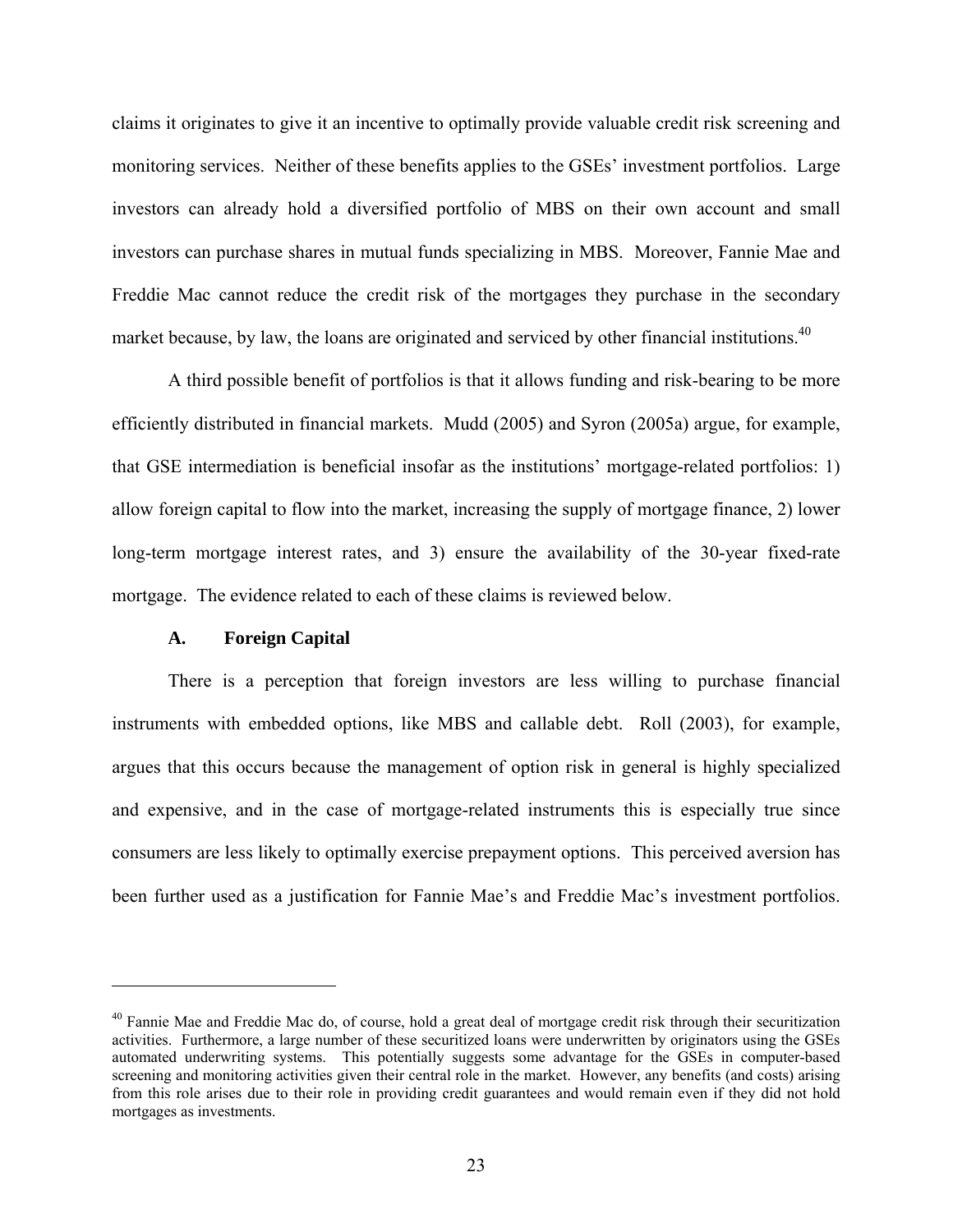Foreign purchasers buy GSE debt and those funds are used to fund the institutions' purchase of mortgage investments, thereby avoiding the need to mange prepayment risk themselves.

 Fannie Mae and Freddie Mac have unquestionably increased their visibility in international capital markets over the past decade and offer some debt with features particularly attractive to foreign investors (e.g., LIBOR-based floating rate and foreign currency denominated).<sup>41</sup> Further, a recent study shows that the share of foreign holdings of long-term "federal agency" securities outstanding (both debt and MBS together) increased from 5.4 percent in December 1994 to 10.5 percent in June 2004 (U.S. Department of the Treasury, Federal Reserve Bank of New York, and Board of Governors of the Federal Reserve System, 2005, p. 5). These flows are consistent with a rise in international capital flows to the U.S. mortgage market.<sup>42</sup> Table 2 presents some data from that study which suggests that a non-trivial portion of these foreign account holdings are in MBS. In particular, foreign investors held \$623 billion of long-term "federal agency" paper as of mid-year 2004 and that 28.3 percent of that (\$176 billion) was comprised of MBS.<sup>43</sup> Further, some individual countries (Canada, Cayman Islands, Luxembourg, and Netherlands) actually have greater holdings of "federal agency" MBS than debt. China, which was the largest holder of "federal agency" securities as of June 30, 2004, held only \$15 billion in MBS (13.0 percent of their federal agency holdings). This amount grew substantially, however, from the previous year's \$3 billion (3.3 percent of total federal agency holdings).

<sup>&</sup>lt;sup>41</sup> Concise descriptions of the various debt instruments offered by Fannie Mae, for example, can be found at: <http://www.fanniemae.com/markets/debt/understanding\_fm\_debt/understanding\_debt.jhtml?p=Debt+Securities&s =Understanding+Fannie+Mae+Debt&t=Introduction+to+Fannie+Mae+Debt+Securities>.

 $42$  These "federal agency" holdings are likely to consist almost exclusively of securities issued by Fannie Mae, Freddie Mac, and the Federal Home Loan Bank System.

 $43$  The study also reports holdings of short-term "federal agency" securities to be \$124 billion although these amounts are not broken-down by either security type or country holding.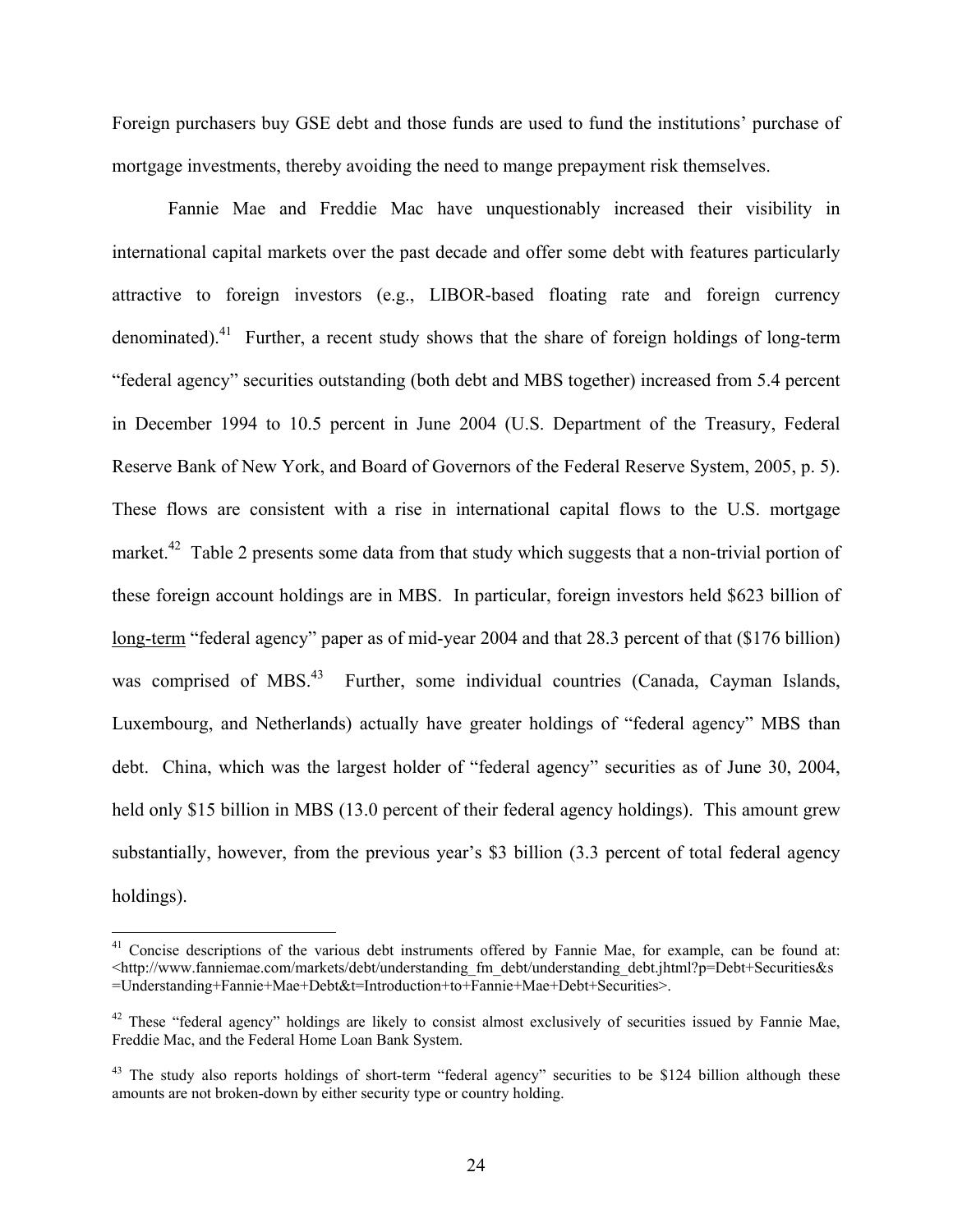Overall, the data imply that foreign investors have become more comfortable with GSE debt securities over time – and most recently this comfort has expanded to include MBS. Indeed, it is not obvious why foreign investors would avoid MBS once they understood the asset class since the net change in their portfolio risk may be rather small if the U.S. MBS provide some diversification gains. Nevertheless, even if foreign investors were averse to prepayment risk, they could purchase senior tranches of collateralized mortgage obligations (CMOs) which are less exposed to this risk and have a pay-off structure more closely resembling straight debt. In any event, the GSEs' investment portfolios are not necessary to intermediate between foreign investors and U.S. mortgage markets. These investors could simply purchase other securities (e.g., Treasuries) which would have the effect of pushing down their relative yields which, in turn, would induce domestic investors to substitute into holding more MBS.

### **B. Mortgage Interest Rates**

 $\overline{a}$ 

It is well accepted that Fannie Mae's and Freddie Mac's participation in the secondary mortgage market results in "conforming" mortgages' carrying lower interest rates than "jumbo" mortgages. A large number of econometric studies have estimated this effect and most found the interest rate differential to be about 20-25 basis points; with significant variation in the estimates depending on the empirical specification, data sample, and time period studied.<sup>44</sup> A closely related study by Passmore, Sherlund, and Burgess (2005) finds that only around seven basis points of the jumbo-conforming spread can be directly attributed to housing GSE activity as measured by their funding advantage. Since Fannie Mae and Freddie Mac conduct both securitization and investment portfolio businesses, it is also natural to ask how each contributes

<sup>&</sup>lt;sup>44</sup> See McKenzie (2002) for a review of this literature and Ambrose, LaCour-Little, and Sanders (2004) for a recent contribution.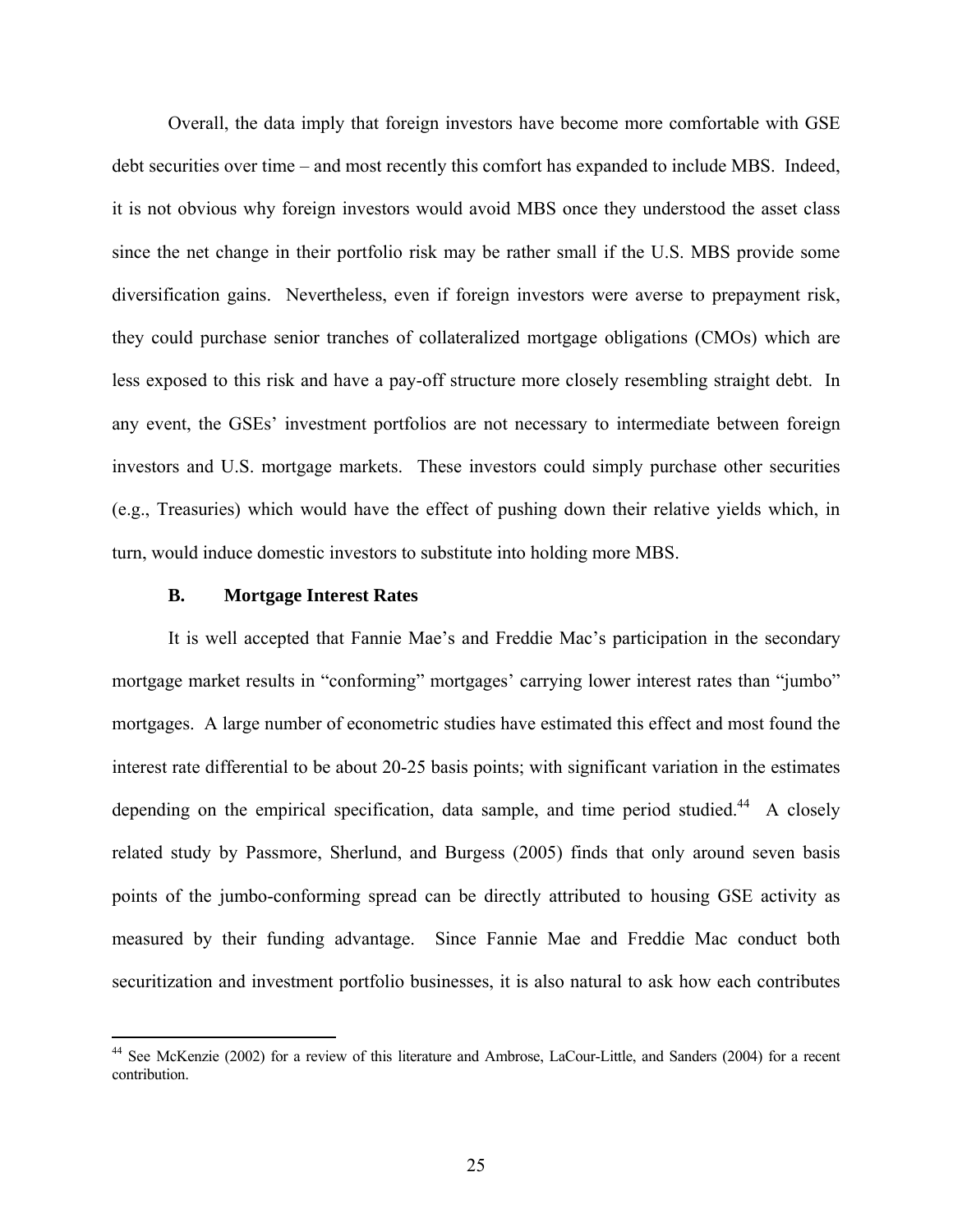to the observed mortgage interest rate reductions. Closely related to this is the question of whether the volume of activity in these business lines matters in terms of the effects on the aggregate supply of mortgage funding. Below, we discuss the evidence related to whether the volume of housing GSE investment activity influences conforming mortgage interest rates.

When Fannie Mae and Freddie Mac buy mortgages for their investment portfolios they, in effect, convince investors to give up GSE-guaranteed MBS in exchange for GSE-guaranteed corporate bonds. In principle, such an exchange could lower mortgage interest rates if it added to the overall demand for mortgage assets by tapping a new pool of investors. However, as noted earlier, it is unclear that GSE corporate debt entices much additional foreign capital. Furthermore, while the GSE bonds can carry less prepayment risk than MBS, such protection is provided by many other financial structures. Although the conceptual case that GSE investment portfolios can lower mortgage interest rates is tenuous, there have been efforts to evaluate this question empirically. Before surveying the results, however, we provide a brief overview of important methodological issues that one must consider.

The main issue is that, while GSE portfolio purchases may influence mortgage spreads, the spreads themselves obviously influence GSE portfolio purchase decisions (as well as purchases by all other mortgage investors).<sup>45</sup> That is, as mortgage yield spreads widen, mortgage investors will view these investments as "cheap" and hence have an incentive to purchase more of these assets. This incentive alone would cause portfolio purchases and mortgage spreads to move together, confounding attempts to estimate the direct effect of purchases on spreads. Thus, a proper empirical examination of GSE portfolio purchases and mortgage spreads will account for the jointly determined nature of these realized outcomes. Once such a joint statistical

<sup>&</sup>lt;sup>45</sup> As a technical matter, researchers should use mortgage spreads that control in some way for prepayment and credit risk.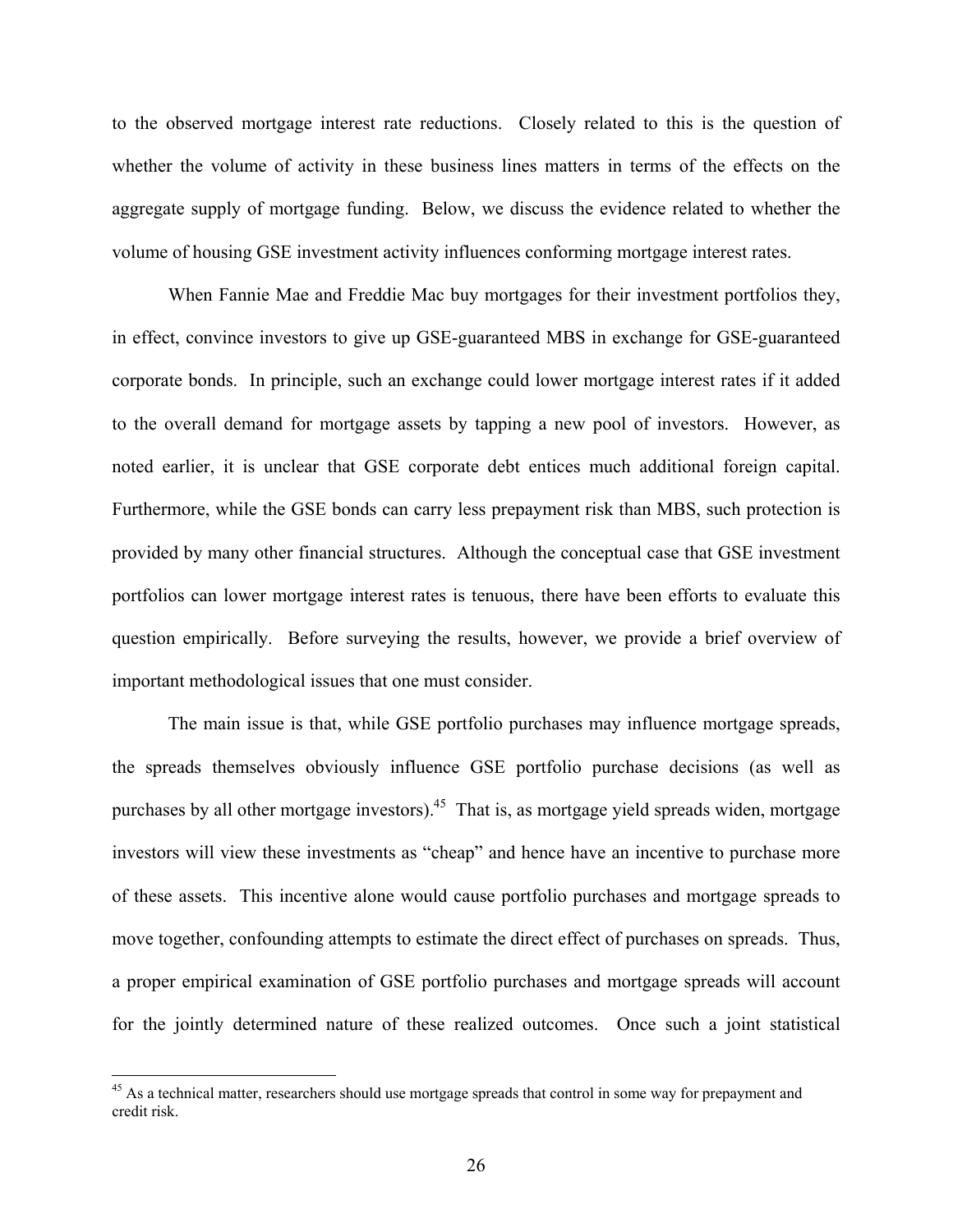relationship has been specified, standard econometric techniques for dealing with the time-series properties of the data series' can be then utilized (e.g., determining appropriate lag lengths, accounting for unit roots, etc...).

To this point, only a statistical characterization of the data would have occurred, reflecting the correlations between contemporaneous and past values of GSE purchases and mortgage yield spreads. Importantly, these correlations cannot be interpreted as reflecting causality. In order to identify causal relationships, one must impose restrictions that are grounded in economic theory. Of course, these restrictions themselves can be controversial in the sense that they might unduly affect the results. Hence, it is important for researchers to justify the restrictions imposed on the data, and demonstrate that the results are robust to alternative identification strategies.

Given an empirical model that imposes plausible restrictions on the joint relationship between GSE portfolio purchases and mortgage spreads, one can begin to make economic inferences. In a "structural relationship" that relates GSE portfolio purchases to mortgage yield spreads, one would be tempted to interpret the coefficient estimates for GSE purchases as causing some part of the observed mortgage yield spread. (For example, for every \$X billion of GSE portfolio purchases, mortgage yield spreads are affected by Y basis points.) However, this would appear to be a violation of efficient markets insofar as it requires that contemporaneous mortgage spreads do not reflect investors' expectations about GSE purchases. Put another way, in an efficient market, only unexpected GSE portfolio purchases can have an effect on mortgage interest rate spreads. To examine the effect of such "shocks", researchers compute so-called "impulse response functions" (and associated standard errors) in order to draw economic inferences.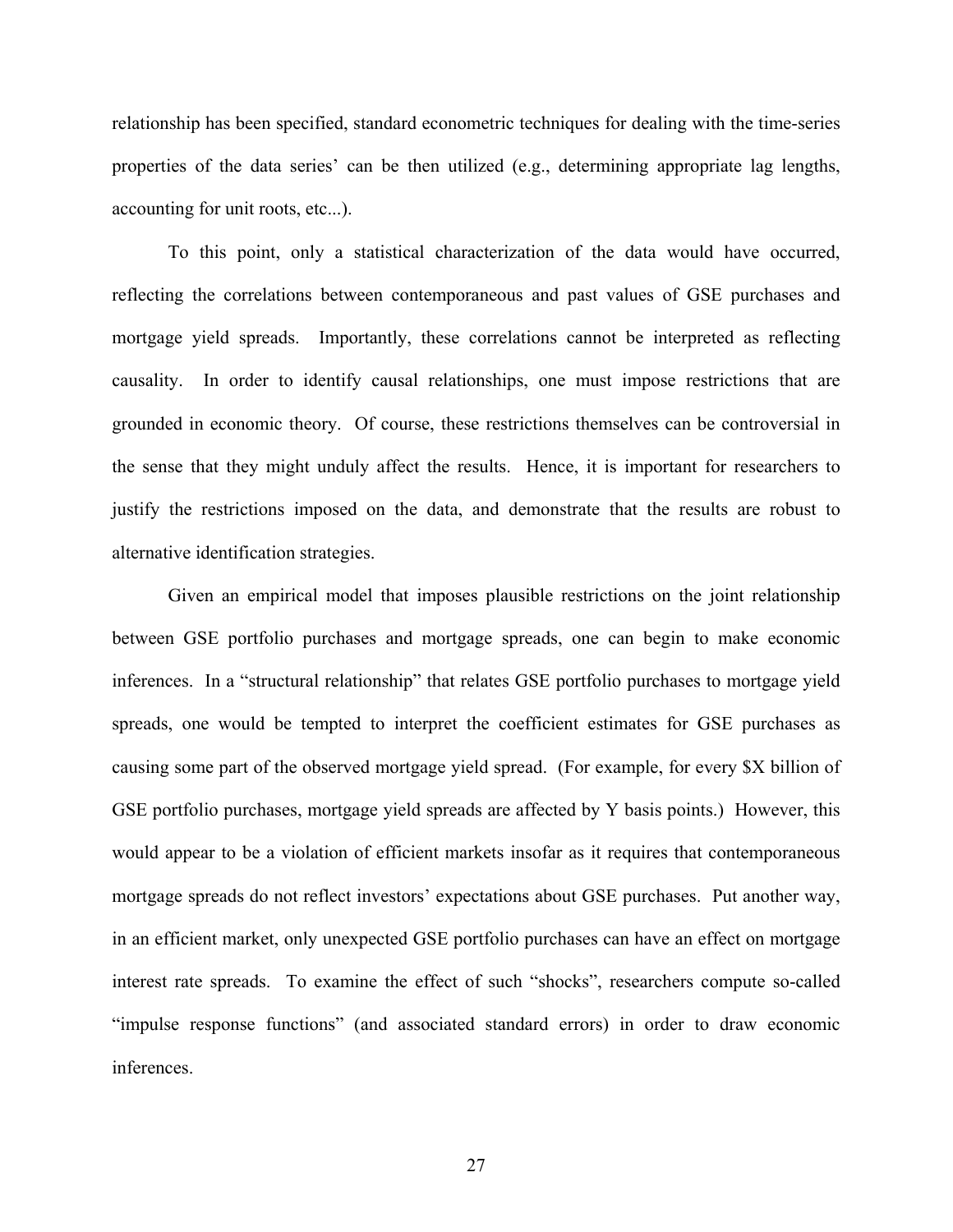Only one of the three studies examining the relationship between GSE portfolio purchases and mortgage interest rate yield spreads follow the approach we have outlined.<sup>46</sup> Lehnert, Passmore, and Sherlund (2005) conclude that unanticipated GSE actions (gross portfolio purchases or gross MBS issuance) have no effect on mortgage interest rate yield spreads for either the primary or secondary markets. In addition, the authors test for the effect of *anticipated* purchases by the GSEs. The efficient markets hypothesis might not hold, especially in times of market turmoil such as the liquidity crisis of 1998. The authors find that, even had GSE portfolio purchases been held to zero during this period, mortgages rates would have evolved no differently than they actually did. This illustrates just how deep and liquid U.S. mortgage markets really are.

Gonzalez-Rivera (2001) investigates the joint relationship between GSE portfolio purchases and mortgage spreads, with a particular emphasis on the reaction of GSE portfolio purchases to spreads. She finds that GSE portfolio purchases increase when spreads are wide, and that mortgage spreads revert to their mean without requiring special GSE intervention. Although Gonzalez-Rivera's focus and methodology are different from Lehnert, Passmore, and Sherlund (2005), her results are broadly consistent with theirs.

Naranjo and Toevs (2002) argue that portfolio purchases strongly affect spreads. Methodologically, however, they do not account for joint relationship between GSE portfolio purchases and mortgage spreads. Further, unlike the other two studies, Naranjo and Toevs use proprietary data from Fannie Mae and hence ignore the effects of purchases by Freddie Mac. Their data also extend back to the 1980s, a time when the mortgage market was very different.

<sup>&</sup>lt;sup>46</sup> All three of the papers discussed here utilize monthly data on mortgage interest rate yield spreads and changes in GSE activity. The mortgage interest rate series are for the primary and/or secondary market and come from various sources; the risk-free rates are generally relative to 10-year Treasury rates; and GSE activity is measured by securitization volume or portfolio purchases (gross or net).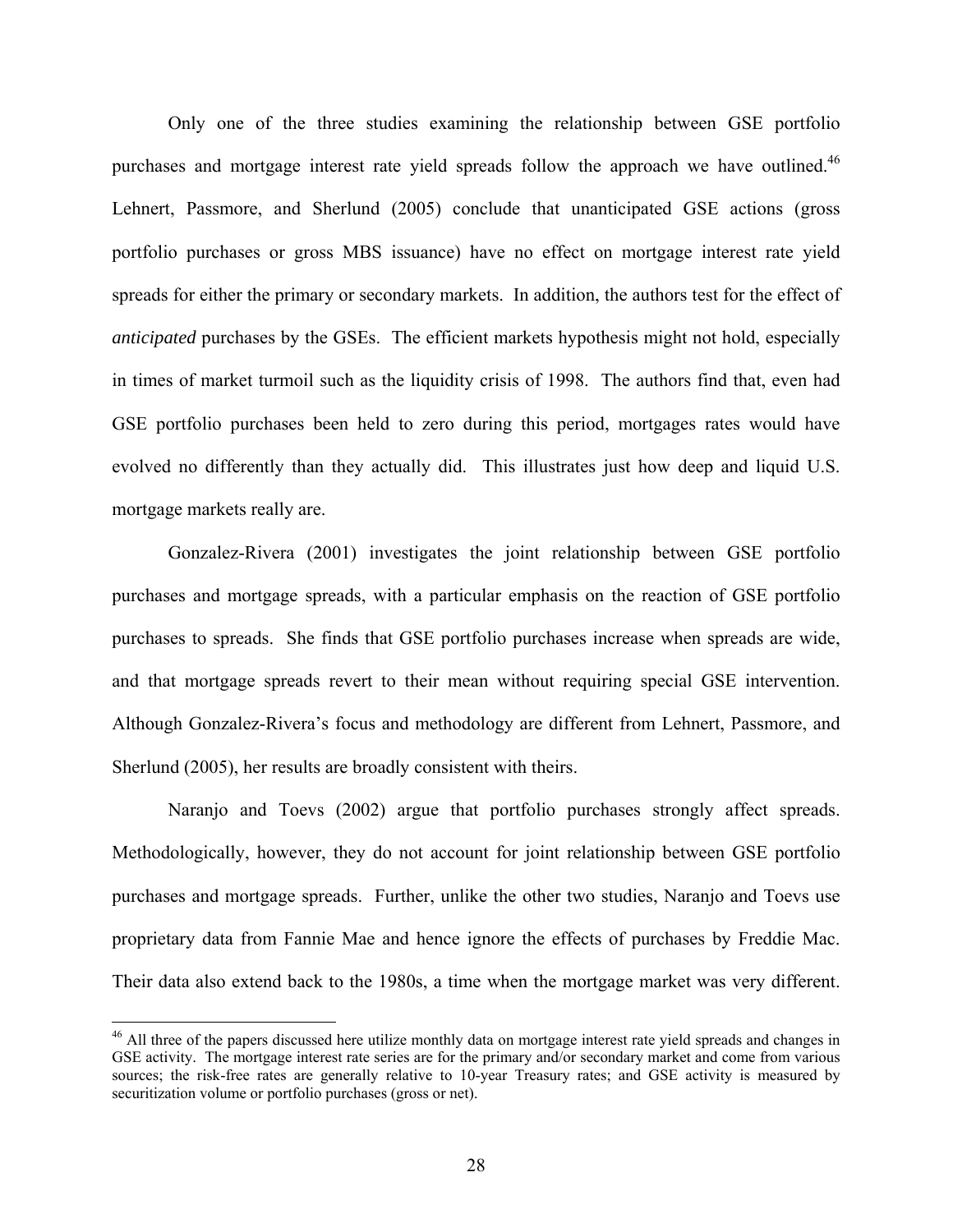Finally, Lehnert, Passmore and Sherlund also report (in an appendix to a revised version of their paper) that they were unable to replicate Naranjo and Toevs' results using publicly available data from Fannie Mae and Freddie Mac. Overall, we believe that the evidence provided in Naranjo and Toevs (2002) should be given little weight.

### **C. The 30-Fixed Rate Mortgage**

Long-term, self-amortizing, fixed-rate mortgages with "free" prepayment options are ubiquitous in the U.S. $47$  These instruments are often described as being "consumer friendly" relative to housing finance systems in other countries, which rely much more heavily on mortgages with adjustable-rates, balloon payments, and prepayment penalties.<sup>48</sup> The perceived virtue of the fixed rate mortgage rests on the notion that mortgage investors (lenders) are in a better position to manage the attendant interest rate risk than borrowers.

U.S. mortgage markets were markedly altered in the wake of the Great Depression by a series of federal initiatives.<sup>49</sup> The creation of the Home Owner's Loan Corporation, the Federal Housing Administration, and the Federal National Mortgage Association each played a part in the transition to long-term, fixed-rate mortgages. And the product expanded greatly with the housing construction boom following World War II.

Technology, financial innovation, deregulation, and consumer awareness have greatly enhanced the efficiency of the U.S. mortgage market over time through reduced lender costs and more informed choices on the part of mortgage lenders and borrowers. Nevertheless, some

 $47$  Of course, the prepayment option is not actually free, as is often claimed. Rather than being separately priced, the cost of the option is impounded into the mortgage interest rate at origination and varies based on expectations of future interest rates and house prices as well as borrower characteristics.

<sup>&</sup>lt;sup>48</sup> For a discussion and analysis of non-US mortgage markets, especially those in Europe, see International Union for Housing Finance (2001), Merrill Lynch (2003), Mercer Oliver Wyman and European Mortgage Federation (2003), and Green and Wachter (2005).

<sup>&</sup>lt;sup>49</sup> See Green and Wachter (2005), for example.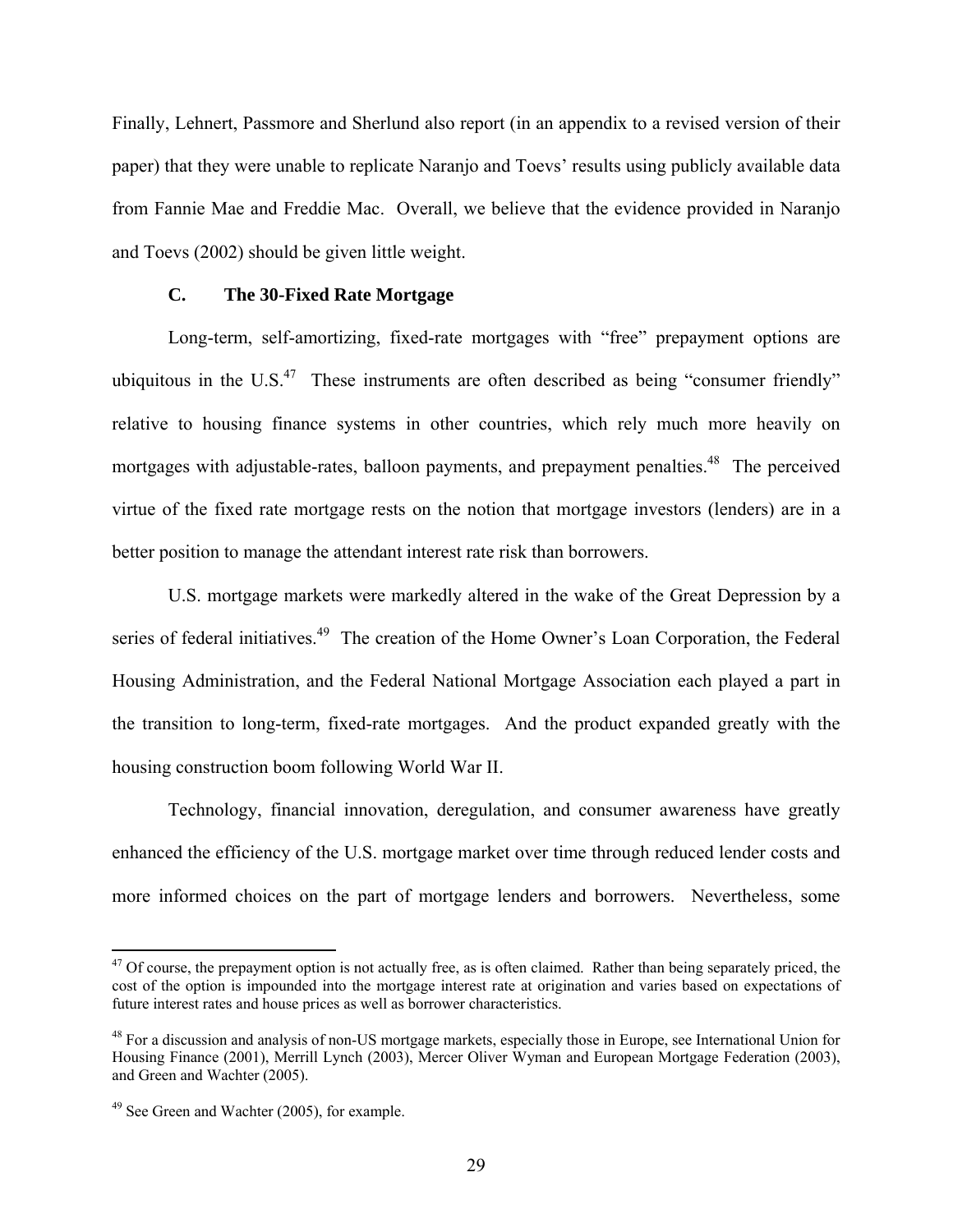believe that Fannie Mae and Freddie Mac still have an important role to play in mortgage markets and, therefore, government intervention in private markets through GSEs remains desirable. One argument is that their presence makes mortgage markets more equitable to borrowers by creating a situation where relatively lower-risk and higher-risk borrowers (up to some minimum credit quality cut-off point) are offered the same mortgage contract and hence pooled together (e.g., Green and Wachter, 2005). Of course, this implies the existence of an indirect income transfer from the lower-risk to the higher-risk households that may not be economically efficient or equitable to those incurring the transfer tax. Some have even suggested that, without such intervention, the availability of long-term, self-amortizing, fixedrate mortgages with "free" prepayment options could be jeopardized. As evidence, they cite the paucity of such an instrument in foreign mortgage finance markets and our own historical experience (e.g., Green 2005; Mudd 2005; and Wachter 2005).

These claims are clearly misplaced for at least two reasons. First, the evidence is that long-term, fixed-rate mortgages were widely available to borrowers prior to Fannie Mae's and Freddie Mac's massive investment portfolio build-up since the early 1990s. Second, we observe these same mortgages in parts of the market in which Fannie Mae and Freddie Mac do not operate. For example, in the jumbo market, a majority of loan contacts carry fixed rates of interest.<sup>50</sup>

 In summary, it does not appear that the mortgage-oriented investment portfolios of Fannie Mae and Freddie Mac provide much in the way of social benefits in the form of increased credit availability or lower mortgage interest rates. First, while foreign investors are significant purchasers of GSE debt, these same investors increasingly hold a non-trivial amount of MBS,

 $50$  Estimates provided in Hancock, Lehnert, Passmore, and Sherlund (2005) indicate that over 68 percent of jumbo mortgages outstanding carried fixed rates as of the end of the third quarter of 2003.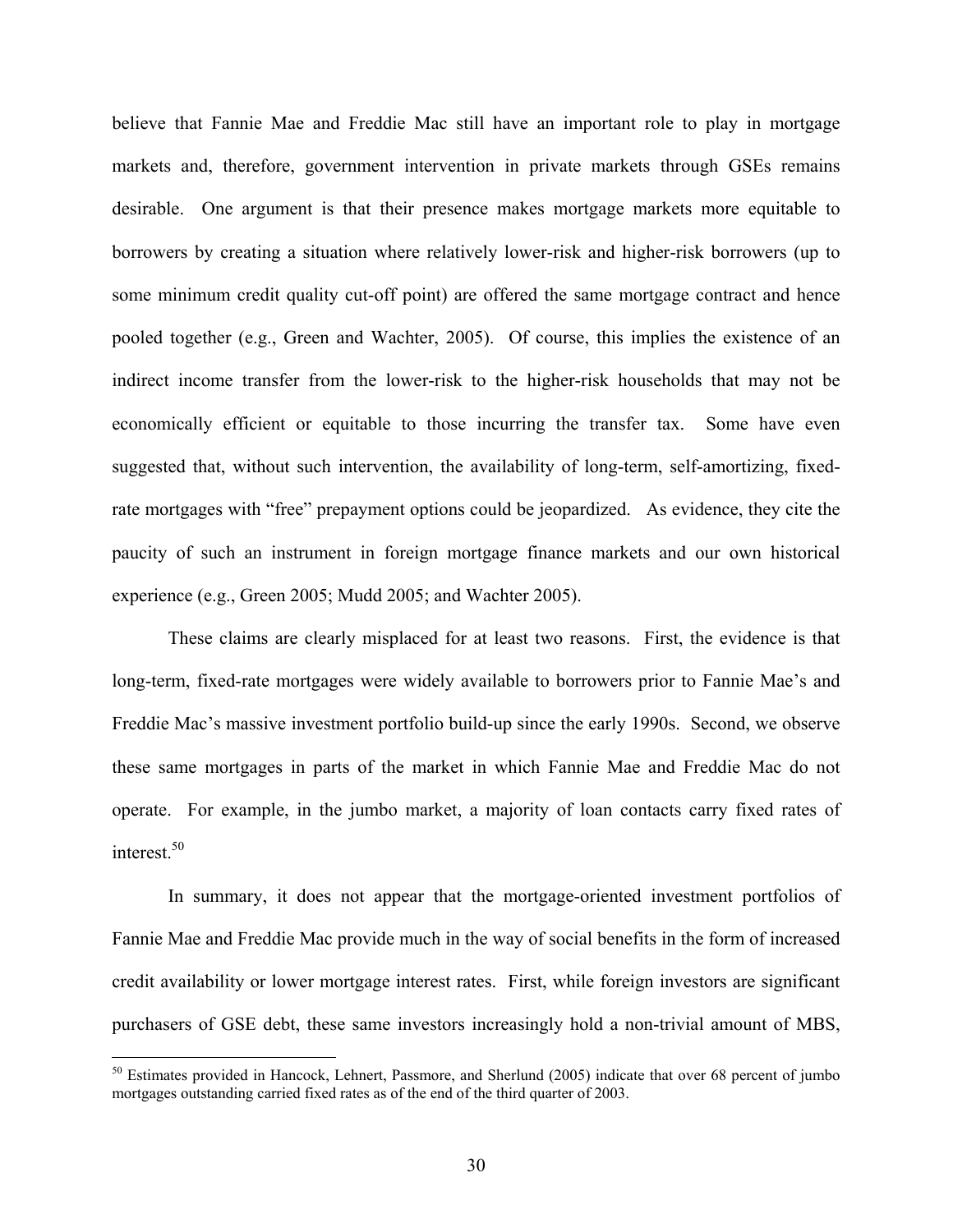suggesting that they have increasingly become willing to channel funds into U.S. housing instruments without having to purchase Fannie Mae and Freddie Mac debt securities. Second, the best evidence concerning the effect of Fannie Mae's and Freddie Mac's portfolio purchases suggests that they have no effect on mortgage interest rates. Finally, there is no evidence that the portfolios are necessary to ensure the continued availability of long-term, fixed-rate, pre-payable mortgages.

 Given the potential negative externalities of Fannie Mae's and Freddie Mac's investment portfolios to the financial system (systemic risks) identified in Section III and the lack of any clear and significant positive externalities identified here in Section IV, it would appear desirable to significantly reduce the size of such investments. The consequences of restricting the size of GSE investment portfolios are considered in the next subsection and the question of how best to do this is examined in Section V.

### **V. Methods of Limiting GSE Systemic Risk Exposure**

 The previous two sections have reviewed the evidence and found that: 1) the size of Fannie Mae's and Freddie Mac's portfolios, including their related hedging operations, creates the potential for a GSE failure to have an adverse effect on the real economy; and 2) the size of these portfolios generates little or no benefit to the mortgage markets. In light of this, some have called for directly limiting GSE portfolio size. This could be done through the imposition of strict portfolio dollar caps or by limiting portfolio activity to that required to support the GSEs' securitization businesses and affordable housing missions. There are other ways to constrain GSE risk-taking that may also ultimately lead to smaller portfolios, such as increasing capital requirements or imposing user fees on debt issuance. Like portfolio limits, these methods reduce GSE returns to invested capital by imposing additional costs, although each has different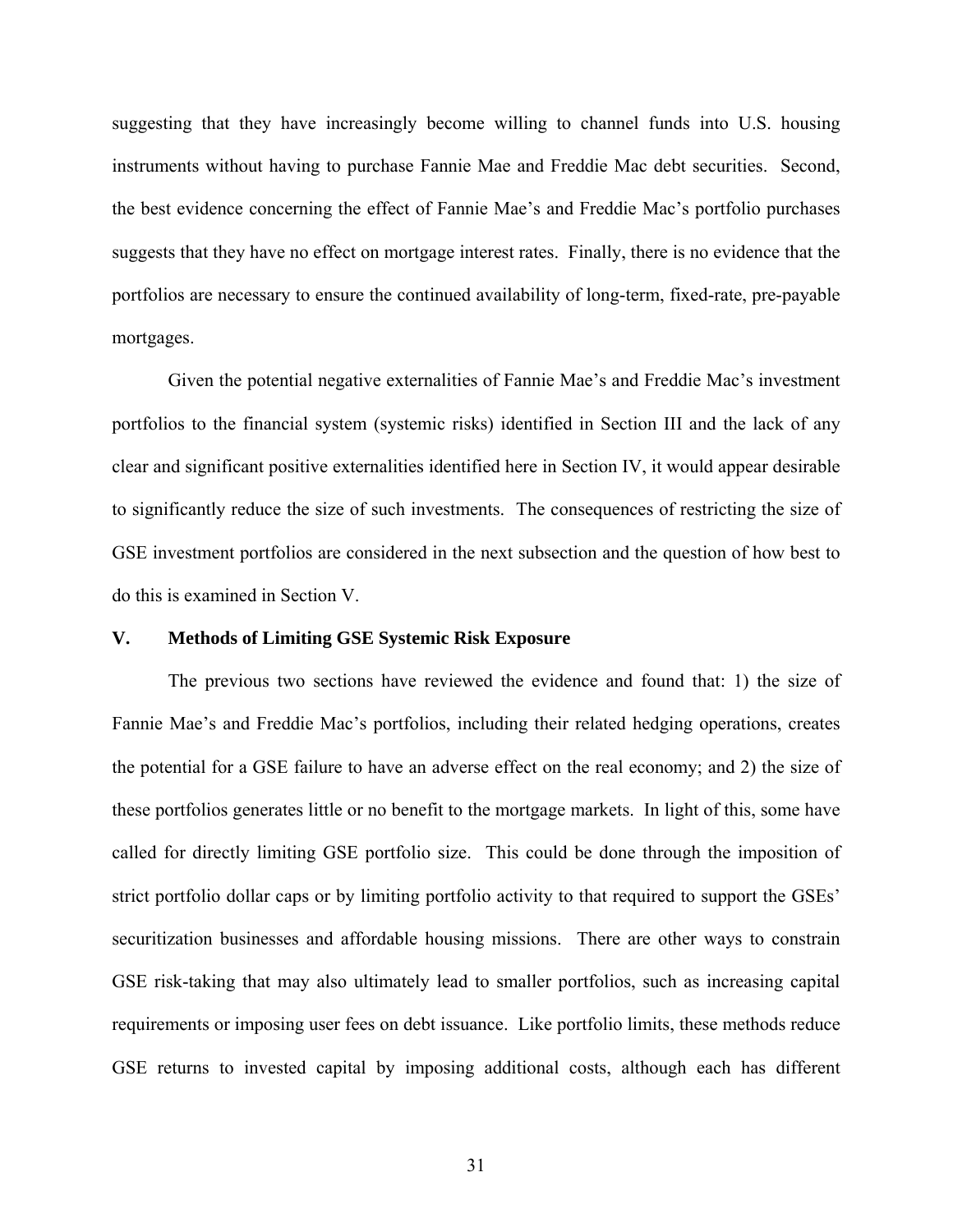implications for GSE risk taking incentives, portfolio composition, and optimal size. Before discussing the details of all of these risk-limiting options, however, we first provide an analytic framework which can be used to dissect the issues and problems associated with each option.

### **A. Analytic Issues Involved in Controlling Financial Institution Risk Taking**

In a series of papers, Merton and several co-authors have outlined the conceptual issues in assessing financial institution risk taking. Their analysis helps to illuminate the issues that must be dealt with in designing effective mechanisms for limiting GSE moral hazard and risk taking incentives.

Merton and Perold (1993) show the principal financial management problem facing any financial institution is the management of its costly net risk capital. The authors define net risk capital, which they carefully distinguish from accounting, regulatory or cash capital, as "…the smallest amount that can be invested to insure the value of the firm's net assets against a loss in value relative to a risk-free investment" (Merton and Perold 1993, p. 217). They suggest that if one thinks of a firm's risky assets as being funded by risky liabilities, the relevant question is how much risk capital must be held (i.e., risky assets held in excess of risky liabilities) so that the payoff structure makes liability holders indifferent between holding risky liabilities and ones that are risk free. Such capital could either be provided by equity holders, or equivalently, the firm could purchase asset insurance in the market to make up the difference. Because of the insurance analogy, the cost of this additional capital can be valued as a European put option whose value is increasing in the variance of net assets.<sup>51</sup> Furthermore, since the variance of net

<sup>&</sup>lt;sup>51</sup> This option has an exercise price of  $(A_0 - L_0)e^{rT}$ , where  $(A_0 - L_0)$  is the value of net assets at time zero discounted for T periods at the riskless rate r. Under the assumption that the values of both assets and liabilities follow geometric Brownian motion, then risk capital equals  $A_0F(1,1,0,T,\sigma)$  where F is the Black-Scholes (1973) option value of a European call option with an initial value of 1, an exercise price of 1, the riskless rate set equal to 0, a time interval from 0 to T, and  $\sigma$  equals is the volatility of the ratio of assets to liabilities.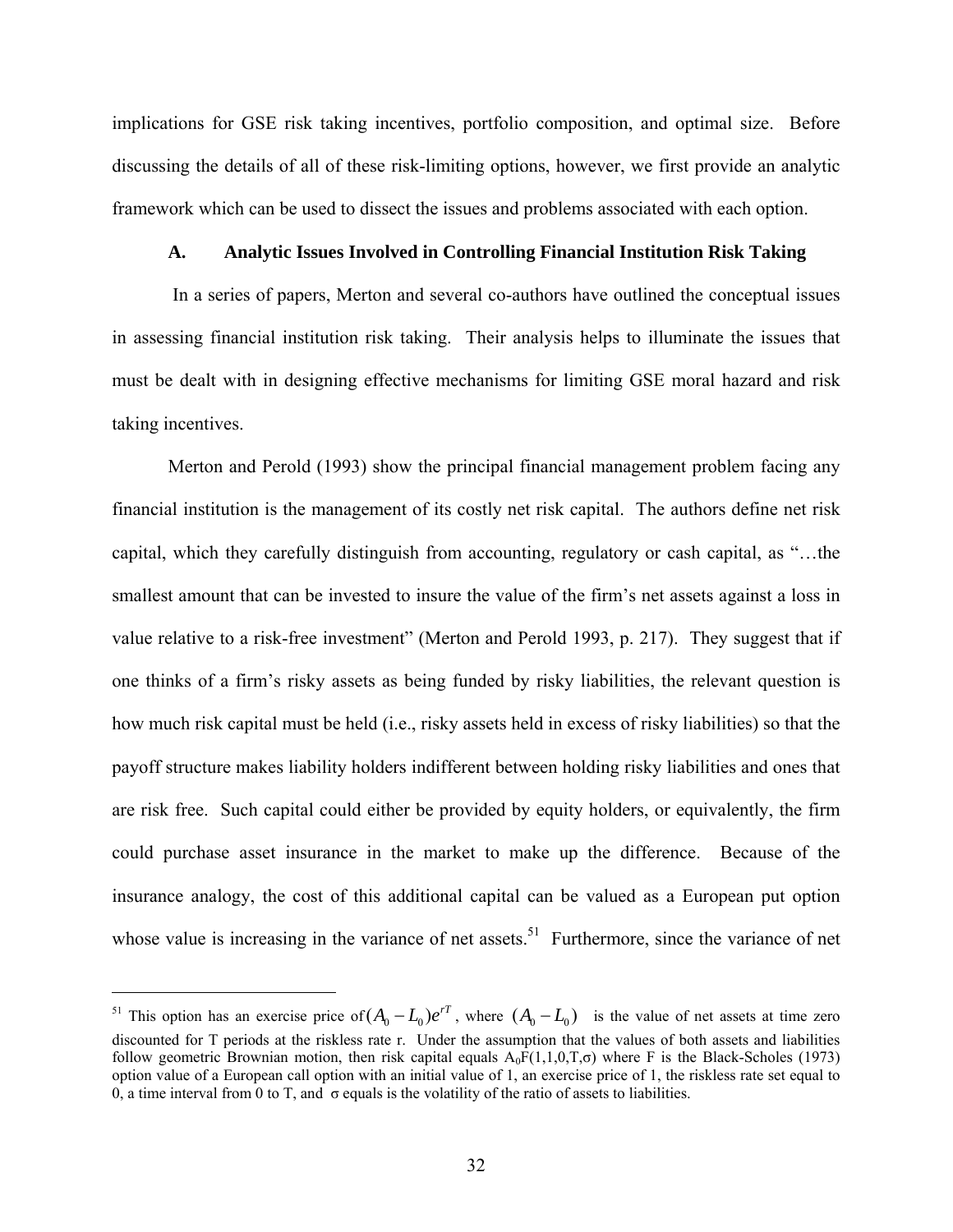risk capital is a function of both the riskiness of assets and liabilities (including both contingent liabilities and derivative contracts), it is important to consider the covariances of changes in values among these various instruments in determining the amount of risk capital required.<sup>52</sup>

There are several important assumptions underlying this framework that are important to understand before using it as a reference to determine whether an institution's risk capital is adequate. The first is that the framework focuses on market value measures, rather than book value measures, of equity.<sup>53</sup> The market value equity is more important for risk control because it reflects the values of assets that can be realized to payoff claimants. Financial institutions may be solvent on a book value basis but insolvent on a market value basis and keeping such an institution open only encourages moral hazard behavior on the part of its equity holders and managers. A second underlying assumption is that the amount of risk capital is being determined by an accurate measure of the institution's risk exposure. A third is the length of time between monitoring periods. The longer the maturity of the option, the more likely it is that portfolio changes can take place such that the institution might experience a large negative shock to net worth and institutions with negative equity values face a powerful incentive to take on additional risk. Thus, timely monitoring by liability holders (or their agent) is critical to accurately determining when an institution becomes insolvent. Fourth, the framework assumes that an institution will be closed if its risk capital at the end of any monitoring period is not positive so that asset values are sufficient to meet promised liability payments. Failure to do so has the same effect as extending the maturity of the option. Finally, Merton and Perold focus exclusively on the risk capital needed to cover the difference between the value of the institutions' assets and

 $52$  It is also shown by extension that this same issue also carries over to institutions with more complex corporate structures such as bank holding companies.

<sup>&</sup>lt;sup>53</sup> Models of fairly priced deposit insurance also rely upon market values instead of book values.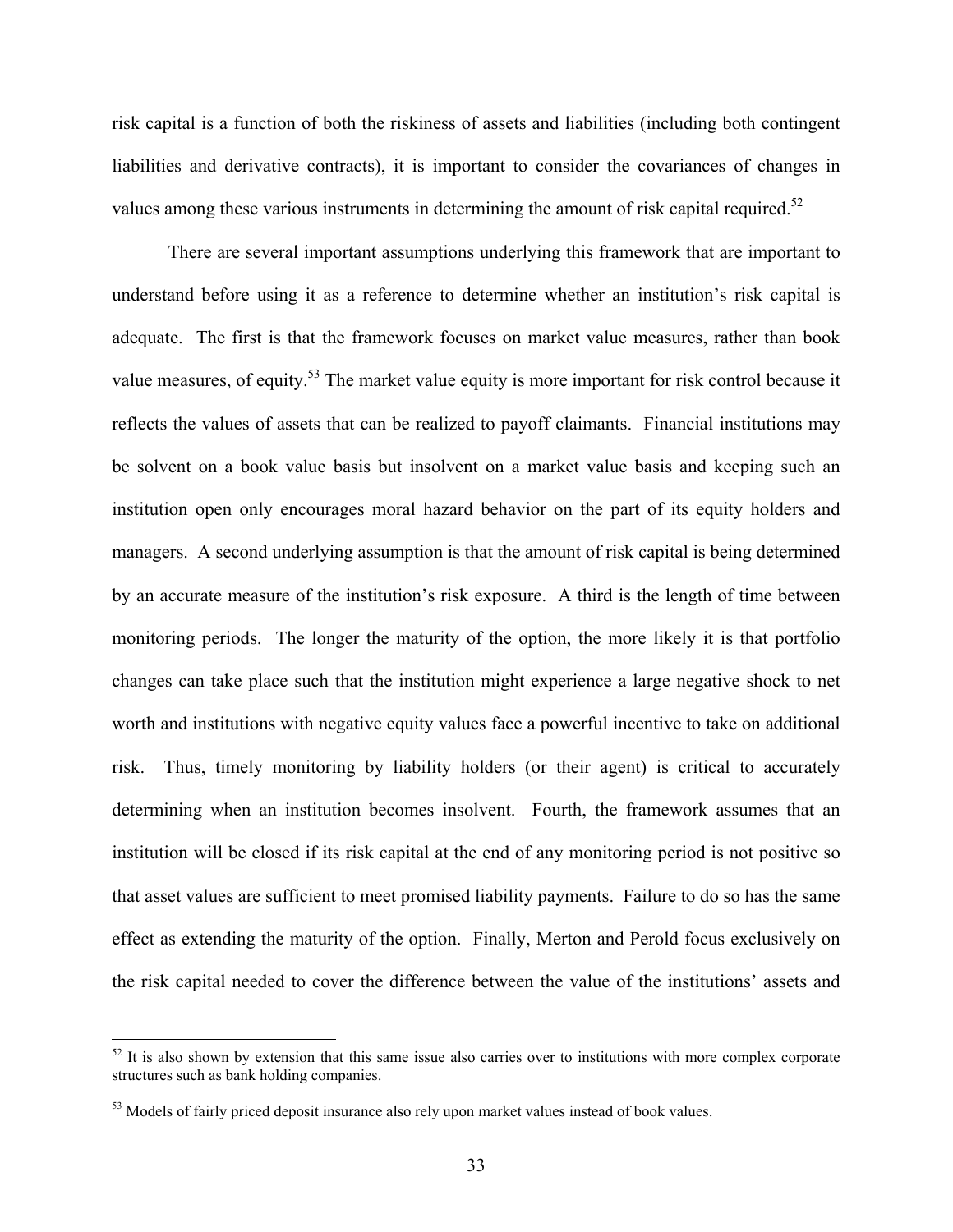liabilities and hence it implicitly assumes that efficient liquidation occurs and that there are no additional social costs related to the failure.

As noted above, Fannie Mae and Freddie Mac are default risky but issue debt that is treated as virtually default-risk free by investors even though the two GSEs have not purchased liability insurance. The way to reconcile this apparent contradiction in the Merton and Perold model is to understand that investors believe the government is the residual supplier of net risk capital.<sup>54</sup> To the extent that this is true, the model suggests that there are two general policy options for reducing the amount of net risk capital supplied by the government: 1.) require the GSEs to supply more of the net risk capital, or 2.) require the GSEs to take less risk.<sup>55</sup> The GSEs could be required to supply more of the net risk capital either by requiring them to hold more equity capital, or by having the federal government charge the GSEs a fee (effectively an insurance premium). The GSEs could be required to take less risk via the imposition of limits on the size or composition of their portfolios. These policy options are discussed in the following subsection with an eye toward eliminating systemic risk. Subsection C then outlines some additional reforms for housing GSE safety and soundness oversight intended to further reduce taxpayer exposure.

### **B. Policy Options**

Merton and Perold's risk capital framework can be used to assess various policy options for controlling GSEs risk and thereby limit the government's (taxpayer's) exposure. The approaches we consider below include adjusting capital requirements, debt issuance user fees,

<sup>&</sup>lt;sup>54</sup> That is, the government implicitly supplies the net risk capital in excess of that provided by the GSEs' shareholders (e.g., Kane 1985).

<sup>&</sup>lt;sup>55</sup> See, for example, Merton and Bodie (1992, 1993).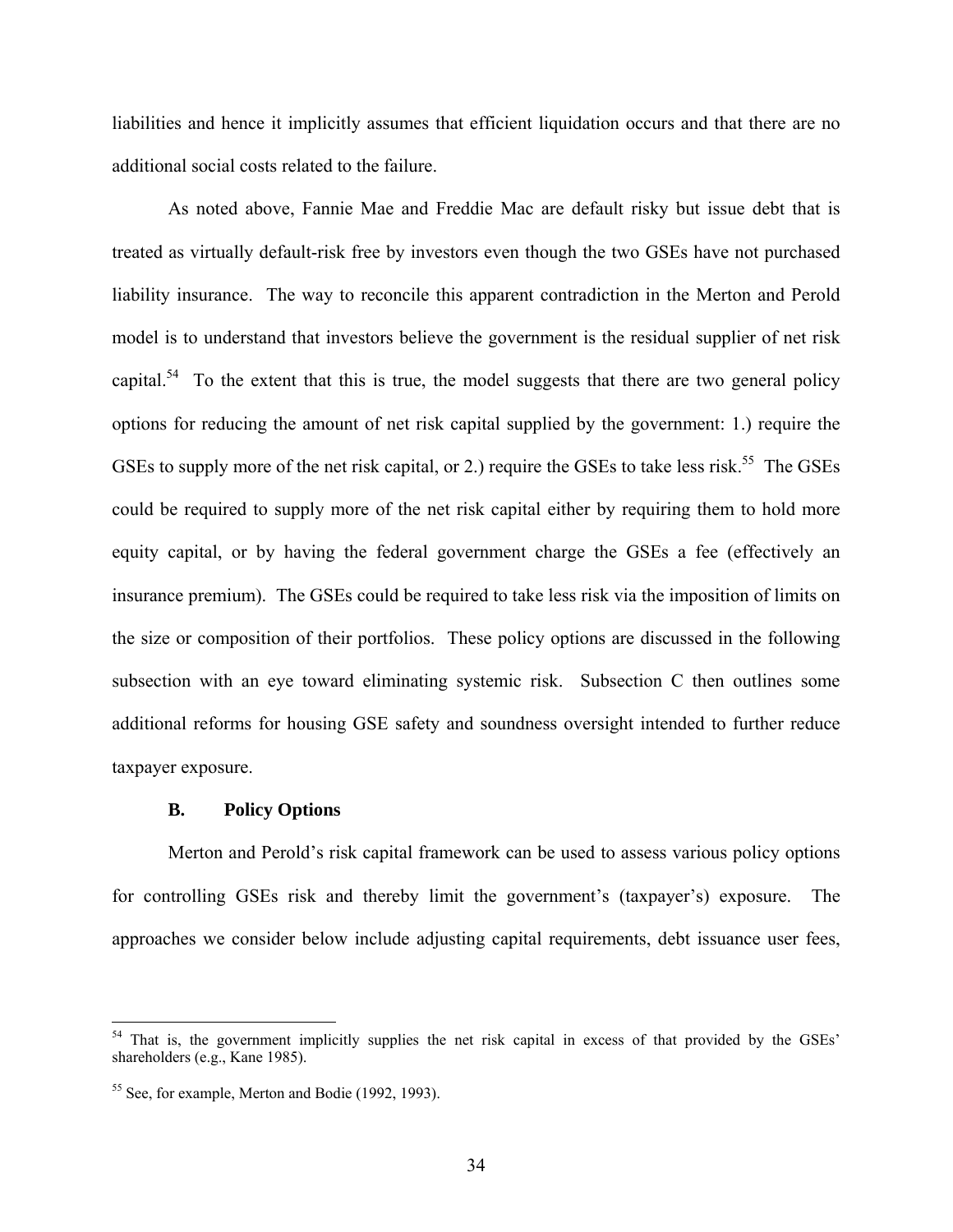and portfolio limits. We also discuss the important role of monitoring and compliance in risk control.

### **1. Capital Requirements**.

A common approach in the regulation of insured depository financial institutions is to impose a minimum capital requirement either in the form of an overall leverage constraint or in the form of risk-based capital requirements geared to the perceived riskiness of individual asset categories. Fannie Mae and Freddie Mac are subject to both leverage and risk-based capital requirements, which are monitored and enforced by OFHEO. One way of controlling GSE risk would be to increase their minimum capital requirements. Currently, the GSEs' leverage requirement is equal to the sum of 2.50 percent of the book value of on-balance sheet assets plus 0.45 percent of off-balance sheet guarantees; and their risk-based capital requirement is based on a stress test of the credit and interest rate risks inherent on and off the balance sheet plus another 30 percent of this sum for management and operations risk.<sup>56</sup> The GSEs tend to hold capital just above these minimums.

Current GSE capital requirements fall well short of those required in the context of the Merton and Perold model to guarantee that the institutions obligations are riskless.<sup>57</sup> First, the GSEs' minimum leverage requirements are set at very low levels, even when an institution can be deemed to be "critically undercapitalized" and potentially subject to conservatorship. Second, these leverage requirements are based on book values of equity capital, rather than more relevant market values. Third, OFHEO evaluates GSE capital adequacy on a quarterly basis, which may

<sup>&</sup>lt;sup>56</sup> The risk-based standard is based an OFHEO-developed stress test model, the broad parameters of which (including the 30 percent add-on) are dictated by statute.

 $57$  An upper bound on Fannie Mae's and Freddie Mac's credit standing is AA- which is the "risk to the government" rating that the GSEs receive from Standard and Poor's. This rating incorporates whatever government support or intervention the entity typically enjoys during the normal course of business.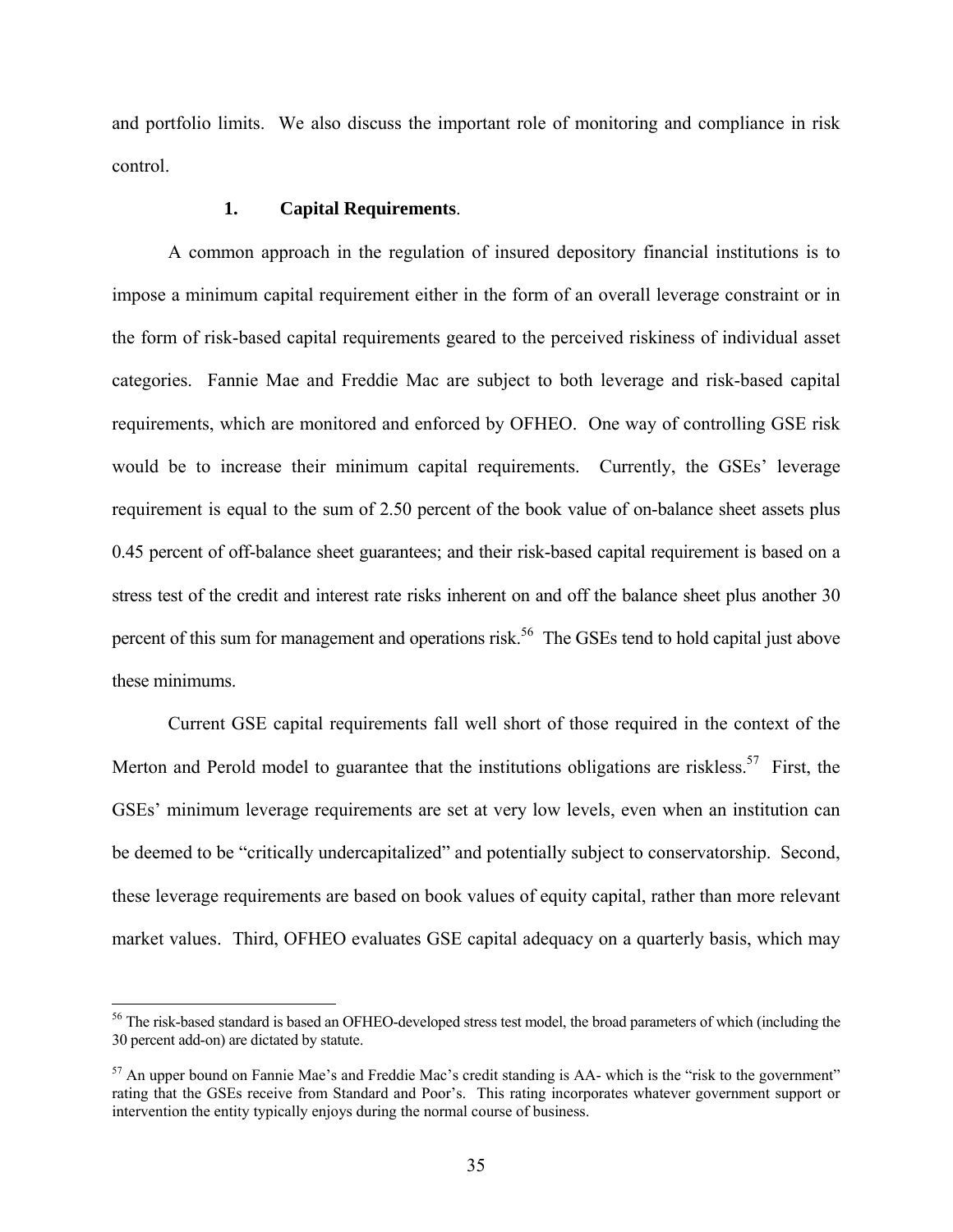be too long of a time, especially during periods when interest rates are highly variable. Finally, in the event of insolvency, the GSEs are not subject to the Bankruptcy Code or receivership provisions to ensure timely resolution through sale, reorganization, or liquidation. Ironically, taken together, the current GSE capital regime may actually be counter-productive by actually reinforcing investor's belief in an implied federal government guarantee of the institutions' obligations and encourage regulatory forbearance.

Current legislative discussion would create a new housing GSE regulator with greater latitude in setting capital requirements. Nevertheless, capital requirements alone are unlikely to be an effective method of extinguishing the systemic risk posed by Fannie Mae and Freddie Mac. The problem is that the portfolios' exposure to a single risk factor (changes in the term structure of interest rates) implies that a large shock could overwhelm a GSE before its supervisor has time to intervene effectively. Such a failure, in turn, could have systemic implications given the enormous scale of the GSE investment portfolios and the attendant hedging demands.

The systemic concerns could be mitigated if capital requirements were used to markedly shrink the investment portfolios. However, this would require lifting the requirements to at least the level that the marketplace would require of a fully private firm operating with a similar portfolio to essentially guarantee that the firm's obligations were riskless. Doing so would likely require the GSEs to hold some multiple of the amount of capital that they hold today, which would be essentially equivalent to complete privatization. Even if OFHEO were willing to impose such high capital requirements, the GSEs would likely lobby Congress to have the requirements reduced.

Even if capital requirements could be adjusted freely, one should keep in mind that significantly increasing them will create an incentive for the institutions to take-on greater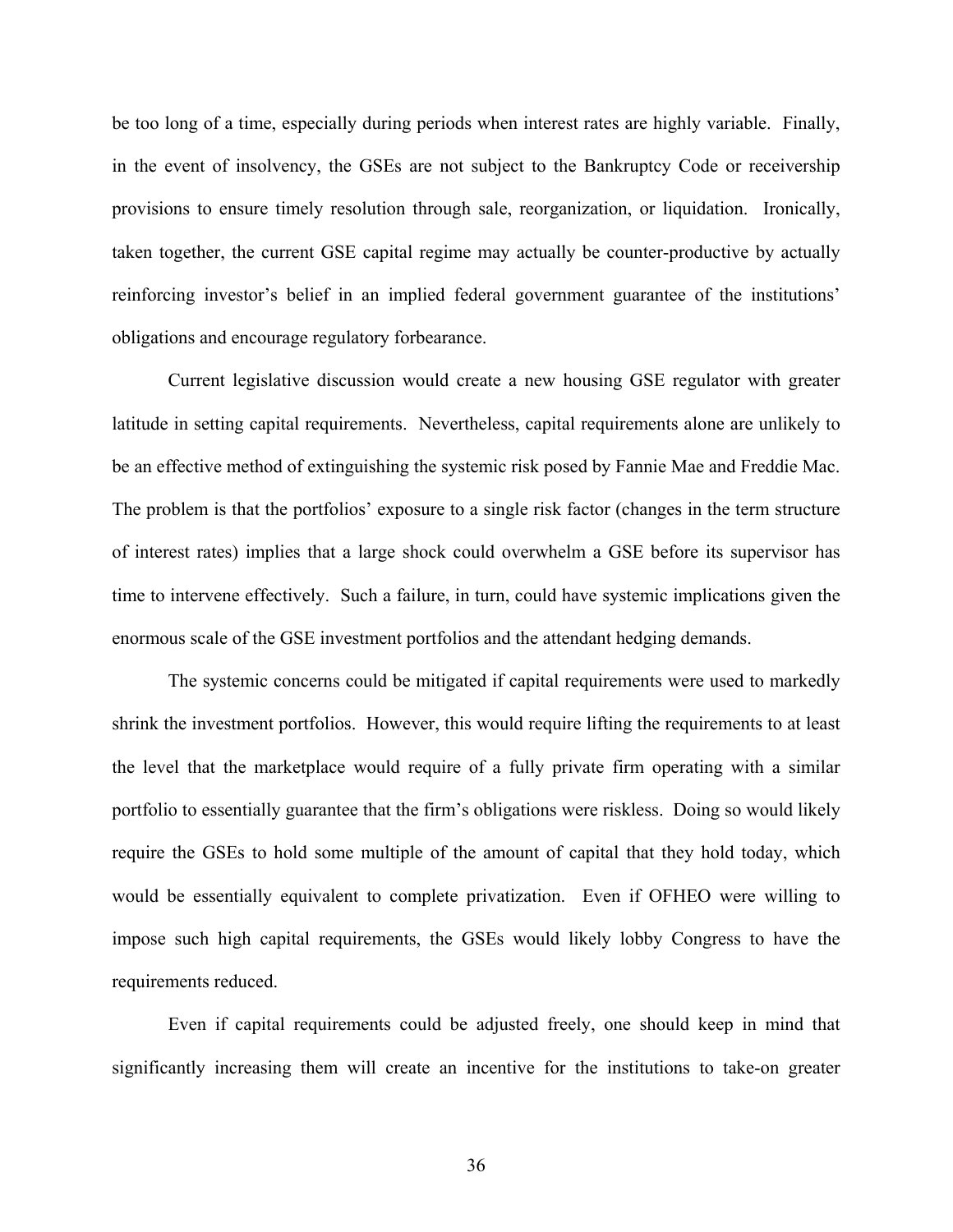amounts of risk. Indeed, GSE capital requirements can only be efficient (i.e., non-distorting to institution portfolio composition) if they perfectly mimic the capital that the market would impose in the absence of the implicit guarantee. If not, inefficiencies will manifest themselves as asset allocation is directed away form categories whose capital charges are set too high toward those classes that are where the charges are set too low.

### **2. User Fees on Liability Issuance**.

A possible alternative to capital requirements as a means to limit GSE risk-taking incentives would be to institute user fees against GSE debt issuance. These fees could be a fixed percentage of debt or be on a sliding scale that increased with the volume of debt issuance*.* Such fees would reduce the incremental net return to portfolio size and presumably reduce the attractiveness of becoming larger. The fee approach may be attractive to some policy makers, since the Treasury (taxpayer) does not currently receive any compensation for the implicit guarantee that it provides. That said, the imposition of a user fee, like the safety-and-soundness regulation of GSEs generally, would almost surely further strengthen of investors' perceptions of an implied federal guarantee of GSE obligations. This, in turn, would have the effect of increasing the debt funding subsidy and an investment portfolio that remained greater than the socially desirable level (although smaller than observed today).

There are, however, additional critical shortcomings with imposing user fees on GSE liability issuance. First, because the surcharge would be based upon size, rather than portfolio risk, the reduction in net return could, like capital requirements, create an incentive for the GSEs to avoid investing in low risk—low return assets and may also, by reducing charter value, create an incentive to reduce hedging.<sup>58</sup> Thus, the user fee proposal could accentuate the moral hazard

<sup>&</sup>lt;sup>58</sup> Imposing a user fee on issuing liabilities creates the same risk taking incentive as imposing a higher capital to asset ratio. However, higher capital requirements may increase the share of the losses borne by equity holders,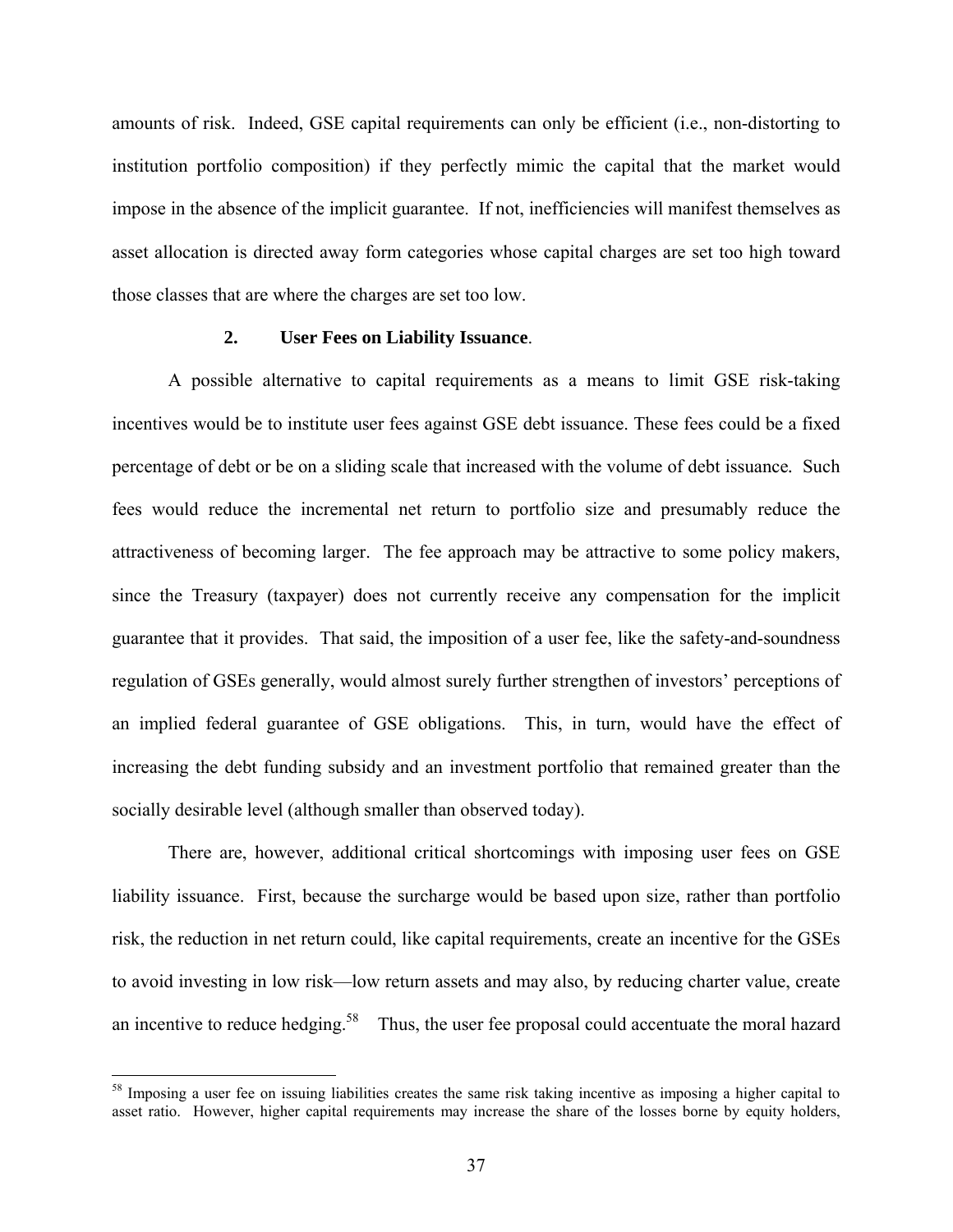associated with the implicit guarantee on GSE debt and potentially increase taxpayer exposure if GSE management can increase the value of the implicit guarantee by taking on more risk. The only way to offset this incentive would be to gear the user fee to net asset risk, which means that the surcharge would have to mimic the risk premium the market would charge in the absence of the implicit guarantee. In that case, the implementation problems in determining the appropriate incremental surcharges are similar to, but potentially more difficult than, the problems associated with proper application of net asset risk-based capital standards.

### **3. Portfolio Limits**.

Capital requirements and user fees on liability issuance are both indirect and inefficient ways to shrink Fannie Mae's and Freddie Mac's investment portfolios. Hence, much of the current policy discussion has centered on straightforward portfolio limits that could be imposed on either the asset side or the liability side of the GSEs' balance sheets. While the former would require legislation, it appears that the Secretary of the Treasury already has the authority to limit the GSEs' debt issuance.<sup>59</sup>

Portfolio limits would be simpler and more effective than regulatory capital surcharges or user fees on liability issuance since there would be no need to equal or exceed market prices as a way of offsetting the moral hazard or risk shifting incentives associated with the perceived implicit government guarantee. In this way, the kinds of mortgage risks that can be assumed are controlled, regardless of the value of any implicit guarantees. GSEs could only benefit from the subsidy accruing to their respective investment portfolios up to the amount of liabilities used to

which at least partially offset the incentive to take more risk. A user fee provides no such offset. Moreover, the direct effect of a higher fee is to reduce earnings and, thereby, increase the probability of failure.

<sup>&</sup>lt;sup>59</sup> According to Rehm (2004), both the Justice Department and Congressional Research Service have concluded that the Secretary of the Treasury has the statutory authority the approve debt sales by Fannie Mae and Freddie Mac.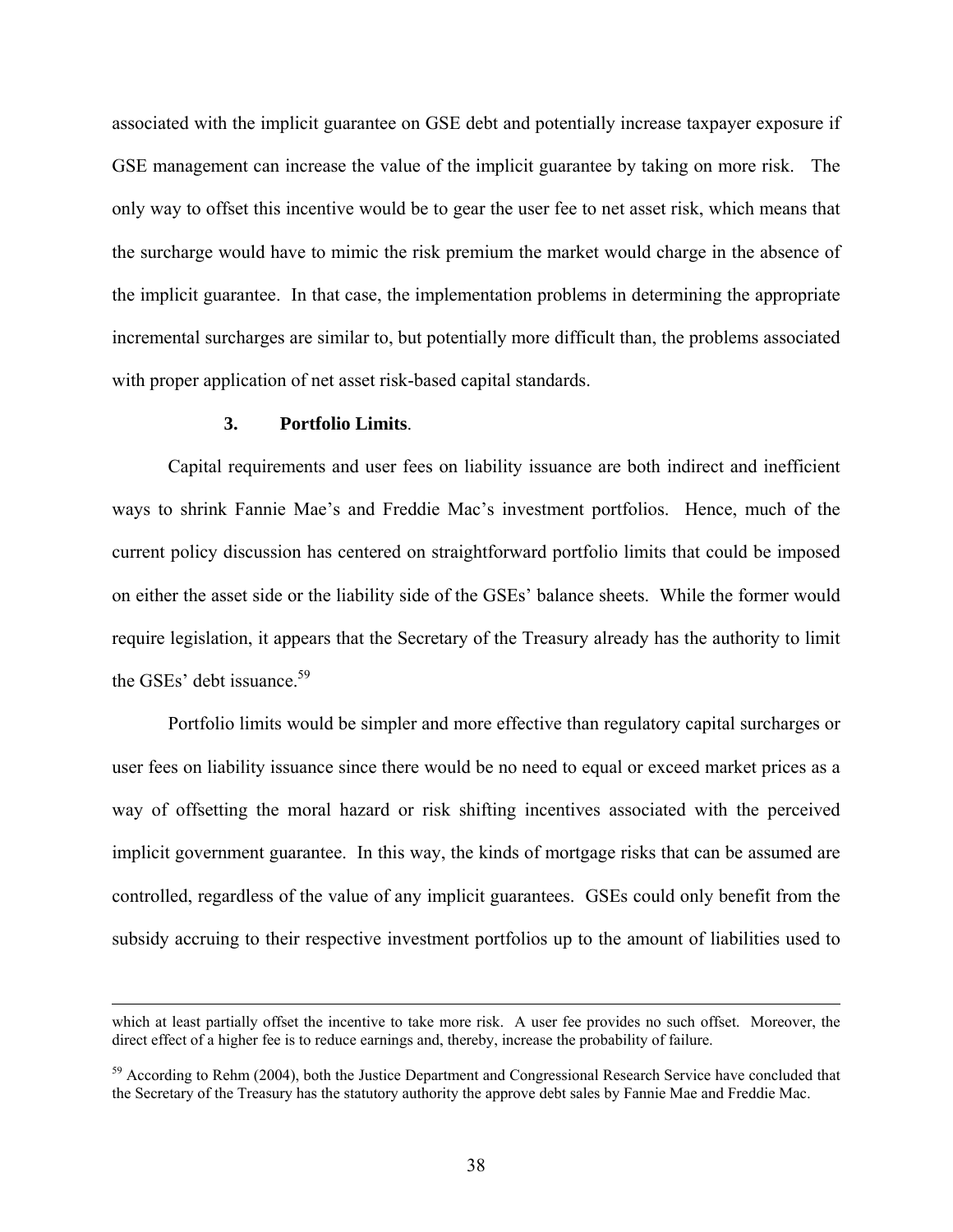fund the portfolios. To be sure, GSEs could increase the riskiness of net assets taken on within the portfolio limits; however, the limits will work to dramatically reduce the total amount of risk that the institutions may take. Portfolio limits would also result in a *de facto* limit on the amount of hedging through derivatives markets that would be necessary and thereby contribute to diversifying the exposure of OTC derivatives dealers.

Given the case for portfolio limits, the natural next questions relate to what the optimal limit on portfolio size should be, who should set that limit, and over what time period? While we don't have specific recommendations, we offer the following thoughts.

First, as pointed out by Jaffee (2005), the optimal long-run portfolio GSE size is not zero because it may be desirable to allow the institutions to hold certain mortgages that are awaiting securitization or that can't be easily securitized as part of their market making activities.<sup>60</sup> Further, given the GSEs' public mission, the overall limits could also be refined to consider loans meeting the institutions' statutory housing goals. For example, there may be some affordable housing mortgages that are difficult to securitize for which GSE investment would be socially beneficial. In order to control risk-shifting and the size of the subsidy, there should also be concurrent explicit restrictions on the size of the non-mortgage-related portion of the investment portfolios. Since the justification for such investments are based on liquidity, limits on GSE non-mortgage-related investments should probably be expressed as a fraction of their mortgage-related investments.

 Second, there is an important question of whether limits should be embedded in statute or left to regulatory discretion. If by "limits" one simply means how long a GSE should be allowed to hold a mortgage before securitizing it out, then regulatory discretion may be most

 $60$  Jaffe (2005) also suggests that there may be some liquidity benefits to allow the GSEs to deal in MBS in special circumstances.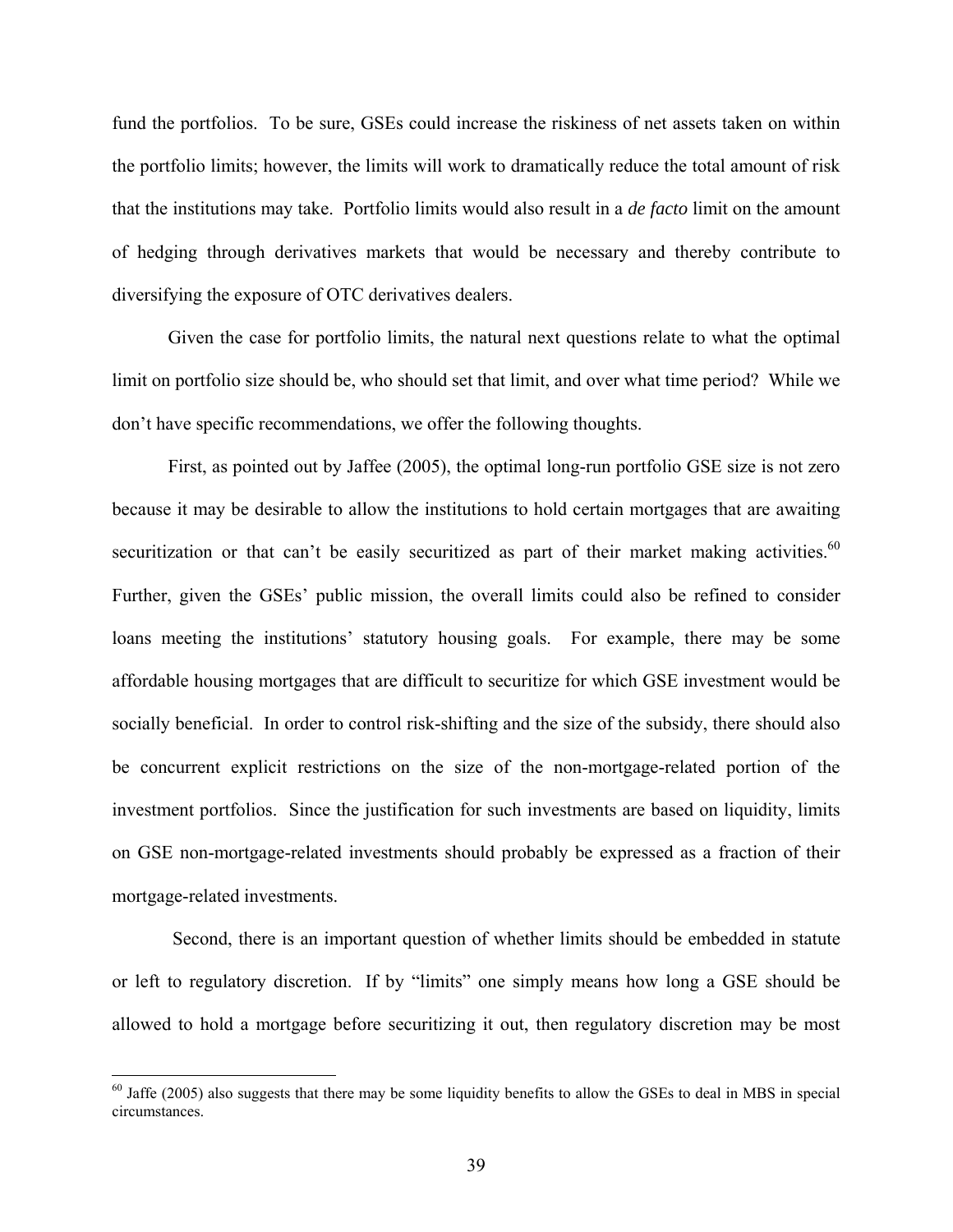appropriate. Congress generally establishes broad policy goals for regulatory agencies and then directs the agencies to set the specific details of regulatory standards. An important reason for this is that agency personnel are better versed in the minutia of specific issues and are better suited to adapt regulatory standards as theory and practice evolves. In this case, Congress could impose a maximum limit on the holding period for mortgage investments that provides more than sufficient time to securitize the assets but is short enough to clearly limit the size of the retained portfolio (say, six months). Then the regulator would set the holding period for mortgages awaiting securitization to jointly minimize the retained portfolio and any adverse effects on the securitization process based on a more detailed market assessment.

If by "limits" one means putting a cap on the overall size of the retained portfolio it may not be best to leave this decision to regulatory discretion. Whether the GSEs can hold a large retained portfolio as their primary business line does not comes down to the "minutia of specific issues" that are better suited to regulatory judgment. This is a fundamental policy question about whether the gains to society from housing GSE investment portfolios are greater than the systemic risks they pose to the financial system and the potential cost to taxpayers. Furthermore, relying on regulatory discretion would create an incentive for the politically powerful GSEs to continuously lobby the regulator and influential members of Congressional oversight committees to bring pressure to weaken portfolio constraints. Given that the regulator would have only Fannie Mae, Freddie Mac, and possibly the Federal Home Loan Bank System as constituents, the regulator could have a tendency to identify with the GSEs and be less apt to hold a hard line.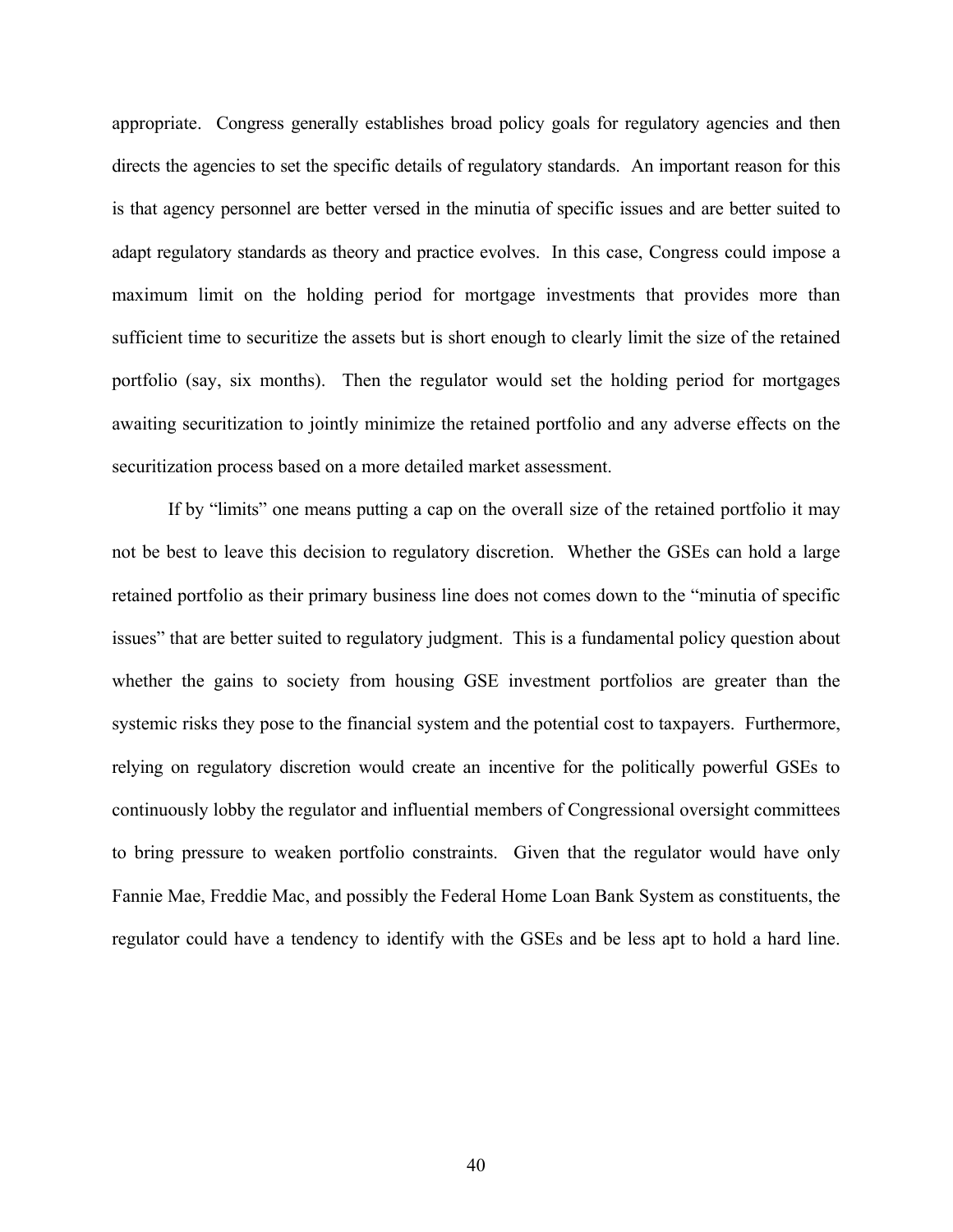Regulatory discretion would also essentially put the supervisor into the housing policy business, which might, at times, conflict with its safety and soundness responsibilities.<sup>61</sup>

A middle ground, perhaps, would be for the Congress to spell out the principles of the portfolio limits and require the regulator to promulgate specific regulations. In this case, the Congress would detail how the limits should be crafted, what factors should be considered, and the deadline(s) for the regulator and GSEs to comply with the statutory mandate. Mandatory Congressional review of the limits would also take some of the pressure that might be exerted on the regulator to expand the limits which is more properly a legislative rather than regulatory decision. Even this division of responsibility, however, is potentially subject to intense lobbying when the reviews take place, and is not without its associated risks.

Finally, there is concern about the timing of any transition to regime with portfolio limits, should they be imposed. The issue centers on whether an immediate liquidation of a large fraction of the two portfolios would be unnecessarily disruptive to mortgage markets. One approach to consider is that advocated by Jaffee (2005) who suggests allowing normal run-off to occur (via maturity and prepayment) with the goal of reaching a new equilibrium over the course of a few years.

### **C. The Need for Effective Monitoring and Compliance**

 $\overline{a}$ 

Fixing the weaknesses in the housing GSEs' supervisory system is an important complement to requiring Fannie Mae and Freddie Mac to supply the required amount of net risk capital suggested by the Merton and Perold model. Critical to any of the possible regulatory attempts to limit systemic risk and control GSE risk taking is for the regulator to regularly

 $61$  Wall and Eisenbeis (1999) provide an in depth discussion of how one should structure regulatory processes when regulators are confronted with conflicting goals. They argue that an explicit decision must be made on whether the conflicts should be externalized or left to internal resolution.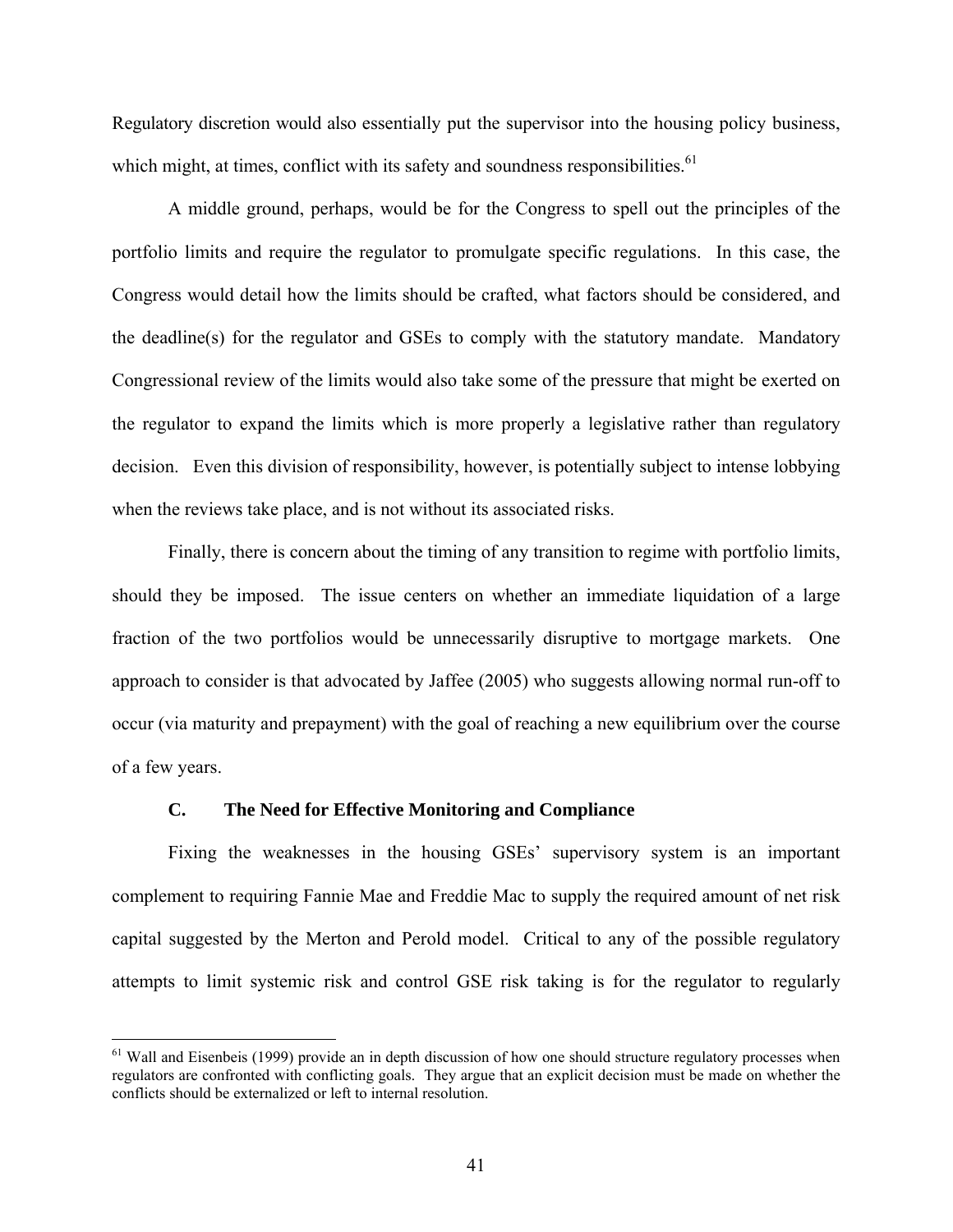monitor each institutions portfolio structure and to ensure compliance with capital requirements and any portfolio limitations. In addition, the regulator should have expanded prompt corrective action (PCA) authorities to intervene as GSE capital positions deteriorate and also to fully resolve an institutions' insolvency, should it occur.

OFHEO currently monitors the risk positions of Fannie Mae and Freddie Mac through on-site examination and the collection and analysis of financial information. The regulator also has a hybrid PCA system in place built around both minimum leverage requirements and risk based capital requirements. OFHEO's PCA authorities are significantly hampered in two respects. First, even in the unlikely event that OFHEOs risk-based capital requirement perfectly reflects the GSEs underlying condition, an institution is not considered "critically undercapitalized" and subject to conservatorship until its book value capital ratio falls below 1.25 percent of total assets. Such book value measures of capital generally lag market value measures of capital for distressed financial institutions. OFHEO conducts its risk-based capital stress test on a quarterly basis. Second, neither OFHEO nor the courts has the authority to fully resolve an insolvent GSE and instead Congressional action is required. As a result, the current GSE-PCA regime may actually encourage both moral hazard behavior and forbearance, thereby exposing the taxpayer to large losses.

If OFHEO's PCA continues to depend on book values, the trigger points for PCA intervention should be set at higher levels of capital to reflect the measurement error in using book values as proxies for the more relevant market values. Moreover, even if higher book value trigger points are adopted, OFHEO should use fair values as a trigger for increased supervisory scrutiny to further reduce insolvency risk. The GSEs do disclose quarterly estimates of their respective fair value balance sheets to the regulator. However, given the speed with which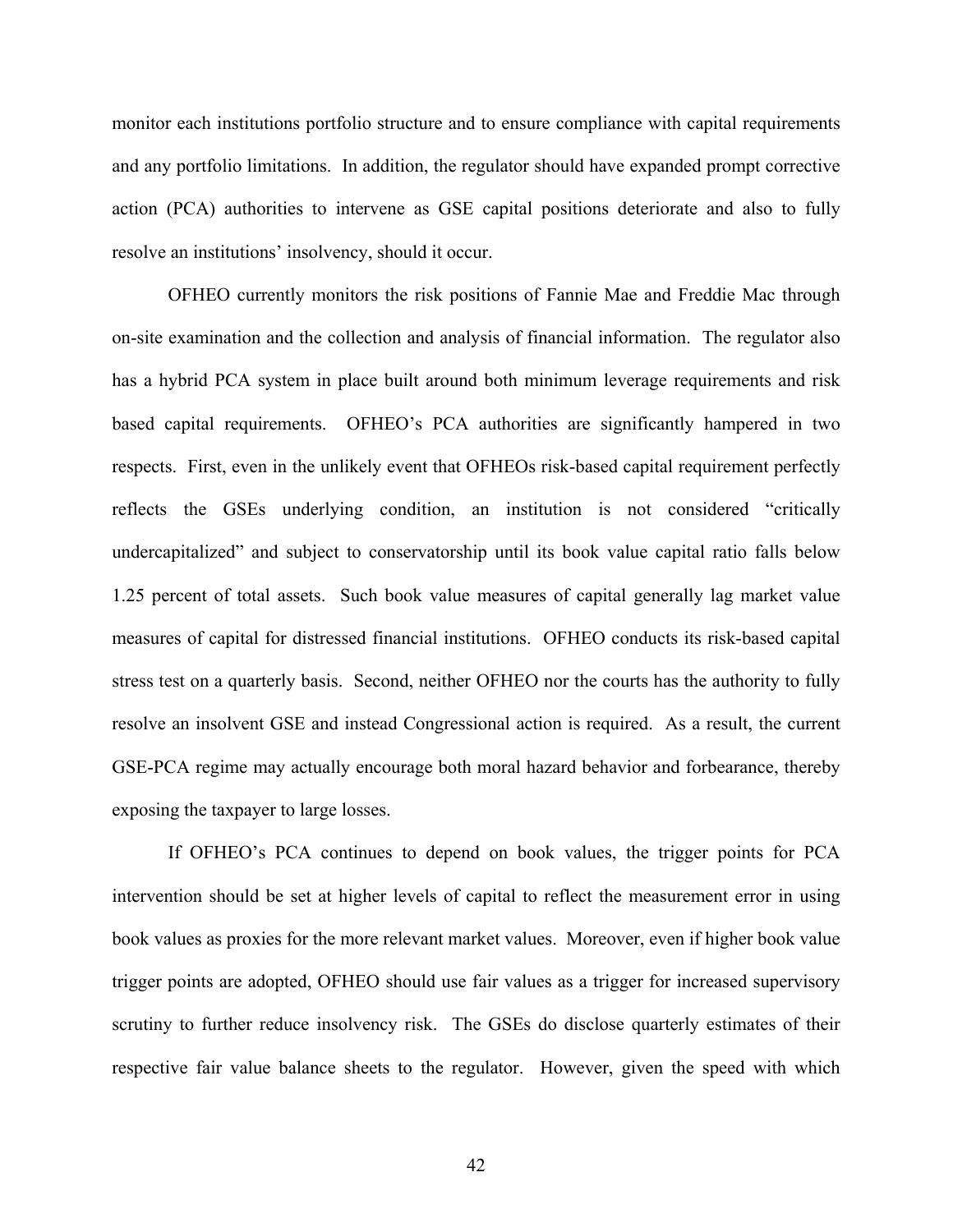interest rate risk may manifest itself, it would be useful for OFHEO to have this information on a much more frequent basis. At first blush, this would seem feasible since the vast majority of Fannie Mae's and Freddie Mac's assets and liabilities are traded in liquid markets.

Combining portfolio limits with higher PCA triggers would likely make GSE-PCA more effective. PCA requires that the supervisors have time to recognize that a problem exists, and to effectively intervene before the financial firm because insolvent. Such a situation is most likely when the risks in the portfolio are small and have a relatively low correlation—as is likely to be the case with the credit risk on residential mortgages inherent in the securitization businesses. However, as we have argued earlier, interest rate risk is likely to be a more important source of losses. Portfolio limits would reduce the size and complexity of the GSEs' interest rate risk management processes and the smaller scope of operations would make the monitoring and measurements of the underlying risks easier. Thus, reducing the interest rate risk associated with the mortgage-oriented portfolios would substantially improve the probability that PCA would work as intended.

Finally, in order to enhance the quality and timeliness of this information, it is critically important that the incentives of the GSEs and their regulator be aligned. To that end, we would recommend that the institutions be explicitly and separately charged for the costs of monitoring.<sup>62</sup> This would create incentives for institutions to consider carefully the benefits of engaging in costly-to-monitor activities and would also provide incentives for the institution to be forthcoming with the regulator in revealing the true nature and values associated with its activities.63

 $62$  Flannery (1991) in considering the role of monitoring costs as part of a deposit insurance system suggests that the institutions be charged explicitly for the time and costs of monitoring the riskiness of financial institutions.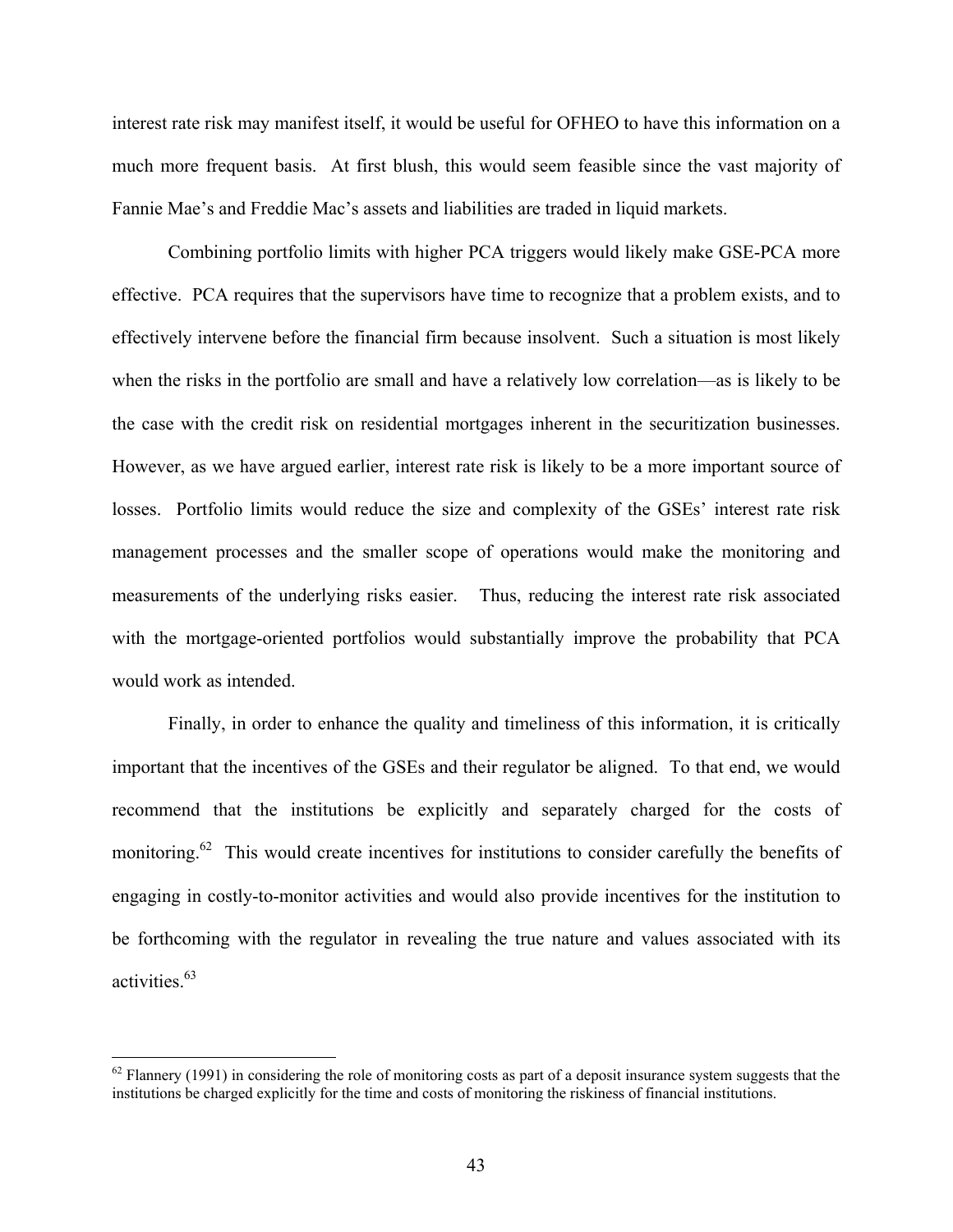### **D. A Reduction in Systemic Risk?**

 One issue raised by the GSEs is that, if their mortgage portfolios were markedly reduced, these assets would simply migrate to the very largest banks, which hold large amounts of residential mortgage assets. Freddie Mac CEO Richard Syron (2005b), for example, argues that a migration of mortgage-related interest rate risk and its management away from the GSEs and toward to large banks may actually increase systemic risk because it would reduce use of the GSE mortgage finance model that links mortgage originators with the capital markets. In response, a number of things come to mind here.

 First, it is not at all clear that all divested GSE mortgage-related assets would necessarily migrate to depository institutions. Taken together as of year-end 2003, the 9,182 commercial banks and thrifts held \$3.1 trillion in residential mortgage debt (whole loans, lines of credit, and MBS), or about 40.8 percent of the  $$7.6$  trillion market.<sup>64</sup> By contrast, the two GSEs' investment portfolios alone accounted for 20.6 percent. The remaining one-third of residential mortgage debt is held by other types of U.S. and foreign investors like mutual funds, pension funds, and insurance companies.

 Second, for those divested GSE assets that would migrate to depository institution portfolios, we would add that these portfolios are generally much more diversified (across asset classes) and have larger equity cushions than GSE portfolios. For example, the book equity-toassets ratio for the entire mortgage-oriented thrift industry was 11.18 percent as of year-end 2004 -- representing an equity cushion almost three times as large as that maintained by Fannie Mae or Freddie Mac.

 $63$  It is critical to minimizing agency problems, however, that the responsible regulator not be solely dependant upon fees to fund the agency. See Eisenbeis and Wall (2002).

 $64$  In addition, 9,369 credit unions were in operation as of year-end 2003. Their aggregate holdings of residential mortgages and MBS totaled \$196 billion.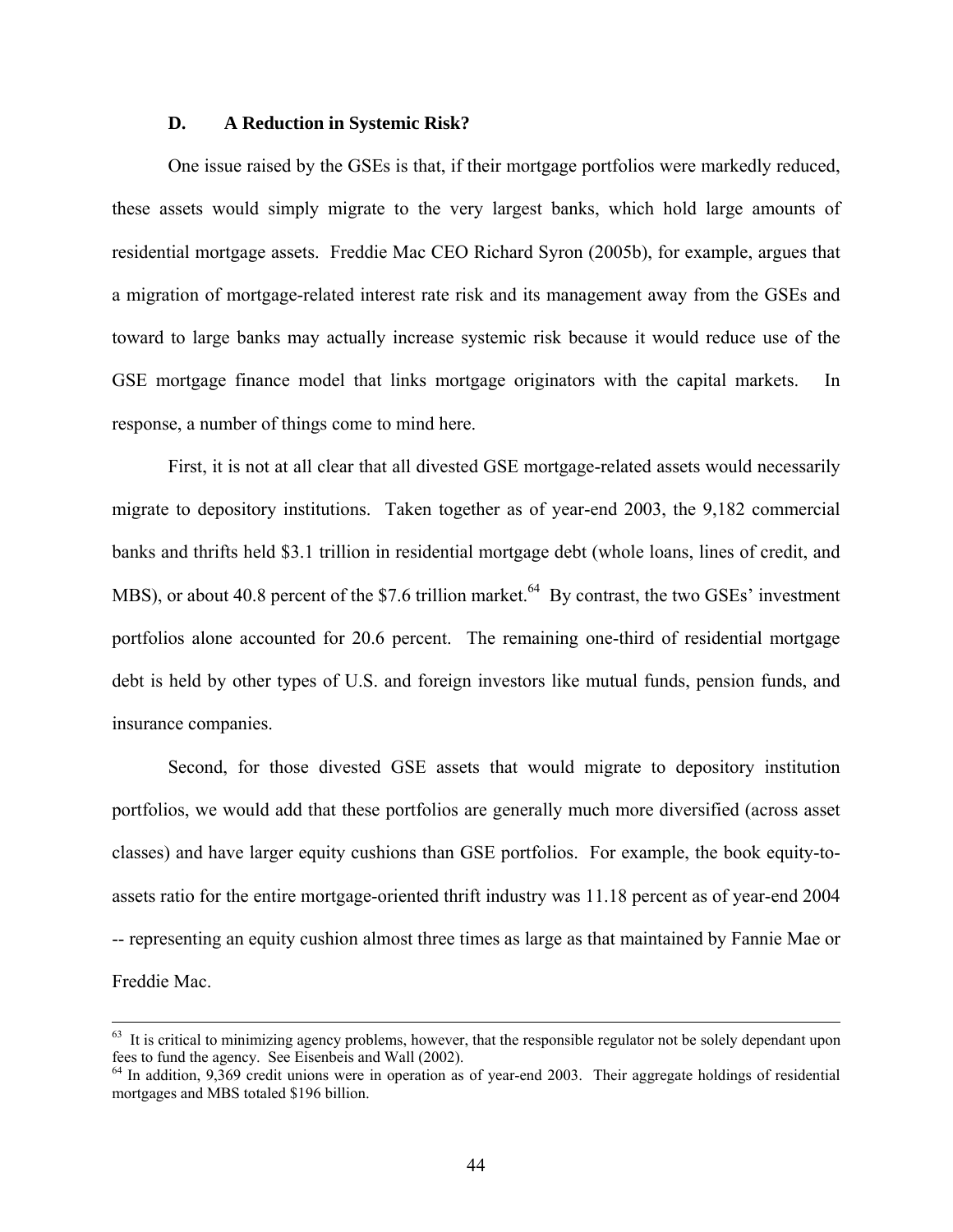Third, among the divested GSE assets that do move to depository institution portfolios, it is reasonable to expect that much of this would be absorbed into the largest portfolios. As of year-end 2003, the 50 largest banks and thrifts held \$1.7 trillion in mortgage debt; slightly more than the \$1.6 controlled together by Fannie Mae and Freddie Mac. Furthermore, the movement of the divested assets to the very largest banks is unlikely to have much effect on those banks' risk-bearing. This is because, as discussed earlier, the GSEs already pass much of their interest risk through these banks in those institutions' role as OTC derivatives dealers to investors.<sup>65</sup>

 Finally, reducing the GSEs investment mortgage-oriented portfolios would not hamper use of the GSE mortgage finance model since the securitization business would remain intact. Furthermore, the volume and broad range of asset-backed securities deals in the market today suggest that the originator-capital market link is not one held exclusively by the GSEs – all sorts of financial institutions are capable of this. In the residential mortgage arena alone, so-called "non-agency" MBS accounted for 23 percent of residential MBS outstanding as of year-end 2004 (Inside Mortgage Finance 2005b).

### **VI. Conclusion**

1

In the wake of recent accounting scandals at both Fannie Mae and Freddie Mac, the Congress has been considering sweeping changes to the GSEs' federal safety-and-soundness and mission oversight. In the course of legislative discussion, a number of important issues have largely been resolved, although one contentious issue remains: whether to limit the institutions' enormous mortgage-oriented investment portfolios.

 $65$  The only change in the bank's risk management problem if they held the mortgage assets, rather than supplying the interest rate derivatives used to hedge them, is that the banks would face prepayment modeling risk. Shifting the risk of modeling prepayments to banks could increase overall risk if the GSEs have superior models. However, to the extent this is true, similar gains could be obtained without the GSEs having a retained portfolio if Fannie Mae and Freddie Mac sold the output of their models to the banks, as the consumer credit rating agencies and Moody's KMV currently do for credit risk.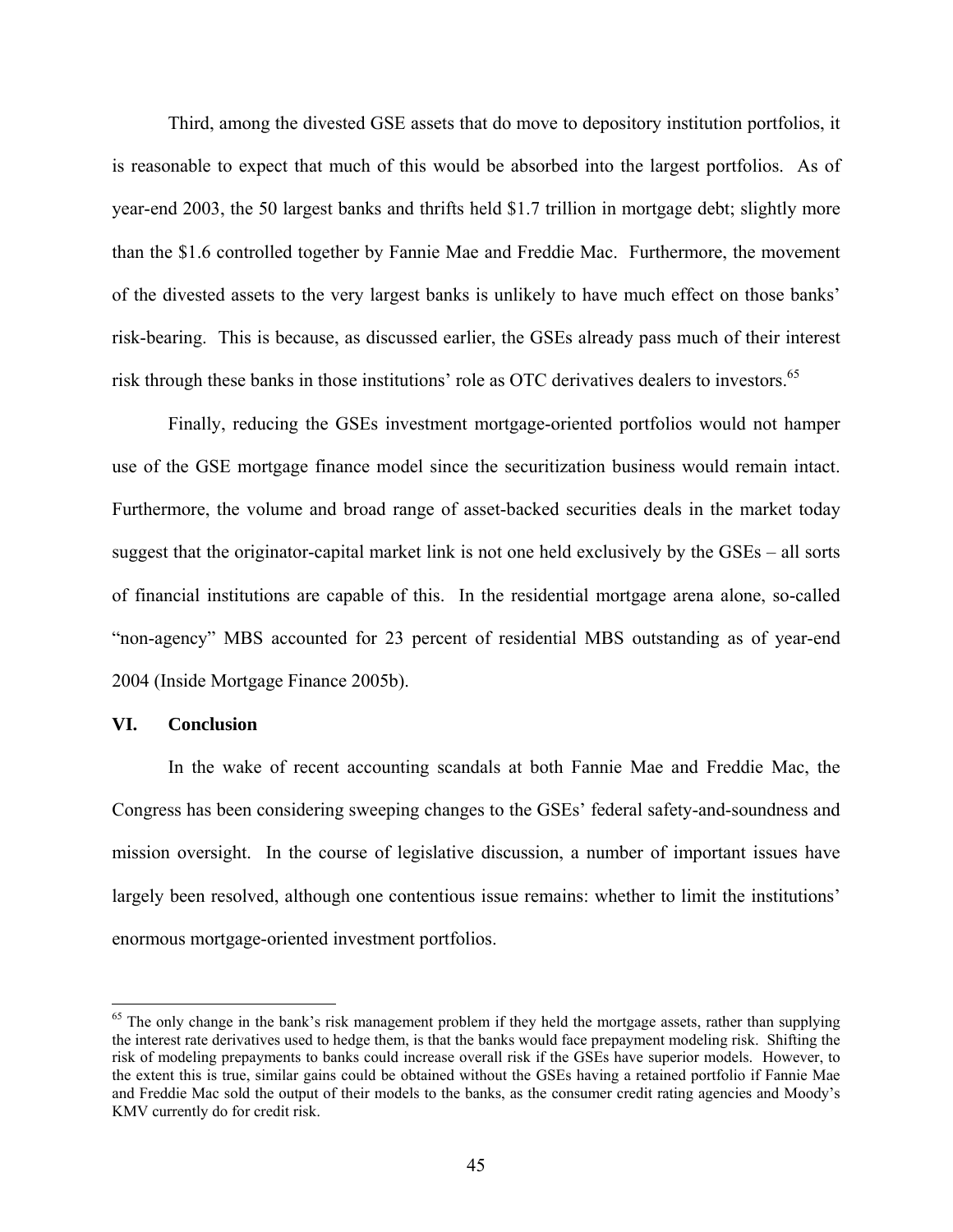This paper has provided a detailed discussion and analysis of the principal arguments both for and against such portfolio limitation. We conclude that there is reason to be seriously concerned about potential future social costs associated with the systemic risk emanating from Fannie Mae and Freddie Mac and that this risk largely arises from the institutions' highlyleveraged investment portfolios. We also find the social benefits of these portfolios to be minimal to non-existent. From these considerations, we conclude that a large reduction in the size of these portfolios would be socially desirable. After reviewing alternatives, we conclude that limits on portfolio size (assets or liabilities) would be the most effective approach to mitigating the systemic risk posed by Fannie Mae and Freddie Mac.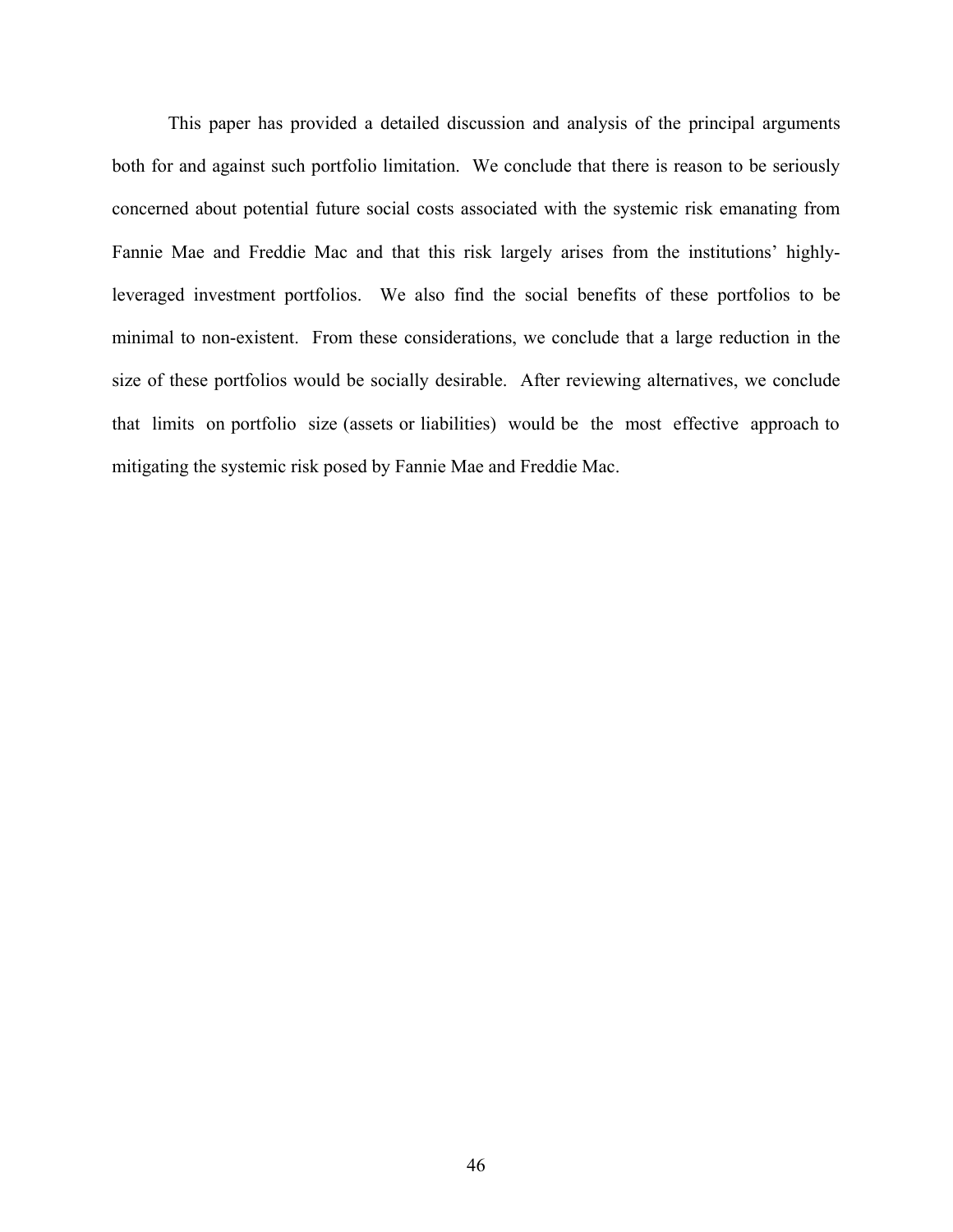### **References**

Ambrose, Brent W., Michael LaCour-Little, and Anthony B. Sanders, 2004. "The Effect of Conforming Loan Status on Mortgage Yield Spreads: A Loan Level Analysis". *Journal of Real Estate Economics* 32 (December): 541-569.

Ambrose, Brent, and Arthur Warga, 2002. "Measuring Potential GSE Funding Advantages." *Journal of Real Estate Finance and Economics*, 25: 129-150.

Ambrose, Brent W. and Arthur Warga. 1996. "Implications of Privatization: The Costs to Fannie Mae and Freddie Mac." In U.S. Department of Housing and Urban Development, *Studies on Privatizing Fannie Mae and Freddie Mac*. Washington, D.C.: HUD: 169-204.

Bunce, Harold L., 2002. "The GSEs Funding of Affordable Loans: A 2000 Update" U. S. Department of Housing and Urban Development Housing Finance Working Paper HF-013 (April). Available at: http://www.huduser.org/publications/hsgfin/workpapr13.html

Carnell, Richard S., 2005. "Handling the Failure of a Government-Sponsored Enterprise" *Washington Law Review*, 80 (August): 565-642.

Chang, Yan, Douglas McManus, and Buchi Ramagopal, 2005. "Does Mortgage Hedging Raise Long-Term Interest Rate Volatility?" *The Journal of Fixed Income*, March: 57-66.

Del Negro, Marco and Christopher Otrok, 2005. "Monetary Policy and the House Price Boom Across U.S. States". Federal Reserve Bank of Atlanta Working Paper 2005-24. Available at: http://www.frbatlanta.org/file\_invoke.cfm?objectid=FFBDAEDC-5056-9F06- 99DE43FFE4A7901B&method=display\_filelegacydoc

Eisenbeis Robert A. and Larry D. Wall, 2002. "The Major Supervisory Initiatives Post-FCICIA: Are They Based on the Goals of PCA? Should They Be?" In *Prompt Corrective Action in Banking: 10 Years Later* edited by George Kaufman, 109-142. This book is volume 14 of Research in Financial Services: Private and Public Policy published by JAI.

Federal Deposit Insurance Corporation, 1997. *History of the Eighties Lessons for the Future Volume I: An Examination of the Banking Crises of the 1980s and early 1990s*. Washington D.C.: FDIC.

Federal Reserve Board of Governors, 2005. "Concentration and Risk in the OTC Markets for U.S. Dollar Interest Rate Options." Available at: http://www.federalreserve.gov/boarddocs/surveys/OpStudySum/OptionsStudySummary.pdf

Flannery, Mark J., 1991. "Pricing Deposit Insurance When the Insurer Measures Bank Risk with Error" *Journal of Banking and Finance*, 15 (September): 975-998.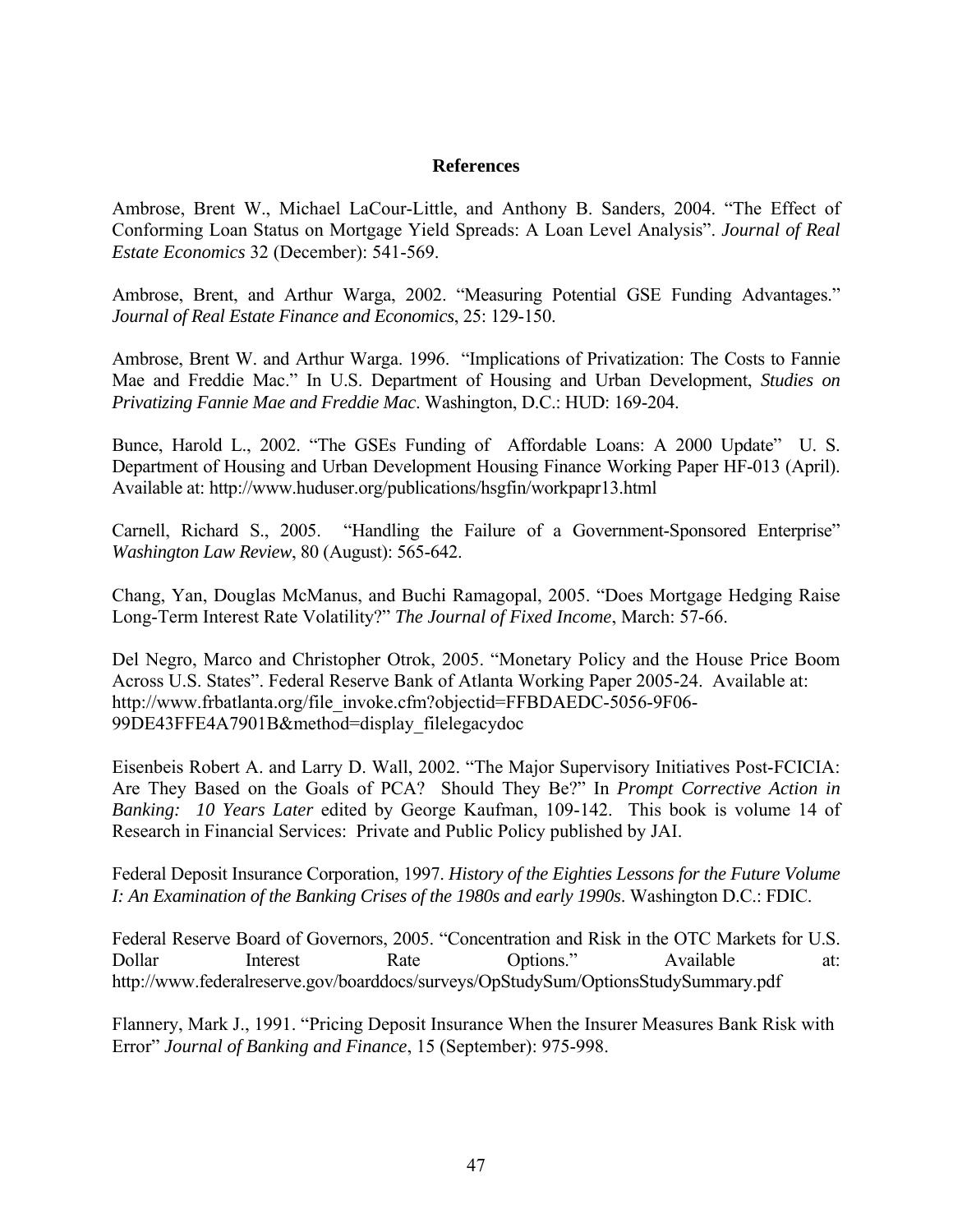Frame, W. Scott and Larry D. Wall, 2002a. "Fannie Mae's and Freddie Mac's Voluntary Initiatives: Lessons from Banking". Federal Reserve Bank of Atlanta *Economic Review*, 87: 45- 59.

Frame, W. Scott and Larry D. Wall. 2002b. Financing Housing Through Government-Sponsored Enterprises". Federal Reserve Bank of Atlanta *Economic Review*, 87: 29-43.

Frame, W. Scott and Lawrence J. White, Forthcoming. "Charter Value, Risk-Taking Incentives, and Emerging Competition for Fannie Mae and Freddie Mac". *Journal of Money, Credit, and Banking*.

Frame, W. Scott and Lawrence J. White, 2005. "Fussing and Fuming over Fannie and Freddie: How Much Smoke, How Much Fire?" *Journal of Economic Perspectives*, 19(2): 159-184.

Frame, W. Scott and Lawrence J. White, 2004. "Regulating Housing GSEs: Thoughts on Institutional Structure and Authorities." Federal Reserve Bank of Atlanta *Economic Review*, 89: 87-102.

Frank, Barney, 2005. Statement before the House of Representatives (September 20). Available at: http://frwebgate.access.gpo.gov/cgibin/getpage.cgi?dbname=2005\_record&page=H8103&position=all

Gallin, Joshua, 2005. "The Long-Run Relationship Between House Prices and Rents." Federal Reserve Board Working Paper 2004-50. Available at: http://www.federalreserve.gov/pubs/feds/2004/200450/200450pap.pdf

Gonzalez-Rivera, Gloria, 2001. "Linkages Between Secondary and Primary Markets for Mortgages: The Role of the Retained Portfolio Investments of the Government-Sponsored Enterprises." *The Journal of Fixed Income*, June: 29-36.

Goodman, Laurie S. and Jeffrey Ho, 2004. "Measuring the Mortgage Market's Convexity Needs." *The Journal of Fixed Income*, September: 6-19.

Green, Richard K., 2005. Testimony before the Committee on Banking, Housing, and Urban Affairs, U.S. Senate (February 10). Available at:

Green, Richard K. and Susan M. Wachter, 2005. "The American Mortgage in Historical and International Context." *Journal of Economic Perspectives*, 19(4): 93-114.

Hancock, Diana, Andreas Lehnert, Wayne Passmore, and Shane M. Sherlund, 2005. "An Analysis of the Potential Competitive Impacts of Basel II Capital Standards on U.S. Mortgage Rates and Mortgage Securitization." Mimeo, Federal Reserve Board. Available at: http://www.federalreserve.gov/generalinfo/basel2/docs2005/potentialimpact.pdf

Hendershott, Patric H., and James D. Shilling, 1989. "The Impact of Agencies on Conventional Fixed-rate Mortgage Yields". *Journal of Real Estate Finance and Economics* 2 (June): 101-115.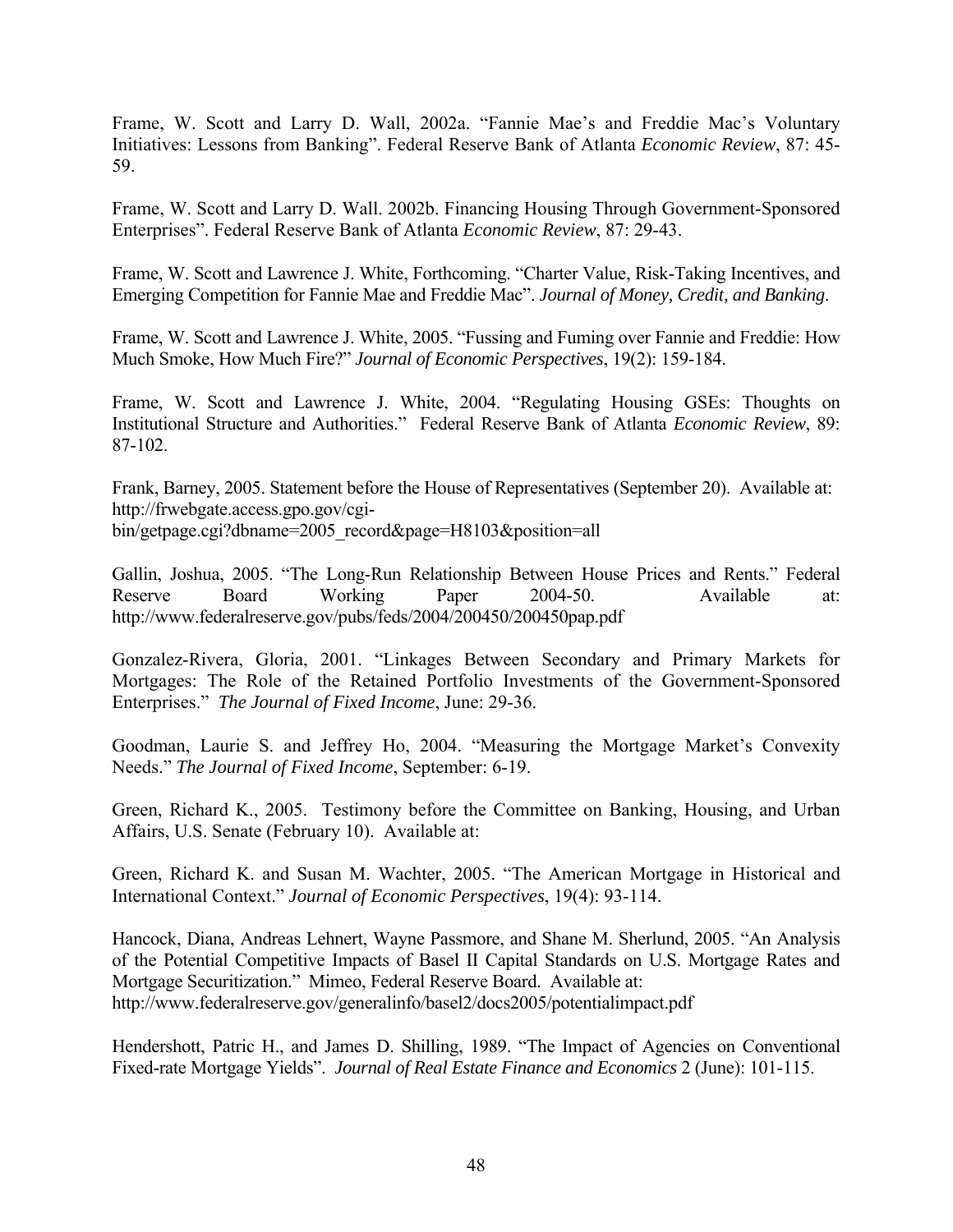Inside Mortgage Finance, 2005a. "GSE Securities Fees Help Contribute to Fannie's and Freddie's Generally High Return on Equity." *Inside Mortgage Finance* (January 21): 6.

Inside Mortgage Finance, 2005b. The 2005 Mortgage Market Statistical Annual, Volume II: The Secondary Market. Inside Mortgage Finance Publications: Bethesda, MD.

International Union for Housing Finance, 2001. *International Housing Finance Sourcebook 2000*. Michael J. Lea, Editor. Chicago: International Union for Housing Finance.

Jaffee, Dwight, 2005. "On Limiting the Retained Mortgage Portfolios of Fannie Mae and Freddie Mac." Fisher Center for Real Estate and Urban Economics (UC-Berkeley) Working Paper 294. Available at: http://repositories.cdlib.org/cgi/viewcontent.cgi?article=1031&context=iber/fcreue.

Jaffee, Dwight, 2003. "The Interest Rate Risk of Fannie Mae and Freddie Mac." *Journal of Financial Services Research*, 24: 5-29.

Kambhu, John and Patricia C. Mosser, 2001. "The Effect of Interest Rate Options Hedging on Term Structure Dynamics." *Federal Reserve Bank of New York Economic Policy Review*, December: 51-70.

Kane, Edward J. "Valuing and Eliminating Subsidies Associated with Conjectural Treasury Guarantees of FNMA Liabilities," Research Report for HUD, August 30, 1985.

Kane, Edward J. and Chester Foster, 1986. "Valuing Conjectural Government Guarantees of FNMA Liabilities." In *Proceedings: Conference on Bank Structure and Competition*. Chicago: Federal Reserve Bank of Chicago.

Keeley, Michael, 1990. "Deposit Insurance, Risk, and Market Power in Commercial Banking." *American Economic Review*, 80(5): 1183-1200.

Kopecki, Dawn, 2004. "Congress Raises OFHEO's Budget, Urges Ouster of Top Execs." Dow Jones News Wire (November 23). Available at: http://online.wsj.com/article/0,BT CO 20041123 005204,00.html.

Kulp, Charles, 2004. "Assessing the Banking Industry's Exposure to an Implied Government Guarantee of GSEs". Federal Deposit Insurance Corporation FYI Release, March 1. Available at: <http://www.fdic.gov/bank/analytical/fyi/2004/030104fyi.html>.

Lehnert, Andreas and Wayne Passmore, 2006. "Comment on: An Options-Based Approach to Evaluating the Risk and Fannie Mae and Freddie Mac." *Journal of Monetary Economics (Carnegie-Rochester Series on Public Policy)* 53: 177-182.

Lehnert, Andreas, Wayne Passmore, and Shane Shurland, 2005. "GSEs, Mortgage Rates, and Secondary Market Activities." Federal Reserve Board Working Paper 2005-07. Available at: <http://www.federalreserve.gov/pubs/feds/2005/200507/200507pap.pdf>.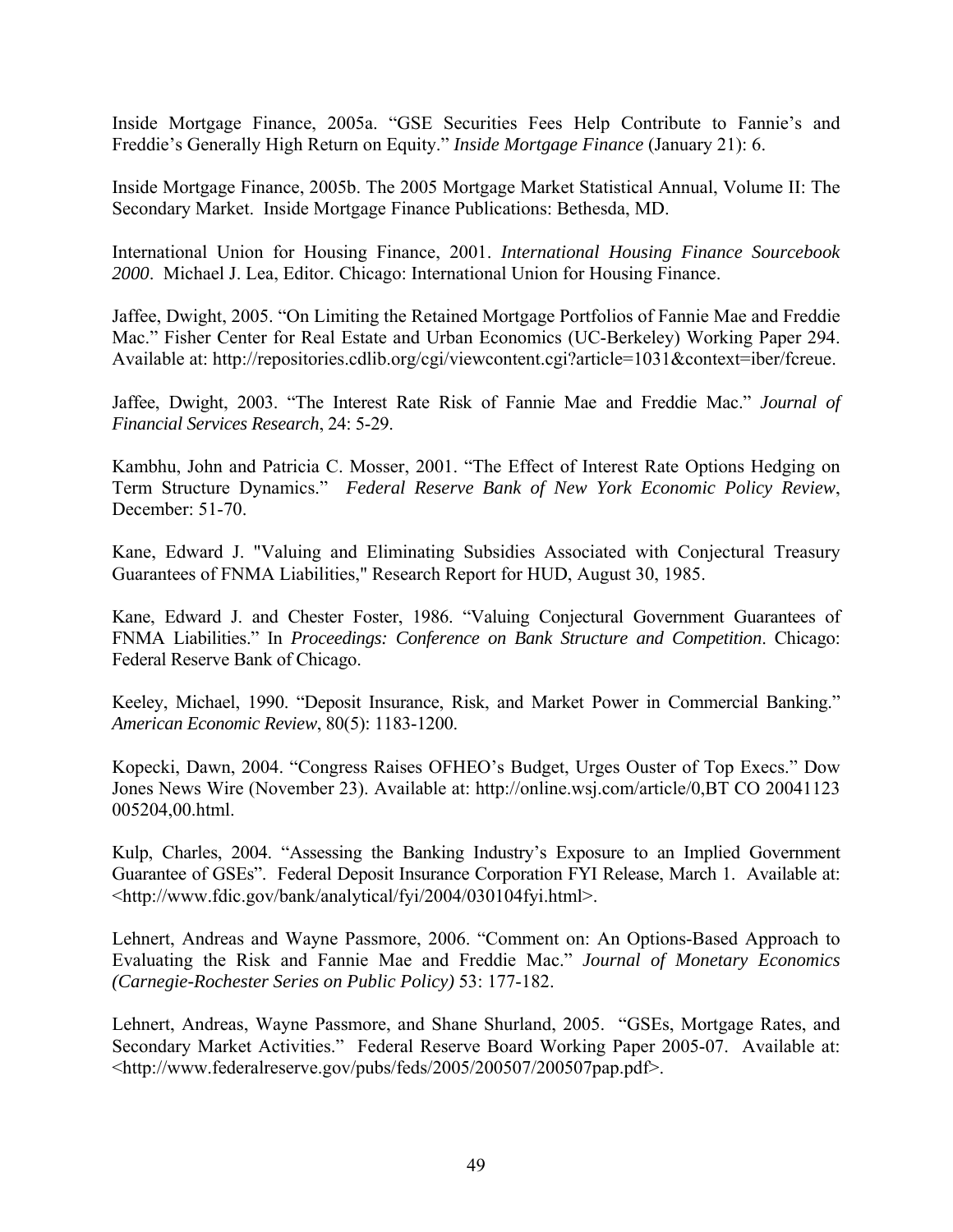Lucas Deborah and Robert McDonald, 2006. "An Options-Based Approach to Evaluating the Risk and Fannie Mae and Freddie Mac." *Journal of Monetary Economics (Carnegie-Rochester Series on Public Policy)* 53: 155-176.

Marcus, Alan J., 1984. "Deregulation and Bank Financial Policy." *Journal of Banking and Finance*, 8 (December): 557-565.

McKenzie, Joseph, 2002. "A Reconsideration of the Jumbo/Non-jumbo Mortgage Rate Differential". *Journal of Real Estate Finance and Economics*. 25 (September-December): 197-213.

Mercer Oliver Wyman and European Mortgage Federation, 2003. *Study on the Financial Integration of European Mortgage Markets*. Available at: http://www.euractiv.com/29/images/EMF%20study%20integration\_tcm29-135518.pdf

Merrill Lynch, 2003. Merrill Lynch Guide to International Mortgage Markets and Mortgage-Backed Securities. London: Merrill Lynch.

Merton, Robert C. and Zvi Bodie, 1993. "Deposit Insurance Reform: A Functional Approach." *Carnegie-Rochester Series on Public Policy*, 38: 1-34

Merton, Robert C. and Zvi Bodie, 1992. "On the Management of Financial Guarantees." *Financial Management*, 21 (Winter): 87-109.

Merton, Robert C. and André Perold, 1993. Management of risk capital in financial firms, in Financial Services: Perspectives and Challenges, S. Hayes, editor, Harvard Business School Press, 215-245.

Mudd, Daniel H., 2005. Testimony before the Committee on Banking, Housing, and Urban Affairs, U.S. Senate (April 20). Available at: http://banking.senate.gov/\_files/mudd.pdf

Naranjo, Andy and Alden Toevs, 2002. "The Effect of Purchases of Mortgages and Securitization by Government Sponsored Enterprises on Mortgage Yield Spreads and Volatility." *Journal of Real Estate Finance and Economics*, 25(2/3): 173-195.

Nothaft, Frank E., James E. Pearce, and Stevan Stevanovic, 2002. "Debt Spreads Between GSEs and Other Corporations." *Journal of Real Estate Finance and Economics*, 25: 151:172.

Passmore, Wayne, 2005. "The GSE Implicit Subsidy and the Value of Government Ambiguity." *Real Estate Economics*, 33: 465-486.

Passmore, Wayne, Shane Sherlund, and Gillian Burgess, 2005. "The Effect of Housing Government-Sponsored Enterprises on Mortgage Rates." *Real Estate Economics*, 33: 427-463.

Passmore, Wayne, Roger Sparks, and Jamie Ingpen, 2002. "GSEs, Mortgage Rates, and the Long-run Effects of Securitization." *Journal of Real Estate Finance and Economics*, 25(2/3): 215-242.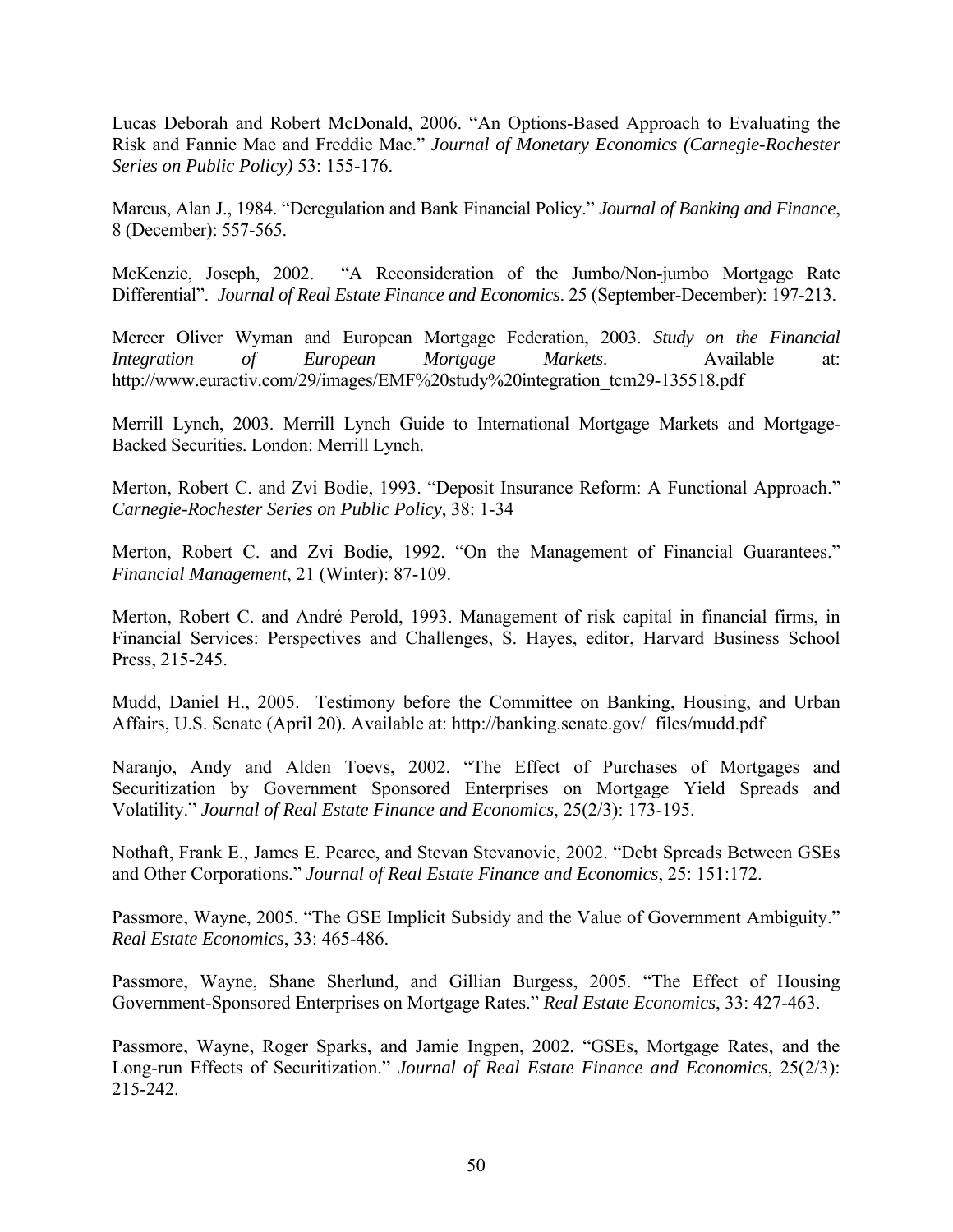Peach, Richard and Jonathan McCarthy, 2004. "Are Home Prices the Next "Bubble?" Federal Reserve Bank of New York *Economic Policy Review*, 10(3): 1-17.

Perli, Roberto and Brian Sack, 2003. "Does Mortgage Hedging Amplify Movements in Long-Term Interest Rates?" *The Journal of Fixed Income*, 13(3)**:** 7-17.

Poole, William, 2004. Remarks at the 40<sup>th</sup> Annual Conference on Bank Structure and Competition, Federal Reserve Bank of Chicago (May 6). Available at: http://www.stlouisfed.org/news/speeches/2004/05\_06\_04.html

Posner, Kenneth and David Brown, 2005. "Fannie Mae, Freddie Mac, and the Road to Redemption." Morgan Stanley Research (July 6). Available at: http://www.riskintegrated.com/pdfs/GSEs%20Redemption%20Note%20070605.pdf

Rehm, Barbara, 2004. "In Brief: 2d Report Backs Treasury on GSE Issuance." American Banker, July 30.

Roll, Richard, 2003. "Benefits to Homeowners from Mortgage Portfolios Retained by Fannie Mae and Freddie Mac." *Journal of Financial Services Research*, 23(1): 29-42.

Schwartz, Eduardo, and Robert Van Order, 1988. **"**Valuing the implicit guarantee of the Federal National Mortgage Association**"**. *Journal of Real Estate Finance and Economics*, 1**:** 23–34.

Snow, John., 2003. Testimony before the Committee on Financial Services, U.S. House of Representatives (September 10). Available at: http://www.treas.gov/press/releases/js716.htm.

Syron, Richard F., 2005a. Testimony before the Committee on Banking, Housing, and Urban Affairs, U.S. Senate (April 20). Available at: http://banking.senate.gov/\_files/ACF879.pdf

Syron, Richard F., 2005b. Remarks to the Executive Club of Chicago (December 6). Available at: http://www.freddiemac.com/speeches/syron/ds120605.html

U.S. Congressional Budget Office, 1996. *Assessing the Public Costs and Benefits of Fannie Mae and Freddie Mac*. Washington, D.C.: CBO.

U.S. Congressional Budget Office, 2001. *Federal Subsidies and the Housing GSEs*. Washington, D.C.: CBO.

U.S. Congressional Budget Office, 2004. *Updated Estimates of the Subsidies to the Housing GSEs*. April 8. Washington, D.C.: CBO.

U.S. Department of the Treasury, Federal Reserve Bank of New York, and Board of Governors of the Federal Reserve System, 2005. Report on Portfolio Holdings of U.S. Securities. Available at: http://www.treas.gov/tic/shl2004r.pdf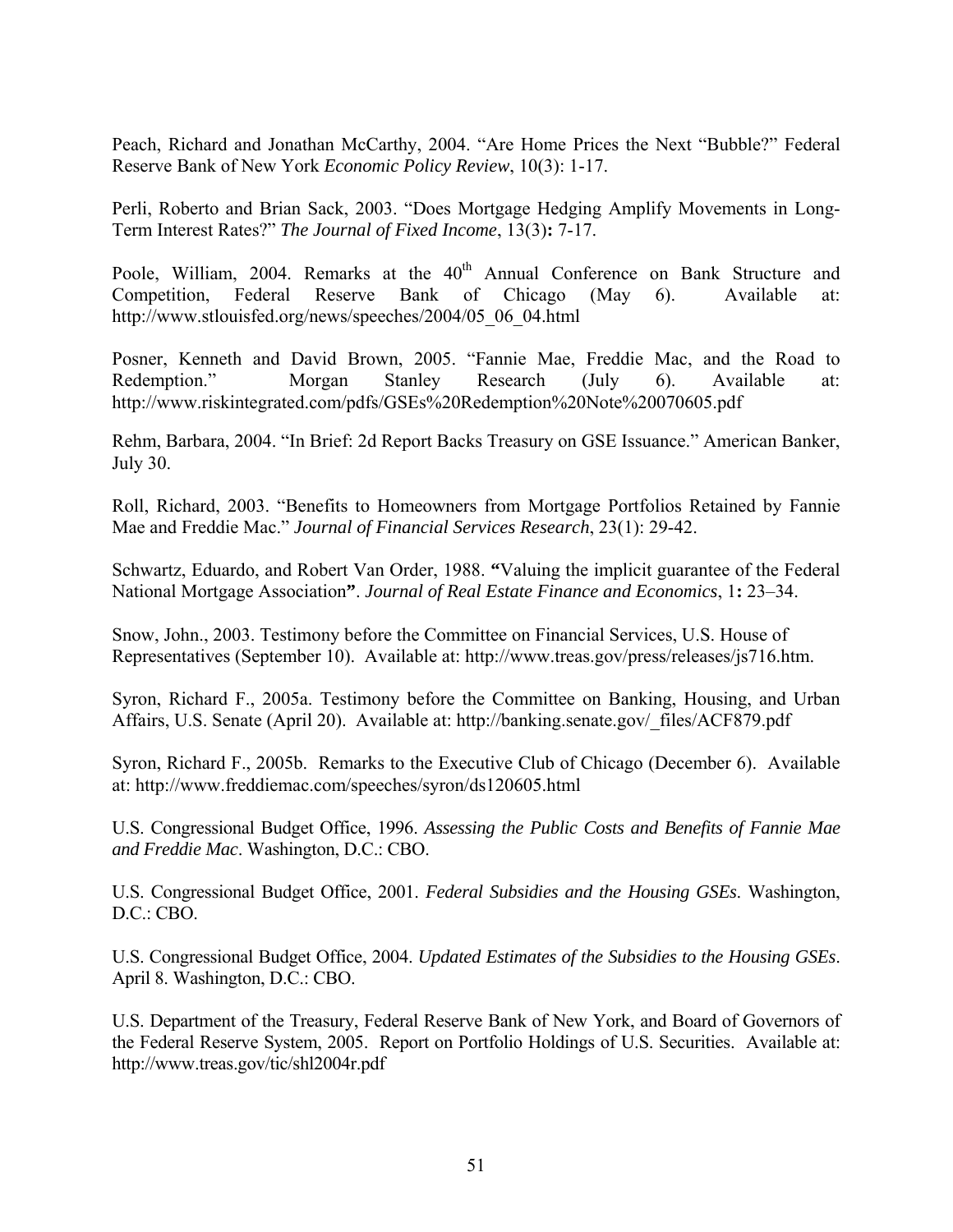U.S. General Accounting Office, 1990. *Government-Sponsored Enterprises: The Government's Exposure to Risks*. Washington, D.C.: GAO.

U.S. Office of the Comptroller of the Currency, 1997. "Comptroller's Handbook: Risk Management of Financial Derivatives." Available at: http://www.occ.gov/handbook.deriv.pdf

U.S. Office of Federal Housing Enterprise Oversight. 2005. *Report to Congress*. Washington, D.C.: OFHEO.

U.S. Office of Federal Housing Enterprise Oversight. 2003. *Systemic Risk: Fannie Mae, Freddie Mac and the Role of OFHEO*. Washington, D.C.: OFHEO.

Wachter, Susan M., 2005. "The Role of GSEs in the Mortgage Market: Supporting Homeownership and Financial Stability." Presentation to the Committee on Banking, Housing, and Urban Affairs, U.S. Senate (February 10). Available at:

Wall, Larry D., Eisenbeis, Robert A., and W. Scott Frame, 2005. "Resolving Large Financial Intermediaries: Banks versus Housing Enterprises." *Journal of Financial Stability*, 1: 386-425.

Wall, Larry D. and Robert A. Eisenbeis, 1999. "Financial Regulatory Structure and the Resolution of Conflicting Goals." *Journal of Financial Services Research*, 16: 223-245*.*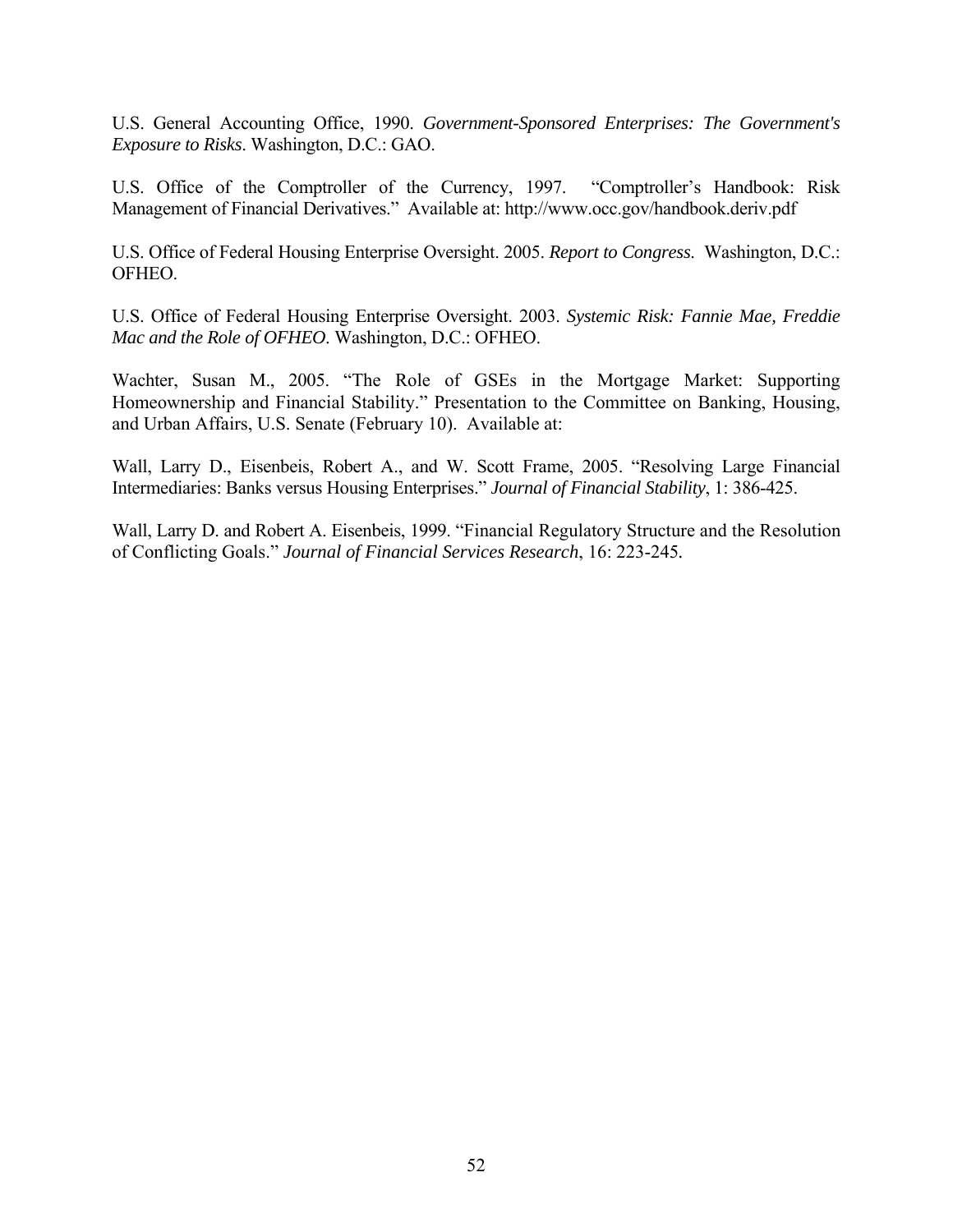### **Table 1 Fannie Mae's and Freddie Mac's Mortgage Investments and Mortgage-Backed Securities (MBS) Relative to the U.S. Residential Mortgage Market (Dollars in billions, includes single- and multi-family mortgages)**

|      |             |                          |                          |                          |                          |                          |                          |                        | Together    |
|------|-------------|--------------------------|--------------------------|--------------------------|--------------------------|--------------------------|--------------------------|------------------------|-------------|
|      | U.S.        | Fannie Mae               |                          | Freddie Mac              |                          | Together $(\$)$          |                          | (% of U.S. Residential |             |
|      | Residential |                          |                          |                          |                          |                          |                          | Mortgage Market)       |             |
| Year | Mortgage    | Mortgage                 | <b>MBS</b>               | Mortgage                 | <b>MBS</b>               | Mortgage                 | <b>MBS</b>               | Mortgage               | <b>MBS</b>  |
|      | Market      | Investments <sup>a</sup> | Outstanding <sup>b</sup> | Investments <sup>a</sup> | Outstanding <sup>b</sup> | Investments <sup>a</sup> | Outstanding <sup>b</sup> | Investments            | Outstanding |
| 1980 | \$1,105     | \$55.6                   | \$0.0                    | \$5.0                    | \$17.0                   | \$60.6                   | \$17.0                   | 5.5%                   | 1.5%        |
|      |             |                          |                          |                          |                          |                          |                          |                        |             |
| 1985 | 1,730       | 94.1                     | 54.6                     | 13.5                     | 99.9                     | \$107.6                  | \$154.5                  | 6.2%                   | 8.9%        |
|      |             |                          |                          |                          |                          |                          |                          |                        |             |
| 1990 | 2,966       | 114.1                    | 288.1                    | 21.5                     | 316.4                    | \$135.6                  | \$604.5                  | 4.6%                   | 20.4%       |
|      |             |                          |                          |                          |                          |                          |                          |                        |             |
| 1995 | 3,784       | 252.9                    | 513.2                    | 107.7                    | 459.0                    | \$360.6                  | \$972.2                  | 9.5%                   | 25.7%       |
|      |             |                          |                          |                          |                          |                          |                          |                        |             |
| 2000 | 5,481       | 607.7                    | 706.7                    | 385.5                    | 576.1                    | \$993.2                  | \$1,282.8                | 18.1%                  | 23.4%       |
|      |             |                          |                          |                          |                          |                          |                          |                        |             |
| 2001 | 6,019       | 706.8                    | 859.0                    | 503.8                    | 653.1                    | \$1,210.6                | \$1,512.1                | 20.1%                  | 25.1%       |
|      |             |                          |                          |                          |                          |                          |                          |                        |             |
| 2002 | 6,731       | 801.1                    | 1,029.5                  | 589.9                    | 749.3                    | \$1391.0                 | \$1,778.8                | 20.7%                  | 26.4%       |
|      |             |                          |                          |                          |                          |                          |                          |                        |             |
| 2003 | 7,583       | 901.9                    | 1,300.2                  | 660.4                    | 768.9                    | \$1,562.3                | \$2,069.1                | 20.6%                  | 27.3%       |

<sup>a</sup> Includes repurchased mortgage-backed securities.

<sup>b</sup> Excludes own mortgage-backed securities that are held in portfolio

Sources: OFHEO, Federal Reserve, and Freddie Mac.